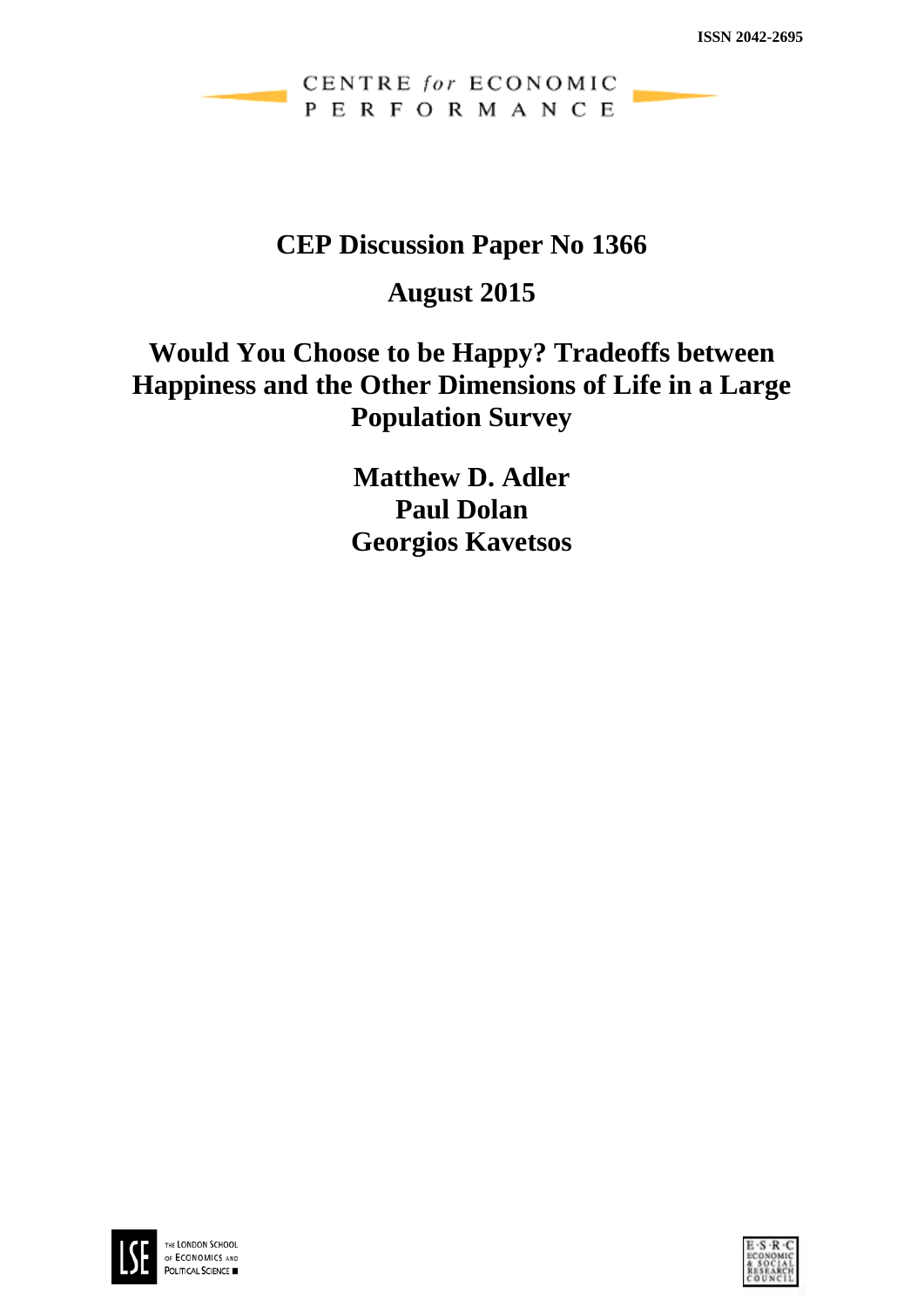### **Abstract**

A large literature documents the correlates and causes of subjective well-being, or happiness. But few studies have investigated whether people choose happiness. Is happiness all that people want from life, or are they willing to sacrifice it for other attributes, such as income and health? Tackling this question has largely been the preserve of philosophers. In this article, we find out just how much happiness matters to ordinary citizens. Our sample consists of nearly 13,000 members of the UK and US general populations. We ask them to choose between, and make judgments over, lives that are high (or low) in different types of happiness and low (or high) in income, physical health, family, career success, or education. We find that people by and large choose the life that is highest in happiness but health is by far the most important other concern, with considerable numbers of people choosing to be healthy rather than happy. We discuss some possible reasons for this preference

Keywords: Happiness, subjective well-being, preferences JEL codes: D6; H00; I00; I31

This paper was produced as part of the Centre's Wellbeing Programme. The Centre for Economic Performance is financed by the Economic and Social Research Council.

The authors wish to thank participants at the `Preferences, Well-being and Discrete Choice Modeling' workshop at the University of Antwerp, and faculty workshops at Cornell Law School, Duke University Law School, and the University of Chicago Law School, for valuable comments on earlier drafts of this study, as well as Dan Benjamin, Carol Graham and Ayse Yemiscigil. This research was supported from the National Institute on Aging at the National Institutes of Health, award number P30-AG024928. We thank Arthur Stone, Christopher Christodoulou, and Susan Rizzo.

Matthew D. Adler, Duke University School of Law. Paul Dolan, Department of Social Policy, London School of Economics and Associate at Centre for Economic Performance, London School of Economics. Georgios Kavetsos, Department of Social Policy, London School of Economics

Published by Centre for Economic Performance London School of Economics and Political Science Houghton Street London WC2A 2AE

All rights reserved. No part of this publication may be reproduced, stored in a retrieval system or transmitted in any form or by any means without the prior permission in writing of the publisher nor be issued to the public or circulated in any form other than that in which it is published.

Requests for permission to reproduce any article or part of the Working Paper should be sent to the editor at the above address.

M.A. Adler, P. Dolan and G. Kavetsos, submitted 2015.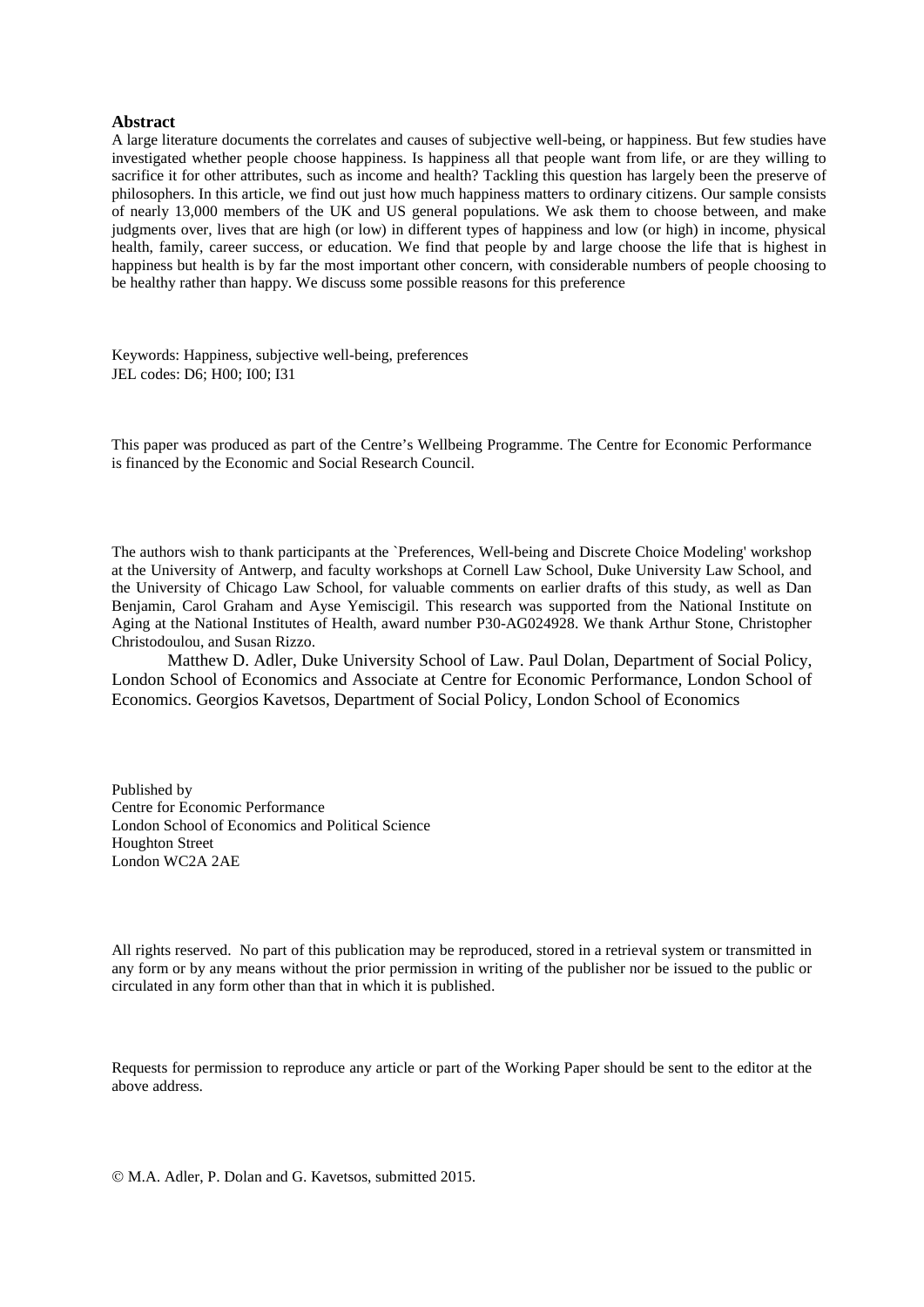## **1 Introduction**

life-satisfaction, positive or negative affect, or the sense of meaning or purpose in their lives. Respondents are also asked questions about other attributes—such as income, marital status, employment status, etc.—so that the correlates and, ideally, causal determinants of the various components of SWB can be estimated; see Frey and Stutzer (2002), Di Tella and MacCulloch (2006), and Dolan et al. (2008) for overviews. The research has advanced a great deal over recent years, leading to an increasing interest amongst policymakers in using SWB measures to monitor progress and evaluate policy (HM Treasury, 2008; Stiglitz et al., 2009; Fujiwara and Campbell, 2011; Helliwell et al., 2013). Since April 2011, the Office for National Statistics (ONS) in the UK has been responsible for the measurement of SWB in large general population samples (Dolan and Metcalfe, 2012). More recently, the OECD released guidelines for its member states regarding the measurement of SWB (OECD, 2013) and a panel convened by the National Academy of Science in the US suggested ways of measuring SWB for policymakers (National Research Council, 2013). A large body of academic literature examines the sources of subjective well-being (SWB). This literature is based upon survey questions, whereby respondents are asked questions concerning their

Surprisingly, however, very little research has been undertaken examining the strength of individuals' preference *for* SWB. When individuals consider tradeoffs between SWB and the non-SWB aspects of their lives, how strongly do they care about SWB? Note that a regression-based estimate of the causal determinants of SWB is not equivalent to an estimate of the strength of preference for SWB (Adler, 2013). For example, an individual who is dispositionally unhappy, or who has adequate income to meet her needs, might experience little increased happiness as a result of additional income—but she nonetheless might have a strong preference for income. Researchers and policymakers need to know how much SWB matters to people alongside— and arguably before establishing what matters to SWB.

In an exploratory study, Adler and Dolan (2008) ask a small group of respondents in the UK and the US to rank possible lives described in terms of income, life expectancy, health, and SWB (with SWB described specifically as the percentage of time spent in a good mood). All four components have statistically significant coefficients in a rank-ordered logistic estimation, suggesting that aspects beyond SWB matter in the ranking of the lives made by respondents. Health has the largest coefficient, followed by  $SWB<sup>1</sup>$  Benjamin et al. (2012) present respondents with pairs of "options" (possible lives), distinguished by two *non*-SWB dimensions. One option is higher on one of the dimensions and lower on a second, while in the second option the levels are reversed. For example, in one pairing, the two non-SWB dimensions are sleep and income<sup>2</sup>, and the two options are described as follows:

Option 1: A job paying \$80,000 per year. The hours for this job are reasonable, and you would be able to get about 7.5 hours of sleep on the average work night.

Option 2: A job paying \$140,000 per year. However, this job requires you to go to work at unusual hours, and you would only be able to sleep around 6 hours on the average work night.

<sup>&</sup>lt;sup>1</sup>As Adler and Dolan (2008) acknowledge, this result must be interpreted with some caution, since coefficient size depends upon the range of the independent variable. For example, the possible lives presented to respondents were 65 or 75 years in length; a larger coefficient on life expectancy would be expected if the lives had been 50 or 75 years in length.

<sup>2</sup>Scenarios in this study elicited preferences between: (1) sleep vs. income; (2) concert vs. birthday; (3) absolute income vs. relative income; (4) legacy vs. income; (5) apple vs. orange; (6) money vs. time; (7) socialize vs. sleep; (8) family vs. money; (9) education vs. social life; (10) interest vs. career; (11) concert vs. duty; (12) low rent vs. short commute; (13) friends vs. income. For more information, see the working paper version of this study (Benjamin et al., 2011)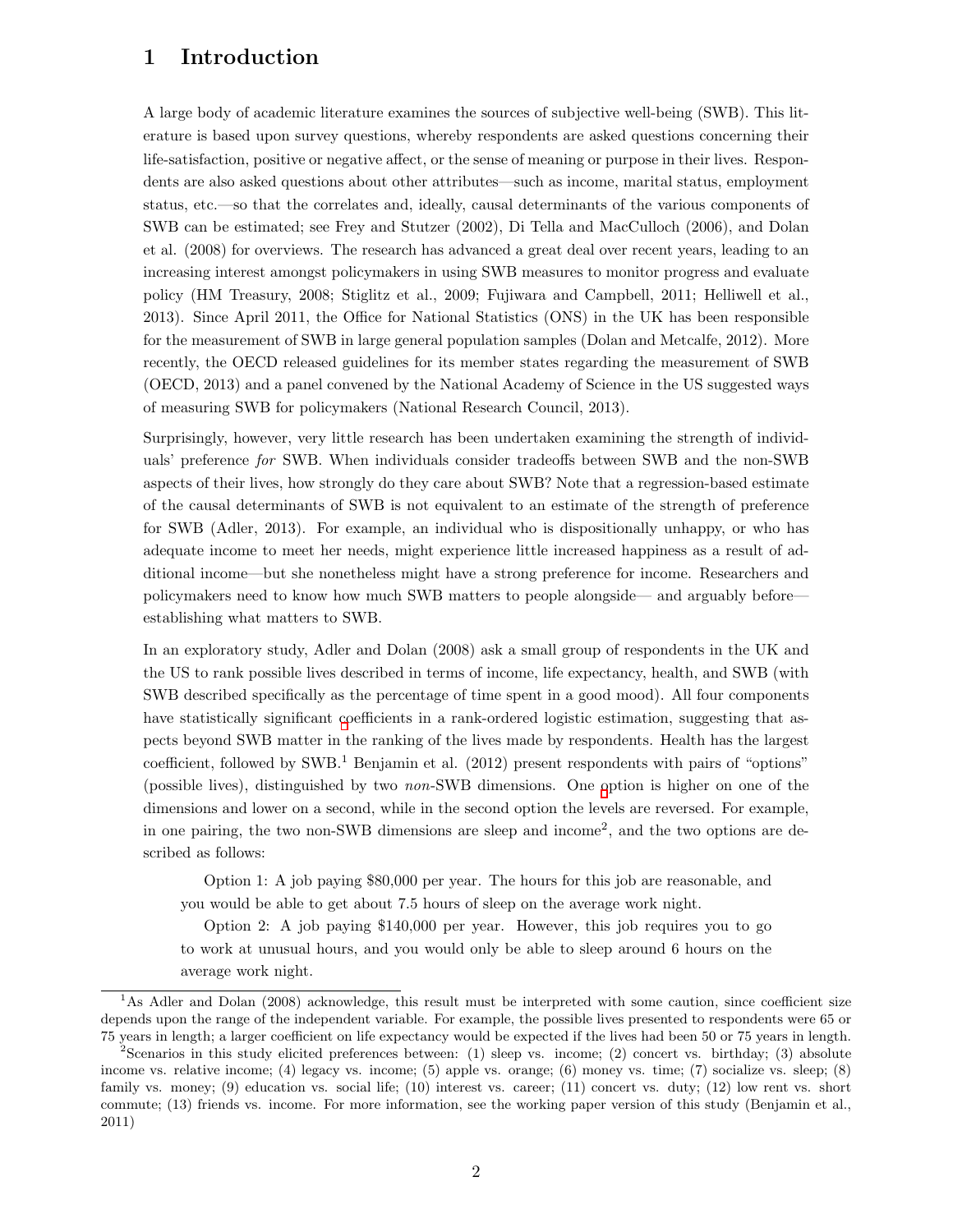For each pairing, respondents are asked both a choice and a predicted-SWB question. The choice question is: "*If you were limited to these two options, which do you think you would choose?* ". The predicted-SWB question has three variations, in terms of life-satisfaction, overall happiness, and felt happiness. The researchers then examine whether respondents tend to identify the same option as both preferred and predicted to produce greater SWB? Benjamin et al. (2012: 2085) find that "[o]n average, SWB and choice coincide 83 percent of the time in our data", although the degree of convergence varies from below 50% to above 95% depending upon the non-SWB dimensions involved as well as study populations and question wording.

Benjamin et al. (2014a) compile an extensive list of 136 aspects of well-being—including measures of SWB, goals and achievements, freedoms, morality, self-expression, relationships, and the wellbeing of others in society—as inputs into a single index of well-being. Respondents are asked to choose among two options differentiated by a small number (two to six) of these well-being aspects, with one option described as "much higher", "somewhat higher" or "slightly higher" on each of the specified aspects. These responses are used to calculate marginal utilities for each of the 136 aspects. Benjamin et al. (2014a) find that measures of SWB and health have relatively large marginal utilities, as do family-related aspects, security, values of morality and meaning, freedom of choice and resources.

Dolan et al. (2013) look at how preferences over health scenarios of varying quality and length of life are affected by the SWB (specifically, the satisfaction with health or life) associated with the scenarios. The level of SWB in the scenario is estimated to have a significant impact on preferences. For example, respondents were likelier to prefer living longer in poor health if they would feel high levels of satisfaction. Their model additionally controls for respondents' own reports of satisfaction in these specific domains of SWB, which are however generally found not to have a statistically significant impact on choice.

While the above-mentioned studies focus on stated preferences, Benjamin et al. (2014b) examine actual preferences—namely, US medical graduate students' preference rankings of residency programs for purposes of a matching algorithm that assigns students to programs. This is an incentive-compatible choice with substantial future career implications. For purposes of the algorithm, graduates list their four most preferred programs; in addition, they are asked by the researchers to report their anticipated SWB at each of these both during the residency period and beyond, and to rate each program based on a variety of attributes (e.g. residency prestige/status, stress, career prospects, etc.). Benjamin et al. (2014b) find large differences in the coefficients of these attributes between choice-based and anticipated SWB regressions.

This article builds on this small literature and makes six fundamental innovations. First, individuals are asked for a pairwise ranking of two possible lives: one life is described as higher in some aspect of SWB, but lower in some non-SWB dimension; and vice-versa for the second life. Thus, contrary to Benjamin et al. (2012), the level of SWB is directly incorporated in the life described. The non-SWB dimensions that people might have well-informed preferences for are fivefold: income, physical health, family, career success, and education. For example, the respondent might be asked to choose between a life characterised by a high level of happiness and poor physical health, and one characterised by a lower level of happiness and better physical health. Second, the SWB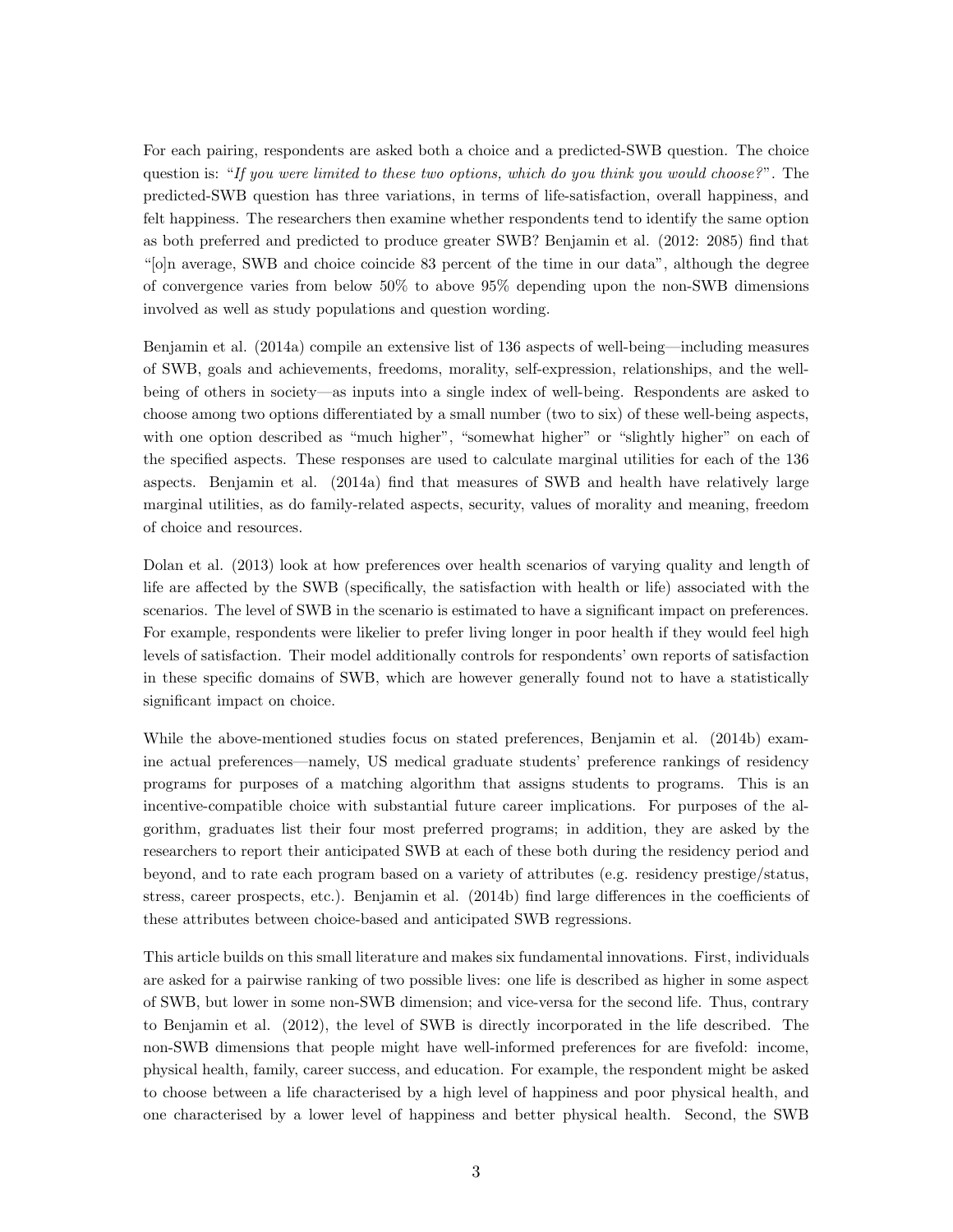components that we examine are threefold: feelings of satisfaction (the evaluative aspect of SWB), happiness (the experiential aspect), and a sense of purpose (the "eudaimonic" aspect). These are distinct measures of SWB, following recent recommendations regarding the measurement of SWB (Dolan and Metcalfe, 2012; National Research Council, 2013; OECD, 2013), and have different determinants (Keyes et al., 2002; White and Dolan, 2009; Dolan and Metcalfe, 2011).

Third, we elicit these pairwise rankings by using either brief scenarios or vignettes. The latter offer a more extensive description of the possible lives, thus making the difference between the relatively high and low combinations of the SWB and non-SWB dimensions more salient. Fourth, we ask respondents a choice question ("*Which life would you choose to lead?* ") and/or a judgment question ("*Which life is better?* ").3 Fifth, following Dolan et al. (2013), we control for respondents' own levels of evaluative, experience and eudaimonic SWB, to gain an understanding of how these affect preferences over possible lives; for example, we are able to investigate whether happier respondents are likelier to prefer a life that is higher in happiness but lower in some other aspect. Sixth, we gather data from a large sample of nearly 13,000 UK and US respondents and draw comparisons between the two countries.

For the brief scenarios, averaging across all possible combinations of SWB and non-SWB dimensions, roughly three-fifths of both UK and US respondents prefer the life higher in SWB. This is true both for rankings elicited via a choice question, and for those elicited via a judgment question. The percentages choosing the high-SWB life are slightly higher for vignettes as opposed to the brief scenarios. We therefore find both that individuals generally have a strong preference for SWB, and that they also care substantially about non-SWB dimensions. In a substantial minority of cases, the possible life higher in the non-SWB dimension is preferred.

Our overall rate of three-fifths contrasts sharply with the finding of Benjamin et al. (2012), who on average find an 83% rate of convergence between SWB and preference when individuals are asked, of two scenarios, both which they would choose and which maximises SWB. Our question format may explain this difference; arguably, the Benjamin et al. (2012) question format may lead to an overestimate of the degree of preference for SWB. More specifically, in a case where an individual both chooses one of two options, and predicts that option to yield more SWB, it is possible that the individual has chosen the first option because of a fundamental (intrinsic) preference for SWB. Alternatively, however, the individual might have chosen the first option because of a fundamental (intrinsic) preference for the non-SWB aspect of life that is higher with that option, plus a belief that this non-SWB aspect will cause greater SWB. The high agreement between the choice of an option and a favorable hedonic forecast regarding that option is not necessarily evidence of an intrinsic preference for SWB.

Another important finding concerns the special importance of health. The probability of the respondent preferring the low SWB/high non-SWB life increases dramatically when the non-SWB dimension is health as opposed to income, family, career success, or education. Conversely, individuals seem to have a stronger preference for the experiential component of SWB (i.e., happiness), as opposed to the evaluative or eudaimonic components. Finally, we find that respondents' own attributes—where statistically significant in predicting their ranking of possible lives—have the

<sup>3</sup>Some philosophers suggest that individuals' well-being relevant preferences are "value laden", resting on judgments of well-being (Adler 2012: 183-84). The "judgment" question was designed to test whether the explicit prompting of a value-laden preference would affect the ranking of lives, as compared to a straight choice question.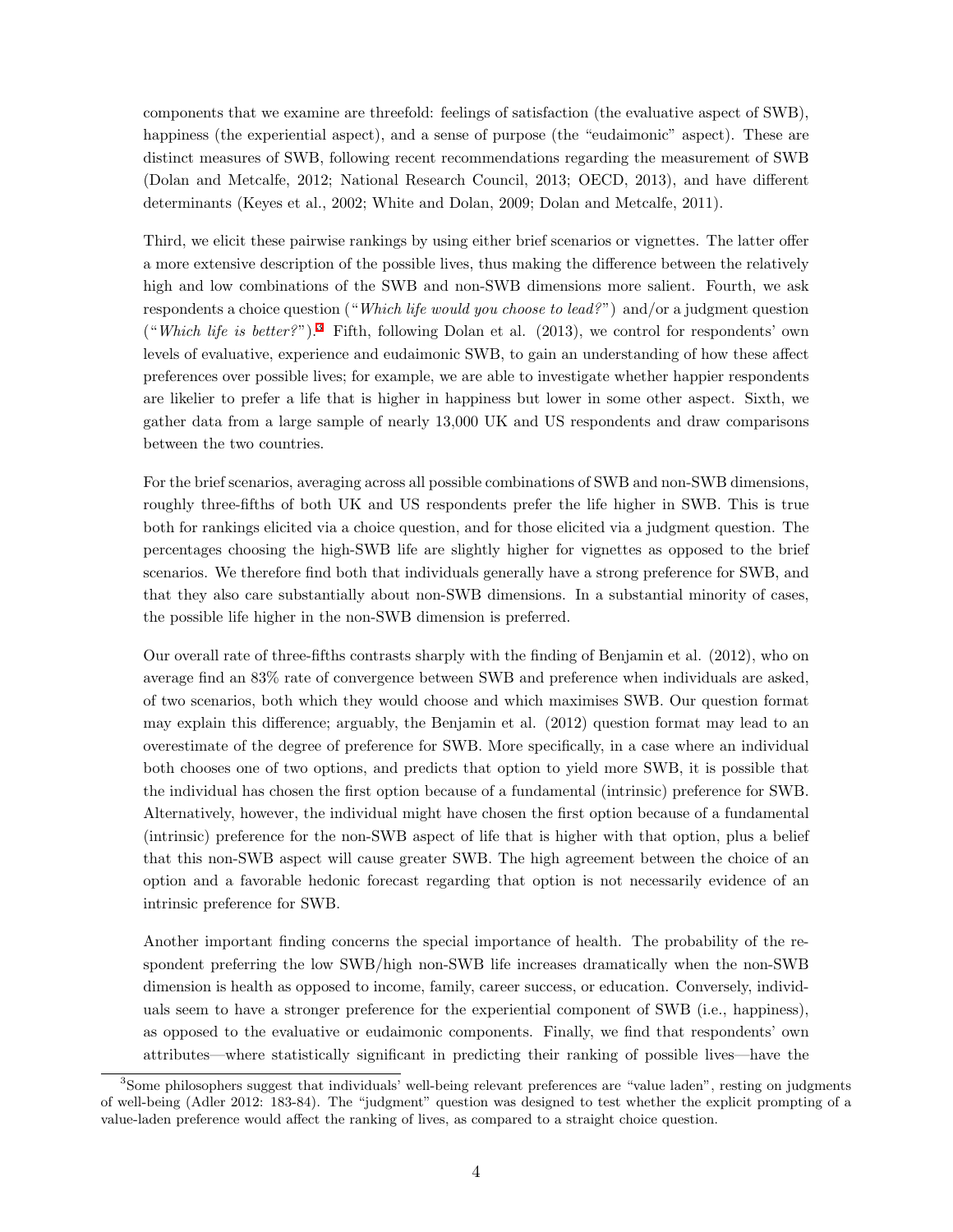expected relationship with those rankings: ceteris paribus, increasing an individual's level of SWB tends to increase the likelihood that she will prefer the high-SWB life, while increasing her attainment with respect to a non-SWB dimension tends to increase the probability she will prefer the low-SWB life.

The rest of the study is structured as follows. Section 2 offers an overview of the survey and describes the econometric approach of this study. Section 3 presents descriptive statistics and estimated results. Section 4 discusses and concludes.

## **2 Data and methods**

## **2.1 The data**

We collect data from a representative sample of 6,437 UK and 6,555 US individuals in terms of race and ethnicity—see Table 1 for a comparison of the composition of our sample to the 2001 UK and 2010 US censuses, respectively. The survey was administered online between 19 August and 25 September 2013 by Survey Sampling International.

| Table 1: Racial and ethnic composition       |             |          |
|----------------------------------------------|-------------|----------|
| U.K.                                         |             |          |
|                                              | 2001 Census | Sample   |
| Asian $^a$                                   | $0.80\%$    | $0.94\%$ |
| Bangladeshi                                  | $0.50\%$    | 0.54%    |
| $Black^b$                                    | $2\%$       | 1.90%    |
| Indian                                       | 1.80%       | 1.94%    |
| Mixed race                                   | 1.20%       | 1.32%    |
| Pakistani                                    | 1.50%       | 1.12%    |
| White <sup>c</sup>                           | 92%         | 91.78%   |
| Other                                        |             | 0.47%    |
| U.S.                                         |             |          |
|                                              | 2010 Census | Sample   |
| American Indian & Alaska Native <sup>d</sup> | $0.90\%$    | $0.59\%$ |
| Asian                                        | 4.80%       | 3.51%    |
| Black/African American                       | 12.60%      | 10.45%   |
| Native Hawaiian & other Pacific Islander     | $0.20\%$    | $0.20\%$ |
| White                                        | 72.40%      | 68.91%   |
| Other                                        |             | $0.38\%$ |
| Hispanic                                     | 16.30%      | 15.96%   |

*Notes*: The following notes apply to our sample. *<sup>a</sup>* Chinese 0.47% and other Asian (non-Chinese) 0.47%. *<sup>b</sup>* Black Caribbean 0.9%, Black African 0.92%, and Black (other) 0.08%. *<sup>c</sup>* White British 85.51%, White Irish 0.76%, and White other 5.51%. *<sup>d</sup>* American Indian only.

Table 2 summarises the survey's design. To assess respondents' own SWB, we first ask the following four questions, using an 11-point scale (0-10):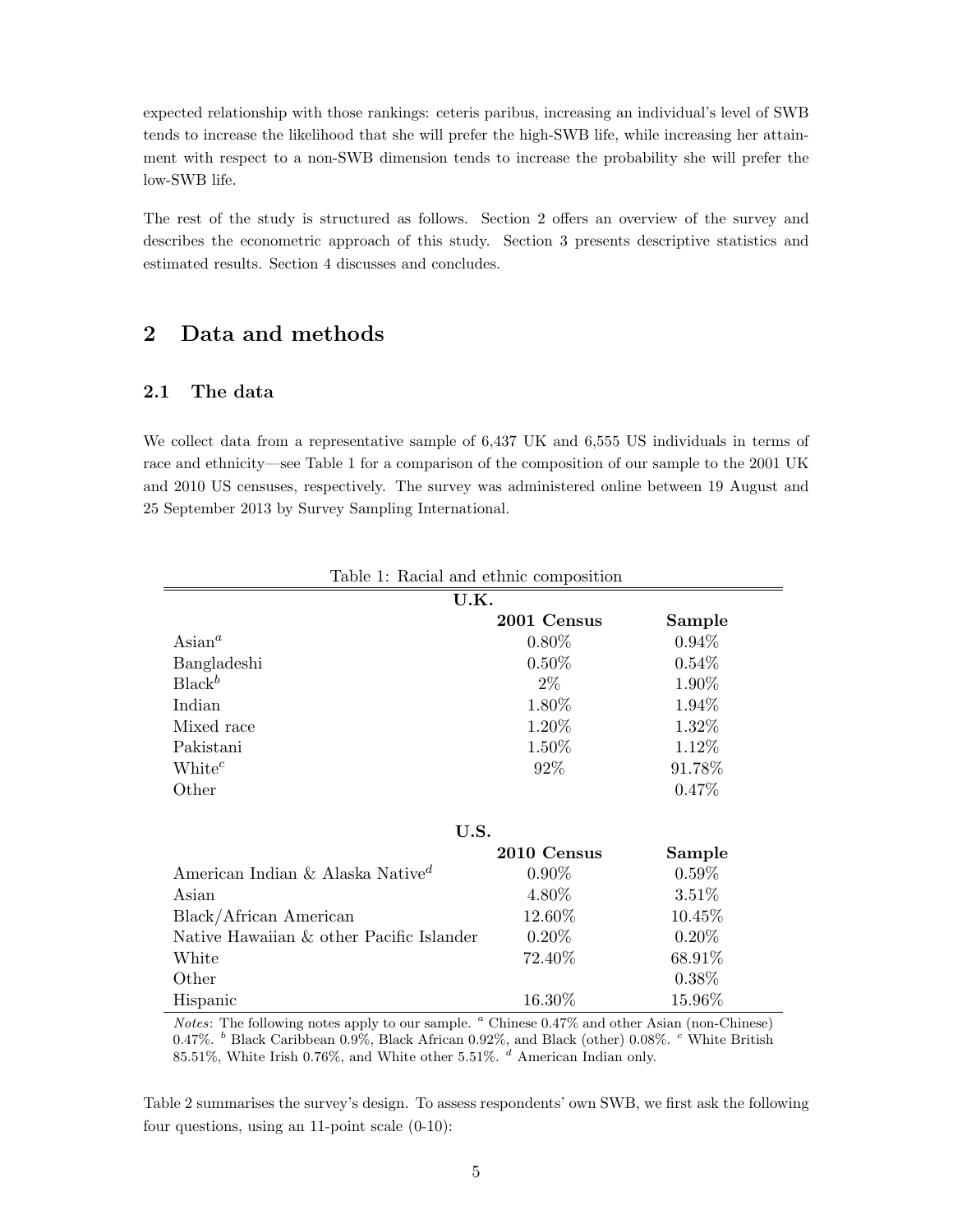- (a) "*Overall, how satisfied are you with your life nowadays?* ", measuring the evaluative component of SWB;
- (b) "*Overall, how happy did you feel yesterday?* " and "*Overall, how anxious did you feel yesterday?*", both measuring an experiential component; and
- (c) "*Overall, to what extent do you feel that the things you do in your life are worthwhile?* ", measuring the eudaimonic component.

The choice of questions follows the ONS questions in the UK recommended by Dolan and Metcalfe (2012).

|                |                                    |              |                |       | Group                   |              |                  |     |
|----------------|------------------------------------|--------------|----------------|-------|-------------------------|--------------|------------------|-----|
| <b>Section</b> |                                    | $\mathbf{1}$ | $\overline{2}$ | 3     | $\overline{\mathbf{4}}$ | $\mathbf{5}$ | $\boldsymbol{6}$ | 7   |
|                |                                    |              |                |       |                         |              |                  |     |
| ${\bf A}$      | 4 SWB Questions                    | X            | X              | X     | X                       | X            | X                | X   |
| $\bf{B}$       | 5 Choice Questions                 | X            | X              | X     | X                       | X            | X                |     |
|                | and 5 Judgment Questions           | X            | X              | X     | X                       | X            | X                |     |
|                | for the same measure of SWB        |              |                |       |                         |              |                  |     |
|                | (choice/judgment order randomised) |              |                |       |                         |              |                  |     |
| $\mathbf C$    | Choice Vignettes:                  |              |                |       |                         |              |                  |     |
|                | 5 Life Satisfaction                | X            |                |       |                         |              |                  |     |
|                | 5 Worthwhile                       |              | X              |       |                         |              |                  |     |
|                | 5 Happiness                        |              |                | X     |                         |              |                  |     |
|                | Judgment Vignettes:                |              |                |       |                         |              |                  |     |
|                | 5 Life Satisfaction                |              |                |       | X                       |              |                  |     |
|                | 5 Worthwhile                       |              |                |       |                         | X            |                  |     |
|                | 5 Happiness                        |              |                |       |                         |              | X                |     |
| D              | $10/30$ credibility                |              |                |       |                         |              |                  | X   |
|                | (randomly allocated)               |              |                |       |                         |              |                  |     |
| $\bf E$        | Demographics                       | X            | X              | X     | X                       | X            | X                | X   |
| Sample         | U.K.                               | 1,004        | 1,004          | 1,005 | 1,004                   | 1,006        | 1,005            | 409 |
|                | U.S.                               | 1,021        | 1,022          | 1,022 | 1,024                   | 1,025        | 1,027            | 414 |

Table 2: Survey design

*Notes*: Respondent's age, gender and ethnicity/race are asked at the very beginning to ensure a representative sample in terms of the latter.

In section B of the survey, we present a series of pairs of possible lives, presented as brief scenarios. In each pairing, one scenario is higher in one of three SWB dimensions and lower in one of five non-SWB dimensions, while the second scenario is lower in that SWB dimension and higher in the non-SWB dimension. The three SWB dimensions are life-satisfaction (LS), happiness (H), and worthwhileness (W). The five non-SWB dimensions have been suggested by various scholars to be important components of a good life, and are as follows:

(a) Income (Y): e.g., Luttmer (2005), Prause et al. (2009);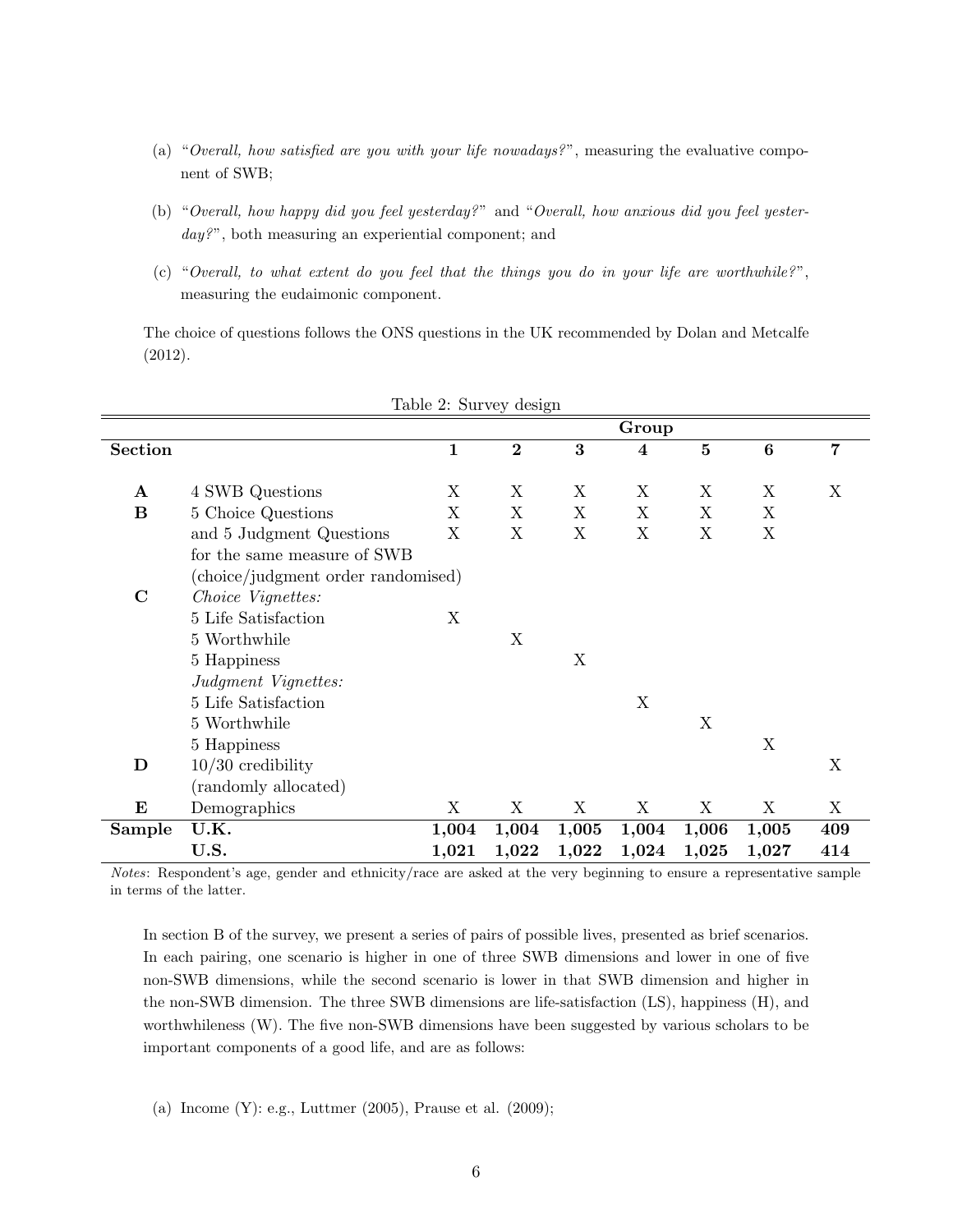- (b) Physical health (P): e.g., Bergman et al. (2007), Salomon et al. (2009);
- (c) Family (F), where we especially focus on children, often reported to be a source of happiness, whose relationship with SWB remains a puzzle: Hansen (2012), Herbst and Ifcher (2012), Kushlev et al. (2012), Vanassche et al. (2013), Myrskylä and Margolis (2014);
- (d) Career/Goal attainment (G): e.g., Perrone et al. (2001), Sheldon and Houser-Marko (2001), Scott et al. (2010); and
- (e) Knowledge/Education (E): e.g., Hall and Matthews (2008), Heckman and Conti (2010), Winters (2011).

This results in 15 combinations of scenarios in totla (i.e., 3 [LS, H, W]  $\times$  5 [Y, P, F, G, E]), as illustrated in the following example.

Example: Life Satisfaction vs. Income scenario Life A: You feel satisfied with your life. You do not have enough money to get by. Life B: You do not feel satisfied with your life. You have enough money to get by.

Each respondent is randomly assigned five of the fifteen possible pairings of brief scenarios. These five pairings all involve a single SWB dimension (out of the possible three). For example, an individual might be presented a pair of scenarios involving life satisfaction and income; then life satisfaction and health; then life satisfaction and family; then life satisfaction and career; and finally life satisfaction and education. The respondent's ranking of the two lives in each of the pairs presented to her was elicited both via a choice question (*Which life would you choose?* ) and via a judgment question (*Which life is better?* ). The choice/judgment ordering was randomised: either the respondent was asked first to rank the five pairs of scenarios via a choice question and then via a judgment question, or vice versa.<sup>4</sup> Our rationale for using both choice and judgment questions is as follows: although the main aim of this study is to elicit individuals' preferences between lives, we also wish to test the extent to which individuals' preferences correspond to their judgments of well-being.

Section C of the survey again presents each respondent with a pairing of two possible lives: the first higher in one of the three SWB dimension and lower in one of the five non-SWB dimensions, and vice-versa for the second. The possible lives, however, are now presented in the form of vignettes, containing further information designed to explain the divergence between the objective conditions of the life and its SWB level; for an example of a SWB application of vignettes, see Kapteyn et al. (2010). So as to make the presentation of the vignettes more plausible, the persons living the lives are described as third parties (e.g., "Michael" or "Sarah"), rather than the respondent ("you"). The three non-SWB dimensions (i.e., LS, H, W) combined with the five non-SWB dimensions (i.e., Y, P, F, G, E) produce fifteen pairings of vignettes. Each is presented either with a female or male subject, and the respondent's ranking of each pair is elicited either via a choice (*Imagine that you must choose to live one of these lives. Which one would you choose?* ) or a judgment question

<sup>&</sup>lt;sup>4</sup>It was thought that repeated alternation from choice to judgment would be distracting.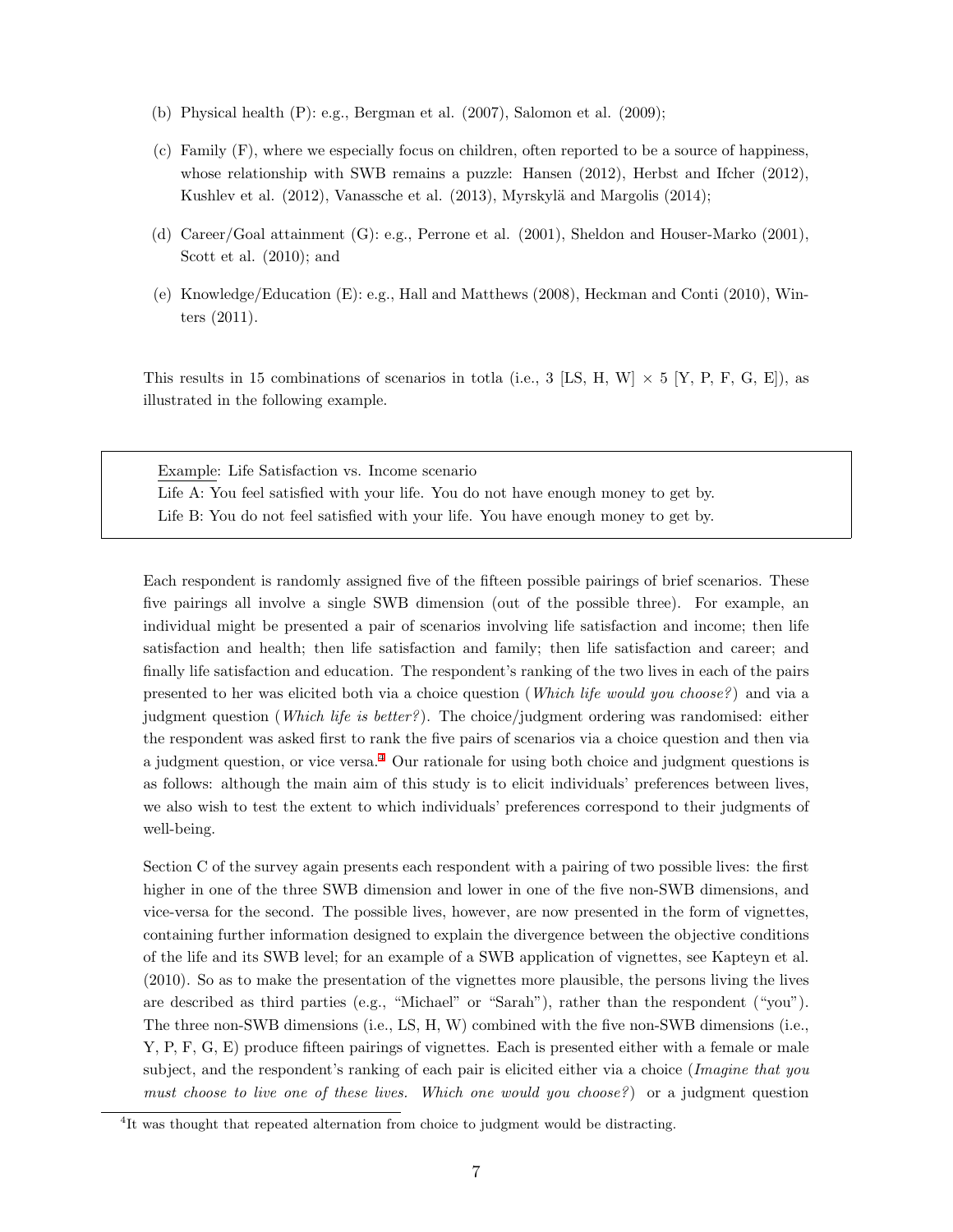(*Which life is better?*), leading to sixty pairings of vignettes in total.5 The following illustrates a pairing of two possible lives in the form of vignettes. So as to reduce cognitive load, each respondent is randomly assigned five of the sixty possible vignette pairings (all five keeping the SWB dimension and the gender described in the vignette constant—see section C rows in Table 2).

## Example: Health vs. Mood vignette

### Life One:

Michael is in good health. He has never had a major illness or injury. He rarely catches the cold or the flu, and almost never needs to take a sick day at work. Michael sees his doctor annually for a check-up, and always receives a clean "bill of health". He does not take any medications on an ongoing basis. Michael is strong, and good at physical activities.

Despite his good health, Michael does not feel happy on a day-to-day basis. He often feels anxious. Michael is a grumpy person who often reacts negatively to the normal stresses of life. He tends to dwell on setbacks or annoyances. If asked to rate his happiness on a scale from 0 to 10, Michael would say that it is a "4".

### Life Two:

Justin is in poor health. He has a chronic disease for which he takes daily medications. The disease is not life-threatening but makes it difficult for Justin to walk long distances or engage in sports or other vigorous physical activities. Justin experiences moderate pain several times a day. Justin sees his physician regularly about the disease.

Despite his poor health, Justin feels happy on a day-to-day basis. He rarely feels anxious. Justin is a cheery person who is not bothered by the normal stresses of life, and does not feel upset even when he thinks about his health condition. He tends to ignore setbacks and annoyances. If asked to rate his happiness on a scale from 0 to 10, Justin would say that it is a "8".

It is worth noting at this point that choices and judgments between hypothetical lives might be considered to be less meaningful if these lives are not considered to be plausible. To account for this, section D asks respondents whether they find it credible that a life would juxtapose high/low SWB with low/high non-SWB. Respondents are randomly assigned ten possible vignette pairings and answer the following "credibility" question for each vignette in the pairing: "How likely do you think it is that someone would have a life like [person described in Life One/Two]?"; with responses given on a 5-point scale ranging between 'very unlikely' to 'very likely'. So as to avoid biases to the credibility questions, this group of respondents is not asked to rank possible lives in either the brief scenario or vignette format.

<sup>&</sup>lt;sup>5</sup>See Appendix A for a complete list of lives described in brief scenarios and vignettes.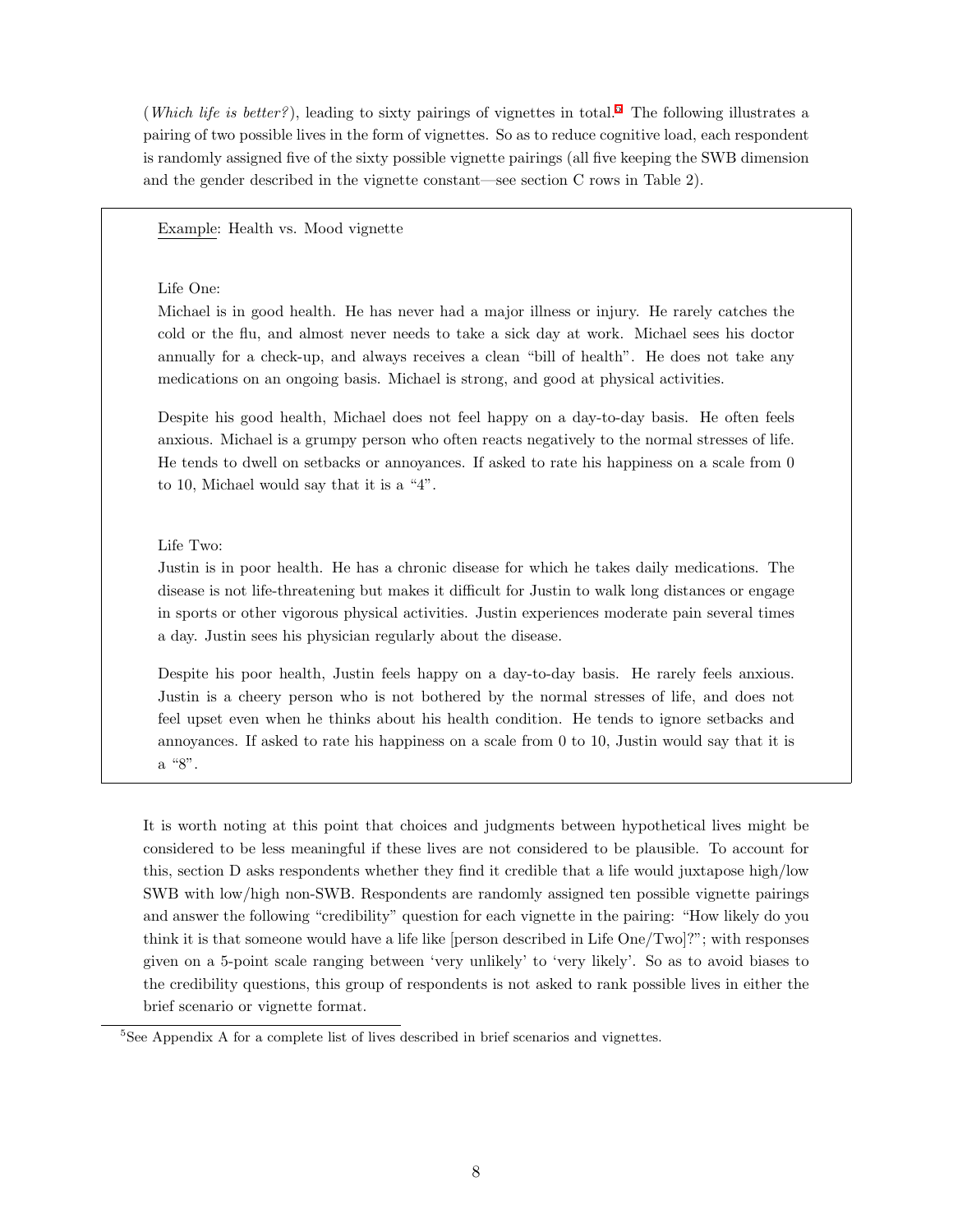## **2.2 Econometric model**

In a preference-utility framework, option *x* is weakly preferred to option *y* if and only if  $U(x) \ge U(y)$ , where options *x* and *y* consist of SWB (*SWB*(*.*)) and other non-SWB ( $O(.)$ ) bundles, so that  $U(SWB(x), O(x)) \geq U(SWB(y), O(y))$ . We use a probit model to study such preferences as expressed in hypothetical choices between lives high in a SWB attribute, *SW B*(*.*), but low in a non-SWB attribute, *O*(*.*), and vice-versa. The respondents' probability of preferring the high SWB life in a given pairing of two lives is estimated as a function of the SWB and non-SWB dimensions in the pairing, given by:

$$
Pr(SWB_H)_i = \beta_0 + \beta_1 NONSWB + \beta_2 SWB + \beta_3 SWB_Q + \beta_4 CHOICEQ + \beta_5 CJ_{First} + \beta_6 DEMO_i + \epsilon_i
$$
\n
$$
\tag{1}
$$

*SW B<sup>H</sup>* is a binary variable equal to one if respondent *i* favours the life with the high SWB level and equal to zero otherwise. *NONSW B* is a set of indicators denoting the non-SWB dimension that varies between the two lives: income  $(Y)$ , physical health  $(P)$ , family  $(F)$ , career attainment  $(G)$ , and education (E). *SWB* is a set of indicators denoting the SWB dimension that varies between the two lives: life-satisfaction (LS), happiness or mood (H), and worthwhile (W).

We control for respondents' own SWB, denoted by *SW BQ*—life satisfaction, worthwhile, happiness yesterday, and anxiety yesterday—which we group into four quartiles (*Q*) based on the distribution of responses in each country. *CHOICEQ* is a binary variable denoting whether the question is a choice  $(= 1)$  or judgment  $(= 0)$  one.  $CI_{First}$  is a binary variable indicating whether, in the ordering of questions, the choice  $(= 1)$  or judgment  $(= 0)$  question comes first; as seen in Table 2, this variable is only relevant for the case of brief scenarios. *DEMO* is a set of socioeconomic characteristics available for the respondent. These include gender, age, income level (in ten bands ranging from under £5,000/\$7,500 to £100,000/\$150,000 or more), marital status (single; co-habiting with partner; married; separated; divorced; widowed), employment status (employed full-time; employed part-time; self-employed; unemployed, but seeking work; permanently unemployed; retired; pupil/student/in full-time education), highest education level reached (secondary/high school or earlier; university/college degree; graduate degree; other), number of children under the age of 16 living in the household (none; one; two; three or more), racial and ethnic controls and binary variables for region of UK or US state.

The model is estimated separately for the US and UK samples and, within those samples, for the two modes of presentation of possible lives: brief scenarios and vignettes. Note that when estimating responses to the vignettes, we add an additional parameter in equation (1) to denote the gender described in the scenario, which we additionally interact with the respondent's gender. In all models, robust standard errors are clustered at the individual level, thus allowing for the error term,  $\epsilon$ , to be correlated within, but not between, respondents.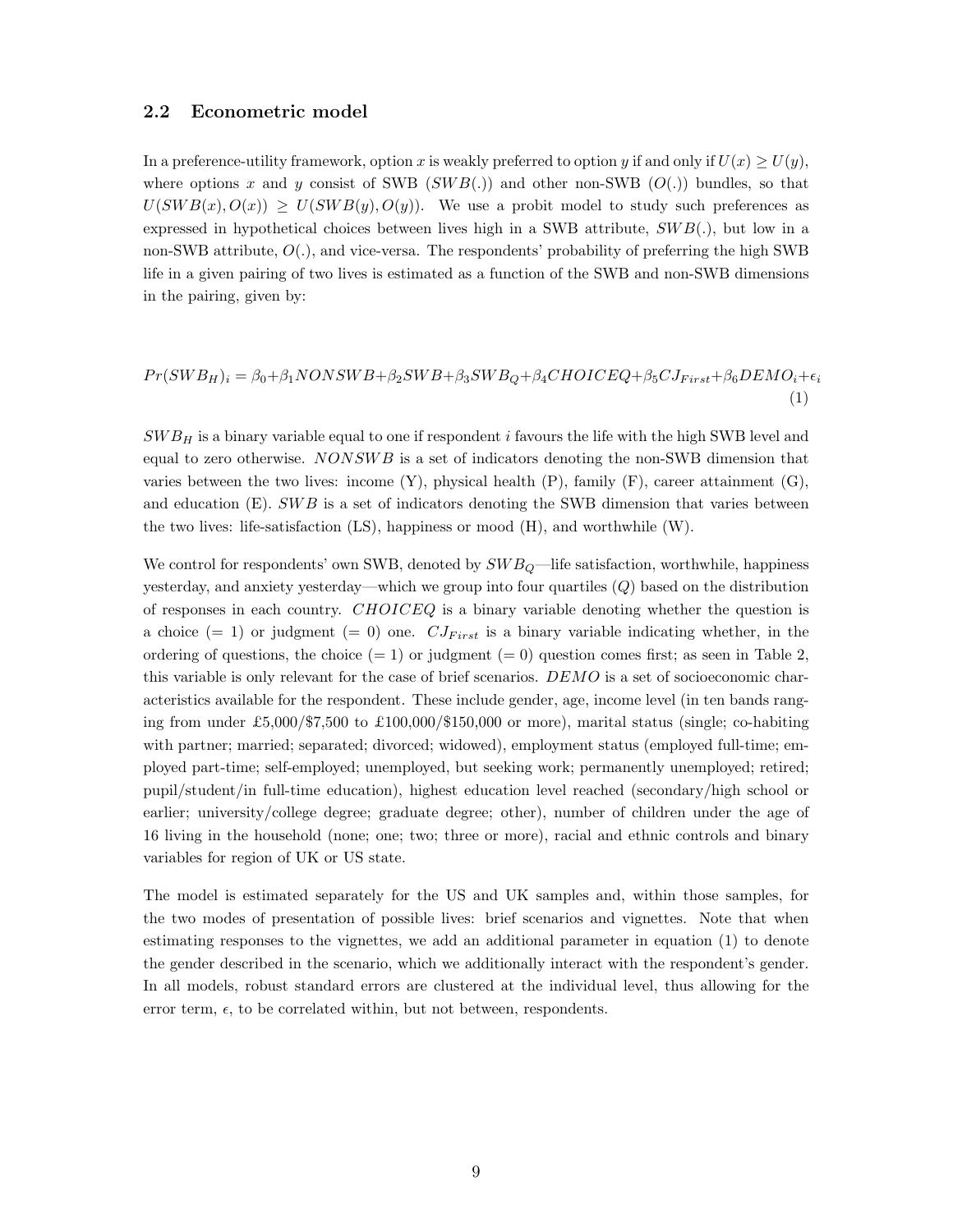## **3 Results**

## **3.1 Descriptive statistics**

The two respondent populations are fairly similar. Some notable exceptions, however, include: 8% more respondents co-habiting in the UK  $(18\%)$  compared to the US  $(10\%)$  and roughly equally more being married in the US (48%) than in the UK (41%). Additionally, more respondents in the US are seeking work (13% vs.  $10\%$ ); fewer have a high-school degree (42% vs. 47%); and fewer have children under the age of 16 living in the household (60% vs. 67%). Moreover, about  $23.5\%$  of the UK sample versus  $19\%$  of the US sample earn less than  $15,000$  (\$22,500)—i.e. the three bottom income categories—compared to about 12.3% of the UK sample versus 21% of the US sample earning at least 55,000 (\$81,000), the two top income categories. An analysis of SWB reports by nation suggest that the US sample reports, on average, higher levels of SWB, compared to the UK one, despite also being more anxious. The histograms presented in Appendix C suggest that this average difference is mainly due to the higher-end concentration of responses in the US; that is, more people scoring between 8-10.

In the UK, the overall percentage of respondents preferring the high-SWB brief scenario are 60% (61%) with the question framed in choice (judgment) mode; the US percentages are similar. In the UK, the overall percentage of respondents preferring the high-SWB vignette are 64% (66%) in choice (judgment) mode, while the corresponding percentages in the US are 66% (67%). See Appendix B, Table B4, for a statistical analysis of the significance of the brief scenario versus vignette framing.6

We next present the overall percentage of each sample (US and UK) choosing the high-SWB life, as a function of the SWB and non-SWB dimensions in the two lives, as well as the choice/judgment framing. Figures 1 and 2 display these results for brief scenarios, while Figures 3 and 4 do so for vignettes. In all of these figures, the y-axis is the percentage of respondents choosing the high SWB/low non-SWB life. Fuller tables are provided in Appendix B.

Turning first to the brief scenarios, several clear patterns emerge. In the UK (Figure 1), a majority of respondents prefer the high SWB life—except if the non-SWB dimension is health, in which case only a minority do so. This is true regardless of whether the SWB dimension is W, LS, or H, and regardless of whether the preference is elicited via a choice or judgment question. Moreover, the non-SWB dimension makes a marked difference. For example, with the SWB dimension set at LS, and with health as the non-SWB dimension, the percentage choosing the high-SWB life is only 31% (choice) or 32% (judgment); holding fixed LS, the percentage increases to 61% to 66% (choice) or 61% to 67% (judgment) with income, family, or knowledge as the non-SWB dimension; and it jumps to 77% (choice) or 79% (judgment) with career as the non-SWB dimension. This specific sequencing with respect to the non-SWB dimensions, with health at the bottom of the figure (the strongest preference), to income/family/knowledge in the middle, to career at the top, can also be observed for W or H as the SWB dimension.7

 $6$ See Appendix B, Tables B3 and B4, as well as the regression results below in Section 3.2, for a statistical analysis of the choice versus judgment framing.

<sup>&</sup>lt;sup>7</sup>Indeed, the UK brief scenarios show a remarkable consistency in the sequencing of these "middle" dimensions. For all three SWB dimensions, and for both choice and judgment, the sequence is income/family/education. However, this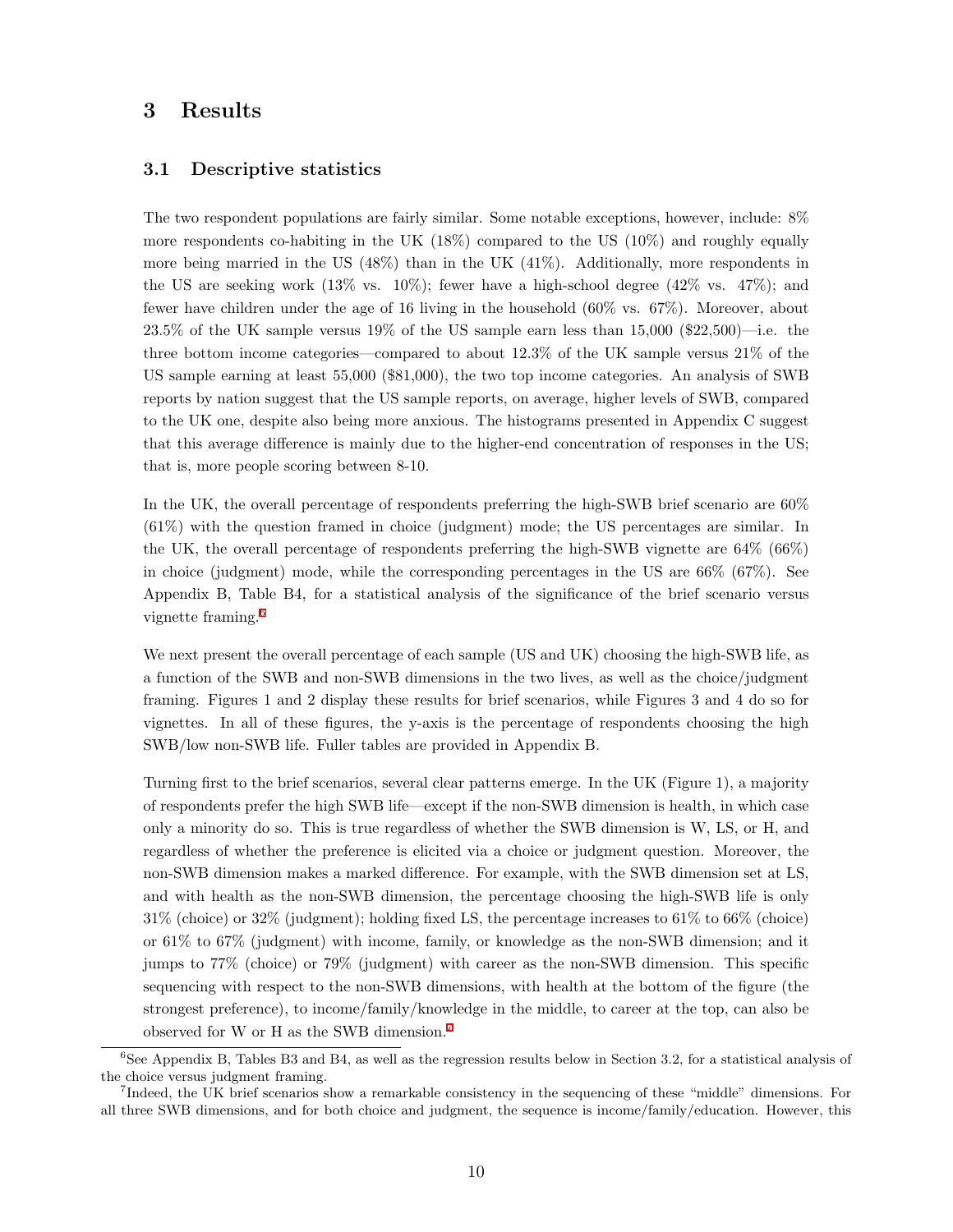

Figure 1: UK Brief Scenarios



Figure 2: US Brief Scenarios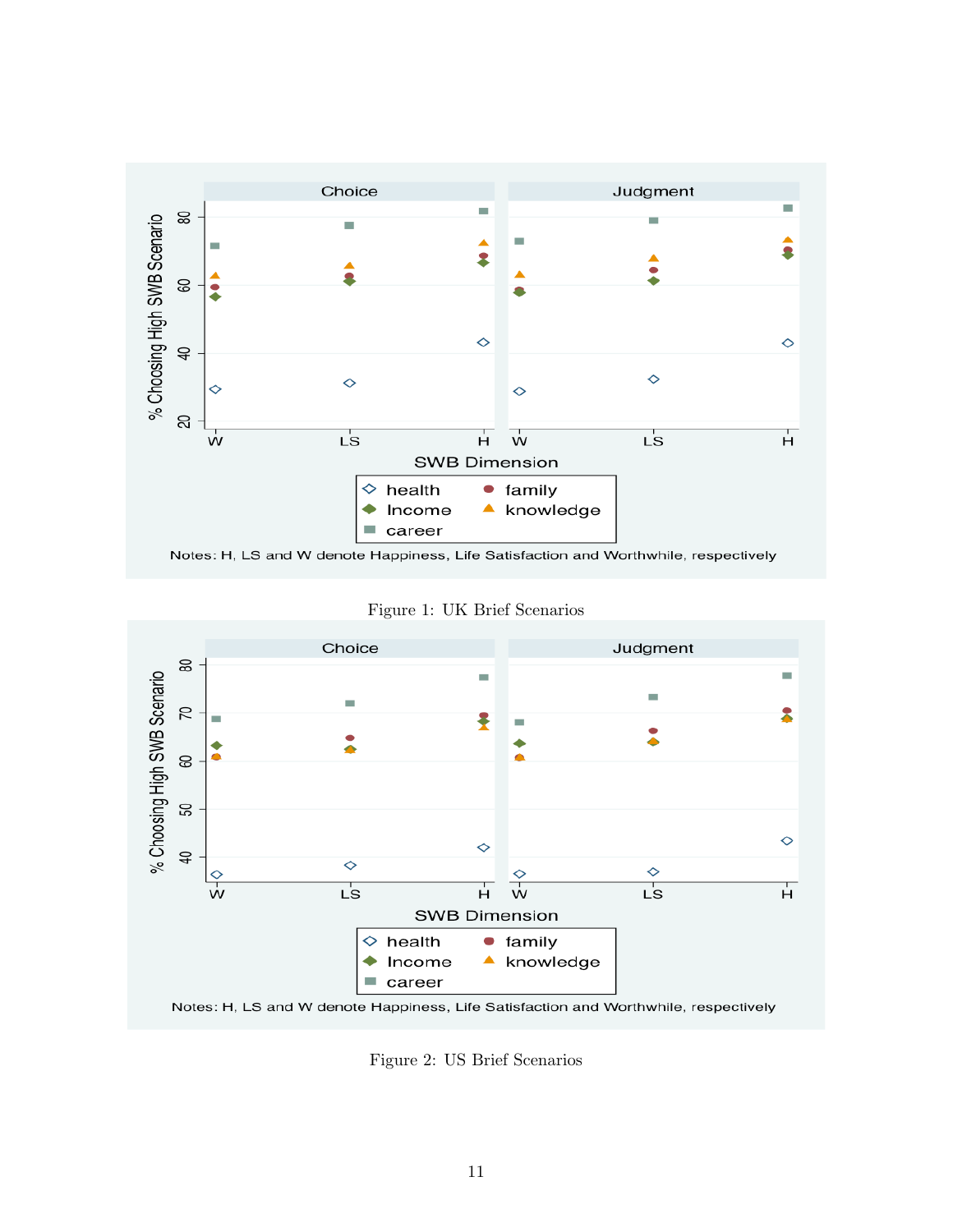Finally, the choice of SWB dimension also makes a (smaller) difference in affecting the probability of choosing the high-SWB life. Respondents are increasingly likely to choose the high-SWB life as the SWB dimension in the two lives shifts from worthwhileness, to life satisfaction, to happiness.

All these patterns are, generally, also observed in the US sample (Figure 2), although specific percentages choosing the high-SWB life do differ between the US and UK.

Turning now to the vignettes: for the UK (Figure 3), we observe again in both choice and judgment mode that a majority of respondents choose the high-SWB life except when health is the non-SWB dimension; that the choice of non-SWB dimension affects the likelihood of choosing the high-SWB life considerably; and that health is at the bottom of the figure (i.e., is the most strongly preferred non-SWB dimension), while career is at the top (the least strongly preferred). There also appears to be more spread between income, education, and family. However, the effect of the SWB dimension seems less clear than in the UK brief scenarios: it is no longer the case that a shift in the SWB dimension from worthwhile, to life satisfaction, to happiness increases the percentage choosing the high-SWB life across all non-SWB dimensions for both choice and judgment framings. It is also worth noting that the strength of preference for health appears somewhat lower in the UK vignettes as compared to the UK brief scenarios. In the scenarios (Figure 1), the percentage choosing the high-SWB life with health as the non-SWB dimension ranges from 29% to 43%; in the UK vignettes, by contrast, this percentage ranges from 37% to 49%.

Similar points hold true with respect to the comparison between the US vignettes (Figure 4) and brief scenarios. The effect of the SWB dimension is less clear in the vignette than brief scenario format, and the strength of preference for health is visibly weaker. In the US brief scenarios, the percentage choosing the high-SWB life with health as the non-SWB dimension ranges from 36% to 43%; by contrast, in the US vignettes, the percentages are 46% to 56%.

## **3.2 Regression results**

### **3.2.1 Brief scenarios**

Table 3 presents the marginal effects coefficients following the estimation of the probit model for the UK (column 1) and the US (column 2), as shown in equation (1). The impact of the non-SWB and SWB dimensions of the possible lives is consistent with the descriptive statistics presented above. The reference case is a pair of possible lives with health as the non-SWB dimension and life-satisfaction as the SWB dimension. Relative to this reference case, all of the other non-SWB dimensions are statistically significant in increasing the probability of the high-SWB life being selected, with career having the largest coefficient. Changing the SWB dimension from lifesatisfaction to worthwhileness reduces the probability of the high-SWB life being selected, while shifting to happiness increases it.

It is noteworthy that the effect sizes for the non-SWB dimensions (relative to the reference case) are an order of magnitude larger than for the SWB dimensions, or for any other variables in the table. In the UK (US), respondents are 25% (24%) likelier to choose life-satisfaction over income,

consistent pattern does not hold true of the UK vignettes, or of the US rankings in either brief scenario or vignette mode.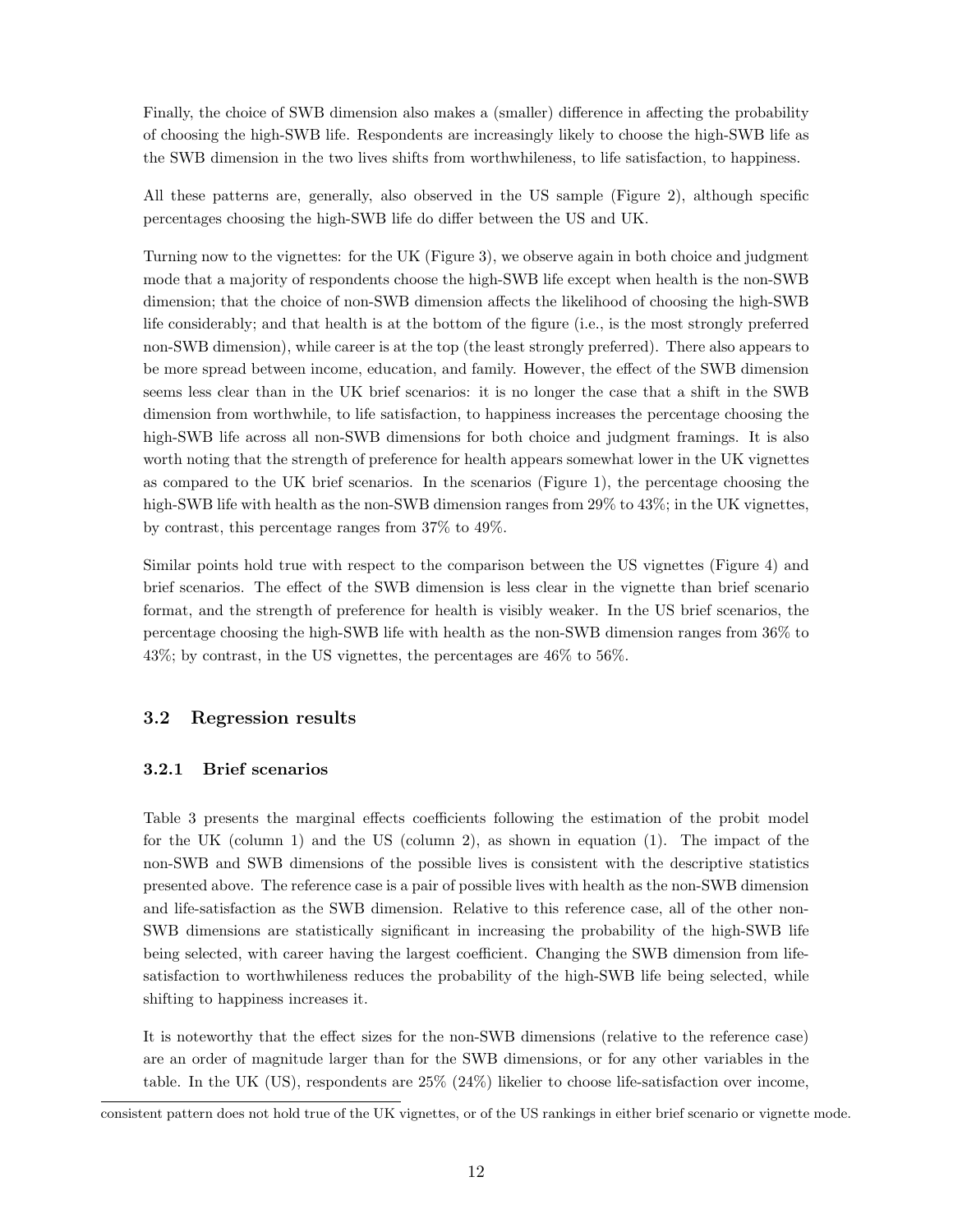

Figure 3: UK Vignettes



Figure 4: US Vignettes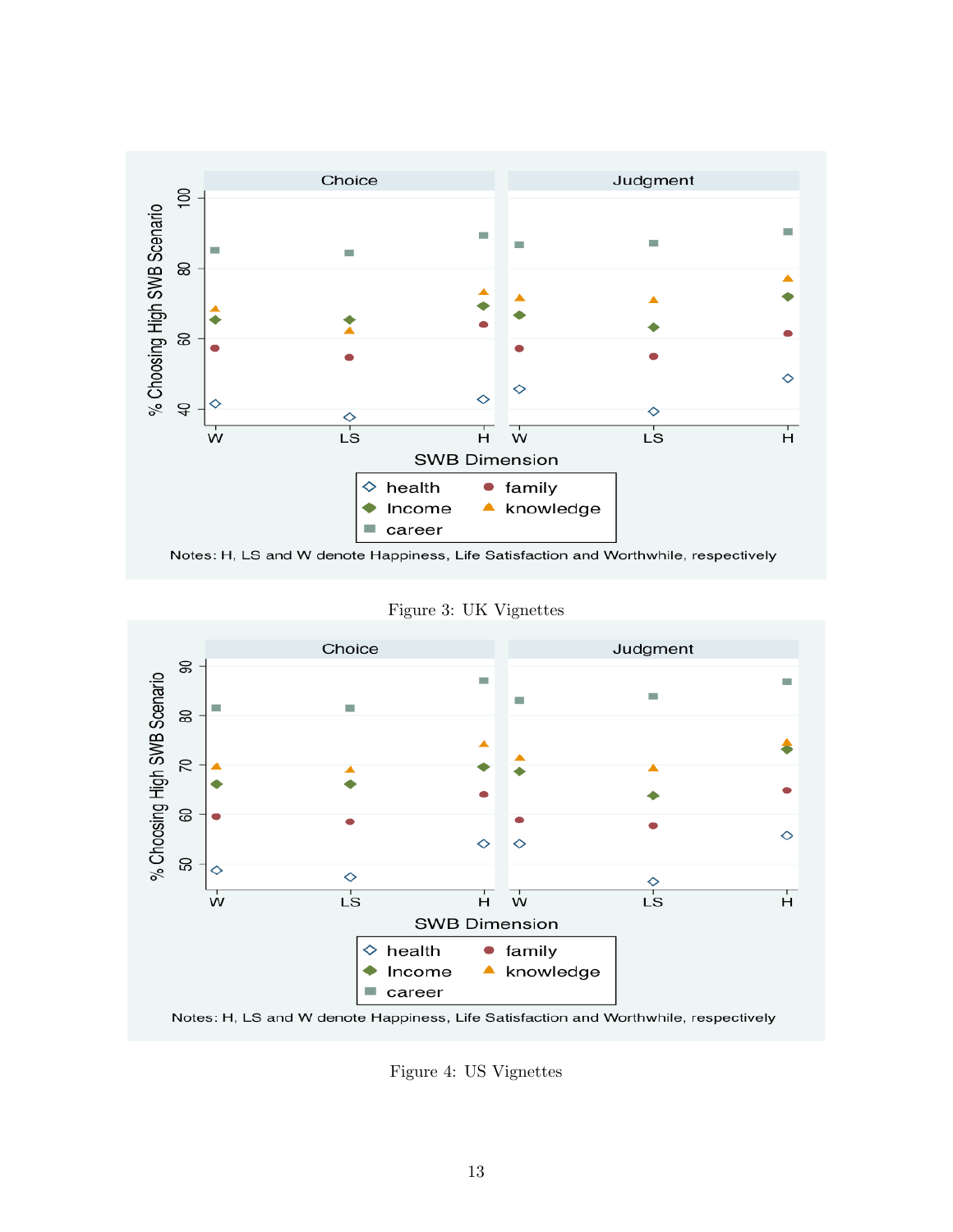and 37% (30%) likelier to choose life-satisfaction over career, as compared to the probability of choosing life-satisfaction over health. This underscores that the strength of preference for health seems qualitatively stronger than for the other non-SWB dimensions.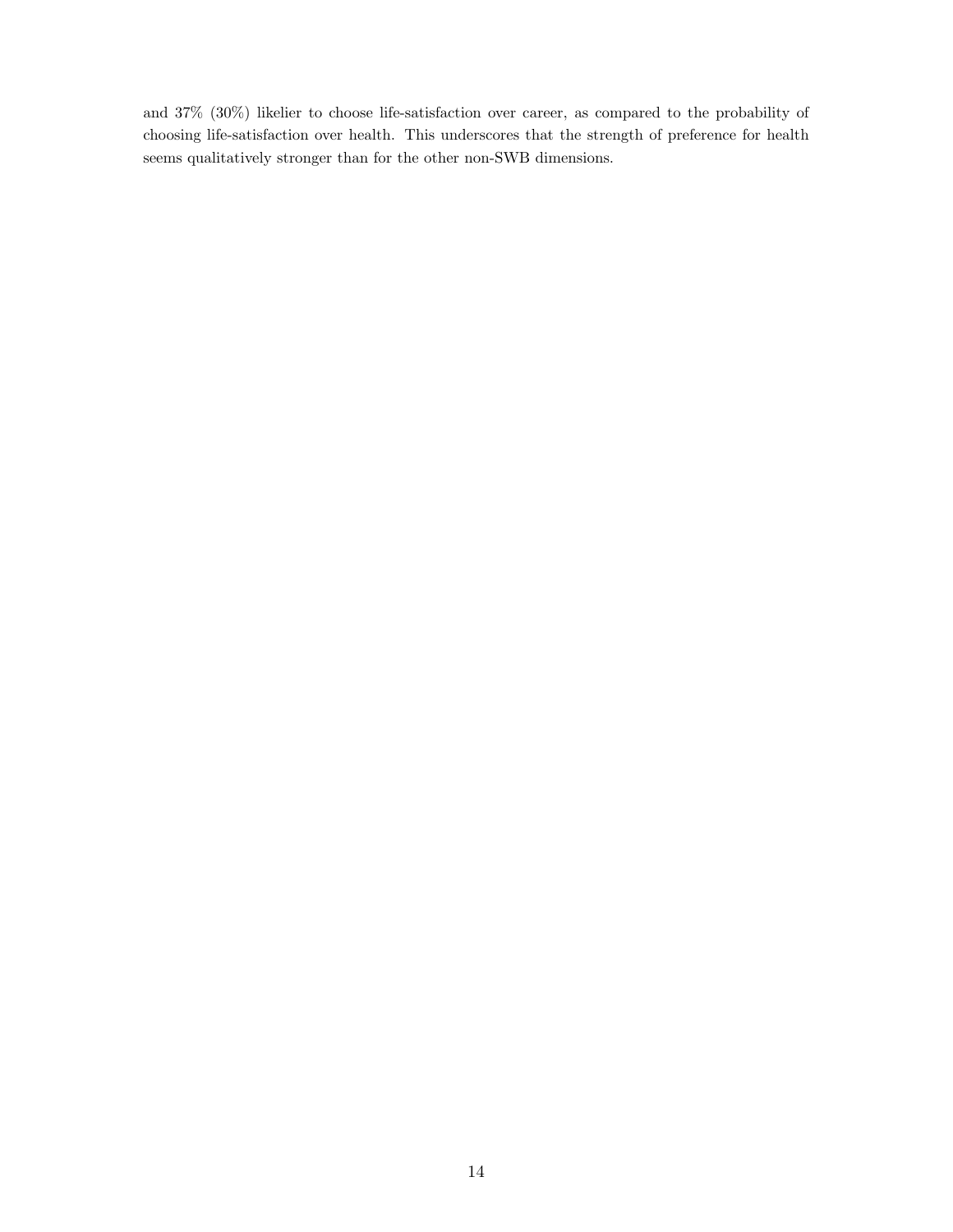|                                  | UK                  | <b>US</b>           |
|----------------------------------|---------------------|---------------------|
| Scenarios:                       |                     |                     |
| Income                           | $0.246**$ (0.006)   | $0.237**$ $(0.005)$ |
| Physical health                  | Reference           | Reference           |
| Family                           | $0.263**$ (0.006)   | $0.24***$ (0.007)   |
| Career                           | $0.367**$ $(0.005)$ | $0.303**$ (0.005)   |
| Knowledge                        | $0.288**$ (0.006)   | $0.228**$ (0.006)   |
| Life Satisfaction                | Reference           | Reference           |
| Worthwhile                       | $-0.044**$ (0.008)  | $-0.028**$ (0.009)  |
| Happiness                        | $0.071**$ (0.008)   | $0.051**$ (0.009)   |
| Choice Qs                        | $-0.011**$ (0.003)  | $-0.007**$ (0.003)  |
| Choice $\operatorname{Qs}$ first | $-0.035**$ (0.007)  | $-0.032**$ (0.007)  |
| SWB Group:                       |                     |                     |
| LS Q2                            | $0.025*(0.011)$     | 0.01(0.011)         |
| LS Q3                            | $0.037*$ $(0.015)$  | $-0.001(0.014)$     |
| LS Q4                            | 0.03(0.019)         | $-0.012(0.016)$     |
| Worthwhile Q2                    | 0.005(0.011)        | 0.015(0.011)        |
| Worthwhile Q3                    | 0.009(0.014)        | $0.062**$ $(0.011)$ |
| Worthwhile Q4                    | 0.021(0.016)        | $0.092**$ (0.014)   |
| Happiness Q2                     | 0.007(0.01)         | $0.031**$ $(0.011)$ |
| Happiness Q3                     | 0.014(0.013)        | $0.036**$ (0.013)   |
| Happiness Q4                     | 0.038(0.016)        | 0.024(0.014)        |
| Anxiety Q2                       | $-0.021*(0.01)$     | $-0.02*(0.01)$      |
| Anxiety Q3                       | $-0.009(0.01)$      | $-0.034**$ (0.011)  |
| Anxiety Q4                       | $-0.022*(0.01)$     | $-0.05**$ (0.011)   |
| Demographics:                    |                     |                     |
| Male                             | $-0.033**$ (0.008)  | $-0.028**$ (0.007)  |
| Age                              | $0.01**$ (0.002)    | $0.005*$ (0.002)    |
| Age <sup>2</sup>                 | $-0.001**$ (0.0001) | $-0.001*$ (0.0001)  |
| Married                          | $-0.019(0.011)$     | $-0.005(0.01)$      |
| Co-habiting                      | 0.006(0.011)        | 0.002(0.013)        |
| Separated                        | $-0.04(0.024)$      | 0.035(0.029)        |
| Divorced                         | $-0.014(0.016)$     | $-0.019(0.015)$     |
| Widowed                          | $-0.037(0.033)$     | 0.04(0.03)          |
| Employed PT                      | 0.02(0.011)         | 0.004(0.012)        |
| Self-employed                    | 0.016(0.015)        | $0.038**$ (0.014)   |
| Seeking work                     | 0.015(0.013)        | $-0.002(0.012)$     |
| Unemployed                       | 0.016(0.014)        | $0.058**$ (0.013)   |
| Retired                          | 0.013(0.016)        | 0.01(0.016)         |
| Student                          | $-0.011(0.018)$     | $-0.007(0.017)$     |
| Degree                           | $-0.038**$ (0.008)  | $-0.057**$ (0.008)  |
| Graduate degree                  | $-0.06**$ (0.013)   | $-0.06**$ (0.012)   |
| Other education                  | 0.005(0.016)        | $-0.028(0.015)$     |
|                                  |                     |                     |

Table 3: Marginal effects for brief scenarios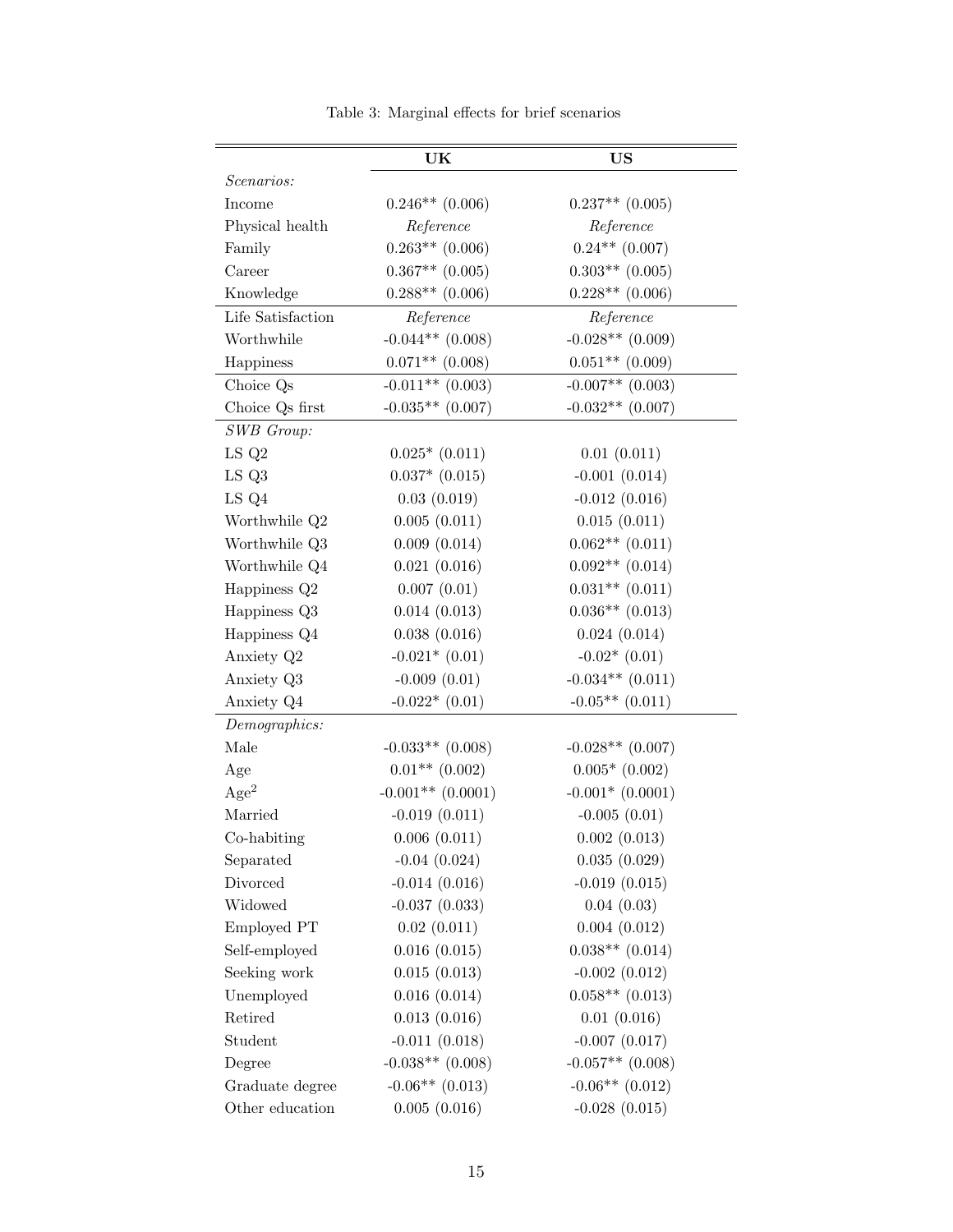| Income 2             | 0.025(0.018)       | 0.015(0.02)        |
|----------------------|--------------------|--------------------|
| Income 3             | $-0.008(0.018)$    | $-0.007(0.02)$     |
| Income 4             | 0.008(0.017)       | $-0.013(0.019)$    |
| Income 5             | $-0.016(0.018)$    | $-0.033(0.019)$    |
| Income 6             | $-0.04*(0.017)$    | $-0.034(0.018)$    |
| Income 7             | $-0.051**$ (0.018) | $-0.049*(0.02)$    |
| Income 8             | $-0.056**$ (0.02)  | $-0.063**$ (0.02)  |
| Income 9             | $-0.065**$ (0.02)  | $-0.085**$ (0.02)  |
| Income 10            | $-0.101**$ (0.031) | $-0.105**$ (0.025) |
| Children: 1          | $-0.051**$ (0.01)  | $-0.049**$ (0.01)  |
| Children: 2          | $-0.078**$ (0.012) | $-0.057**$ (0.012) |
| Children: $3+$       | $-0.10**$ (0.018)  | $-0.109**$ (0.015) |
| Region/State effects | Yes                | Yes                |
| Ethnicity effects    | Yes                | Yes                |
| N                    | 60,280             | 61,410             |
| $Pseudo-R2$          | 0.085              | 0.067              |
| $Pr(SWB_{H})$        | $61.88\%$          | 61.87%             |

*Notes*: Regressions are probits. Dependent variable denotes the selection of the high SWB scenario. Coefficients are marginal effects (at means). Robust standard errors clustered at the individual level reported in parentheses. SWB group base categories are the first quartile groups for each measure of SWB. Demographic base categories are: single, employed full-time, secondary/high-school education, income band 1, and no children. Pr(SWB*H*) denotes the predicted probability of selecting the high SWB scenario. \* *p <*0.05, \*\* *p <*0.01

The choice/judgment coefficient is statistically significant in both samples, although the effect size is very small. Individuals in both samples are 1% more likely to judge that the high-SWB life is better, than to state that they would choose it. There is a small order effect: respondents presented first with the choice question are 3% less likely to choose the high-SWB life.

Recall that respondents are also asked about their own SWB. These coefficients, where statistically significant, have the expected direction—that is, individuals with higher SWB are likelier to choose the higher SWB life—although sometimes a surprisingly small magnitude. For example, UK respondents in the second quartile of life-satisfaction are 2.5% likelier to choose the higher SWB life, and respondents in the third quartile 3.7% likelier. US respondents in the third and fourth quartiles of worthwhileness are, respectively, 6.2% and 9.2% likelier to do so.

Respondents are also asked demographic questions mirroring some of the non-SWB dimensions: their income, educational attainment, and number of children. For example, in the UK, respondents in the middle income decile are 4% less likely to choose the high-SWB life (as compared to the lowest-income group), and this probability thereafter decreases uniformly so that respondents in the highest income decile are 10% less likely to do so. A respondent with one (two, three) children is 5% (8%, 10%) less likely than a respondent with no children to select the high-SWB life. Having a degree reduces the probability of doing so by 4%, and a graduate degree by 6%. Similar effects can be observed in the US sample. Also note that, compared to female respondents, male respondents are less likely to select the high-SWB scenario.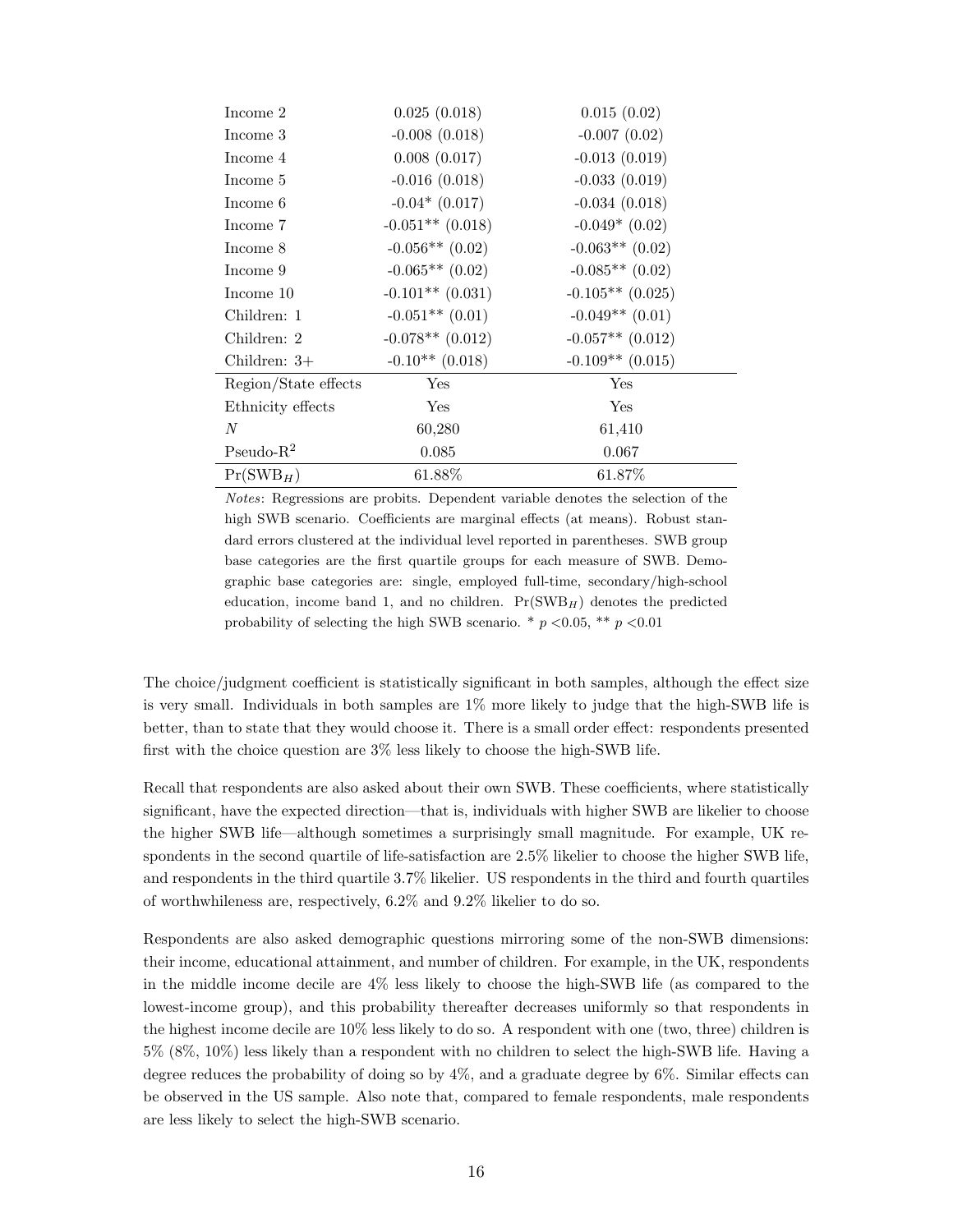## **3.2.2 Vignettes**

Table 4 presents the marginal effects coefficients following the estimation of the probit model for the case of the vignettes. As with the brief scenarios, the reference case is a pair of lives with physical health and life satisfaction as the non-SWB and SWB dimensions, respectively. All non-SWB dimensions continue to have a statistically significant and large impact in increasing the probability of choosing the high-SWB life. Career remains the least preferred non-SWB dimension. In both the UK and US, however, the ordering of the three intermediate dimensions (income, family, knowledge) $8$  differs as between the vignette and brief scenario formats. Also, in both countries, although happiness remains the most preferred SWB dimension, the ordering between life satisfaction and worthwhileness has switched. In the brief scenarios, the probability of choosing the high-SWB life, relative to the life-satisfaction reference case, *decreases* if the SWB dimension is switched to worthwhileness; in the vignettes, this probability *increases*.

The effect of choice/judgment is the same as in the brief scenarios: respondents are slightly less likely to prefer the high-SWB life if asked "which [life] would you choose?" rather than "which life is better?" by 2.3% in the UK and 1.3% (albeit not statistically significant) in the US.

Because the vignette subjects are described in third person, with gender randomised, we are able to test the interaction between the respondent's and subject's gender; recall that no analogous test was possible for the case of brief scenarios. In both countries, as compared to the reference case of a male respondent and male subject, female respondents are more likely to prefer the high-SWB life, by from 4% to 6%, regardless of the gender of the subject.

As for respondents' demographics there is some variation in which variables determine selections. For example, observe that, in both countries, several of the income deciles are statistically significant in the brief scenario format; by contrast, in the vignette format, none of the income deciles are statistically significant in the US sample, and only one—the highest—is significant in the UK, with a negative impact on preferences for the high-SWB life. In the UK, the married are less likely to select the high SWB scenario. The probability of selecting the high SWB scenario increases amongst the unemployed in the UK for the vignettes but not the brief scenarios, while the opposite pattern can be observed in the US.

<sup>8</sup>That is, the order of the dimensions in terms of their associated marginal probabilities of choosing the high-SWB life.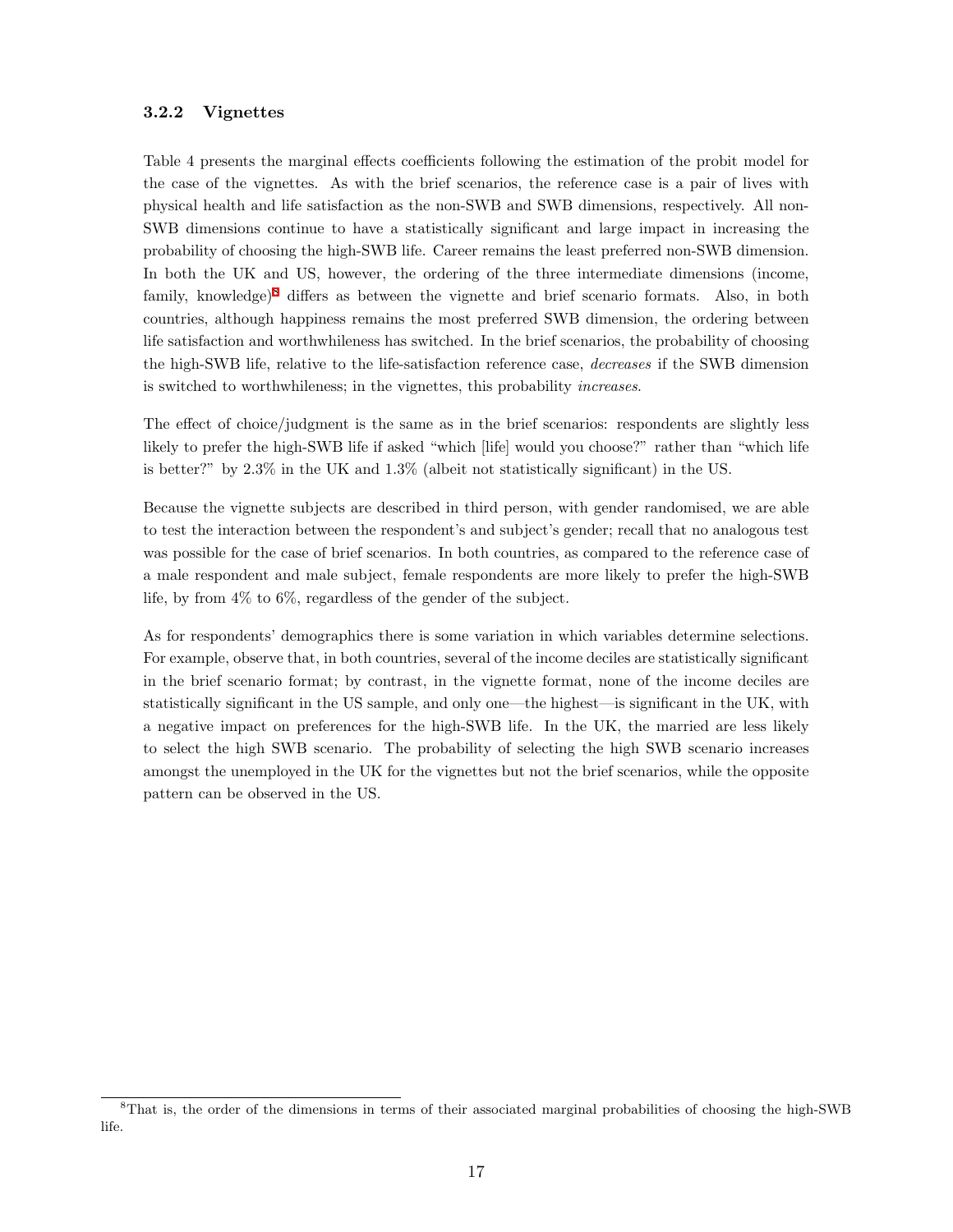|                             | UK                  | <b>US</b>          |
|-----------------------------|---------------------|--------------------|
| Scenarios:                  |                     |                    |
| Income                      | $0.208**$ (0.006)   | $0.15**$ (0.006)   |
| Physical health             | Reference           | Reference          |
| Family                      | $0.137**$ (0.007)   | $0.085**$ (0.007)  |
| Career                      | $0.371**$ (0.005)   | $0.291**$ (0.005)  |
| Knowledge                   | $0.234**$ (0.006)   | $0.177**$ (0.006)  |
| Life Satisfaction           | Reference           | Reference          |
| Worthwhile                  | $0.027**$ (0.009)   | $0.02*$ (0.009)    |
| Happiness                   | $0.075**$ (0.009)   | $0.061**$ (0.009)  |
| Choice Qs                   | $-0.023**$ (0.007)  | $-0.013(0.007)$    |
| SWB Group:                  |                     |                    |
| LS Q2                       | $0.028*(0.012)$     | 0.019(0.012)       |
| LS Q3                       | $0.056**$ (0.015)   | 0.007(0.015)       |
| LS Q4                       | 0.032(0.019)        | 0.007(0.017)       |
| Worthwhile Q2               | $-0.008(0.012)$     | 0.006(0.012)       |
| Worthwhile Q3               | $-0.006(0.015)$     | $0.056**$ (0.012)  |
| Worthwhile Q4               | 0.004(0.017)        | $0.049**$ (0.016)  |
| Happiness Q2                | 0.016(0.011)        | 0.018(0.011)       |
| Happiness Q3                | 0.016(0.013)        | 0.025(0.013)       |
| Happiness Q4                | $0.038*$ $(0.017)$  | 0.024(0.015)       |
| Anxiety Q2                  | $-0.036**$ (0.011)  | $-0.019(0.01)$     |
| Anxiety Q3                  | $-0.047**$ (0.011)  | $-0.044**$ (0.012) |
| Anxiety Q4                  | $-0.058**$ (0.011)  | $-0.082**$ (0.012) |
| Gender Interactions         |                     |                    |
| $M$ Res. $x$ $F$ Vign. $\,$ | $-0.017(0.011)$     | 0.009(0.01)        |
| F Res. x M Vign.            | $0.043**$ (0.011)   | $0.057**$ (0.01)   |
| F Res. x F Vign.            | $0.036**$ $(0.011)$ | $0.043**$ (0.01)   |
| Demographics:               |                     |                    |
| Age                         | $0.009**$ (0.002)   | $0.007**$ (0.002)  |
| Age2                        | $-0.001**$ (0.0001) | $-0.001*$ (0.0001) |
| Married                     | $-0.042**$ (0.011)  | $-0.01(0.011)$     |
| Co-habiting                 | $-0.004(0.012)$     | 0.006(0.014)       |
| Separated                   | $-0.012(0.025)$     | $-0.015(0.03)$     |
| Divorced                    | 0.017(0.017)        | 0.008(0.016)       |
| Widowed                     | $-0.054(0.038)$     | 0.047(0.03)        |
| Employed PT                 | 0.013(0.012)        | $-0.007(0.013)$    |
| Self-employed               | 0.018(0.015)        | $0.028*(0.014)$    |
| Seeking work                | 0.017(0.014)        | $-0.004(0.013)$    |
| Unemployed                  | $0.036*$ $(0.014)$  | 0.025(0.014)       |
| Retired                     | 0.021(0.016)        | 0.007(0.016)       |
| Student                     | 0.012(0.019)        | 0.02(0.017)        |
| Degree                      | $-0.024**$ (0.008)  | $-0.034**$ (0.009) |

Table 4: Marginal effects for vignettes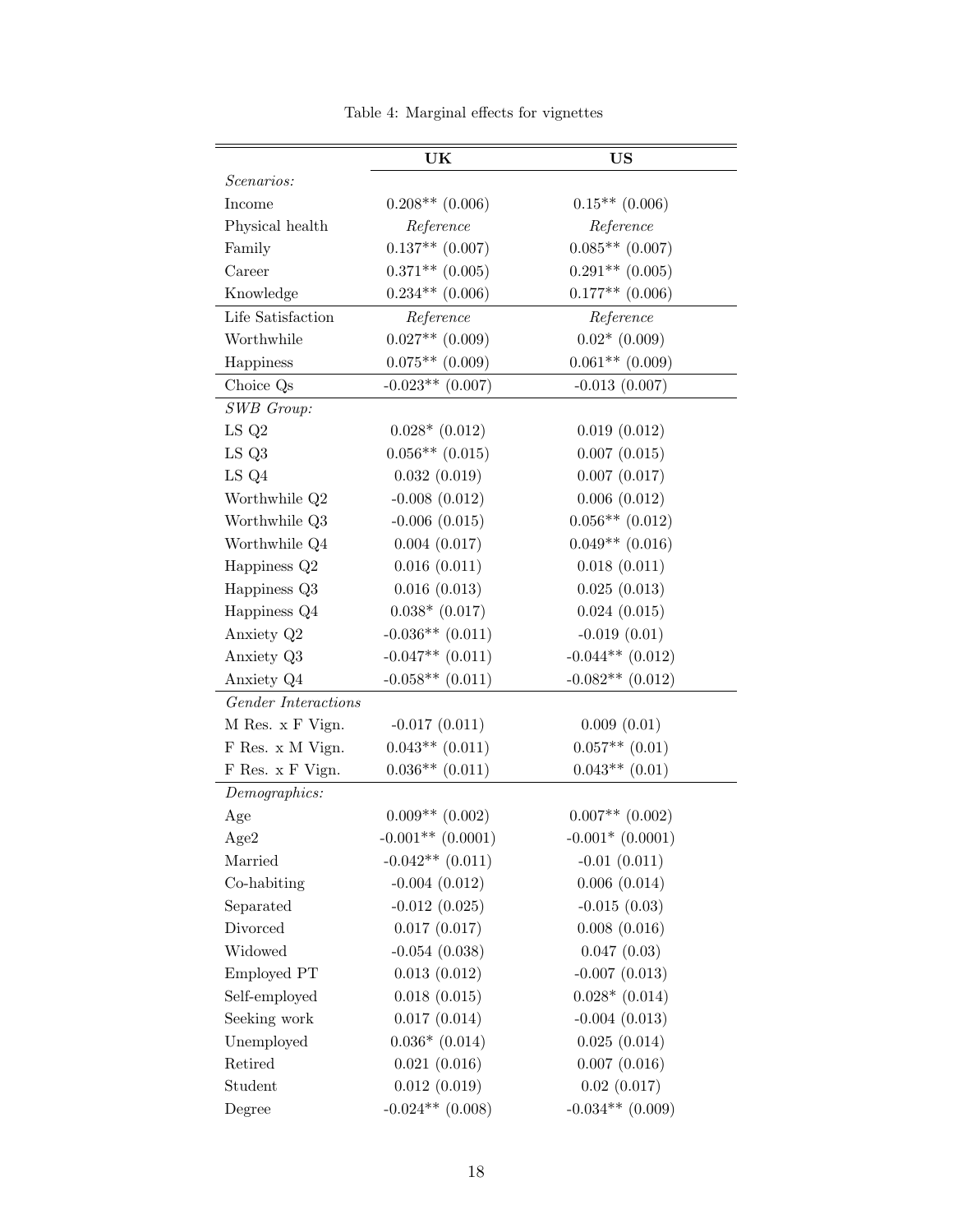| Graduate degree      | $-0.032*(0.013)$  | $-0.083**$ (0.013) |
|----------------------|-------------------|--------------------|
| Other education      | 0.009(0.016)      | $-0.01(0.015)$     |
| Income 2             | $-0.009(0.02)$    | 0.04(0.022)        |
| Income 3             | 0.001(0.019)      | 0.011(0.021)       |
| Income 4             | $-0.003(0.018)$   | 0.027(0.02)        |
| Income 5             | $-0.002(0.018)$   | 0.022(0.02)        |
| Income 6             | $-0.009(0.018)$   | 0.029(0.019)       |
| Income 7             | $-0.018$ $(.019)$ | 0.002(0.02)        |
| Income 8             | $-0.022(0.021)$   | $-0.009(0.021)$    |
| Income 9             | $-0.038(0.021)$   | $-0.016(0.021)$    |
| Income 10            | $-0.082*$ (0.034) | $-0.042(0.025)$    |
| Children: 1          | $-0.018(0.011)$   | $-0.012(0.011)$    |
| Children: 2          | $-0.027*$ (0.013) | $-0.038**$ (0.012) |
| Children: $3+$       | $-0.046*(0.019)$  | $-0.067**$ (0.016) |
| Region/State effects | Yes               | Yes                |
| Ethnicity effects    | Yes               | Yes                |
| $\it N$              | 30,140            | 30,705             |
| Pseudo- $R^2$        | 0.098             | 0.073              |
| $Pr(SWB_{H})$        | $66.91\%$         | 68.38\%            |

*Notes*: Regressions are probits. Dependent variable denotes the selection of the high SWB vignette. Coefficients are marginal effects (at means). Robust standard errors clustered at the individual level reported in parentheses. SWB group base categories are the first quartile groups for each measure of SWB. Demographic base categories are: single, employed full-time, secondary/high-school education, income band 1, and no children. Pr(SWB*H*) denotes the predicted probability of selecting the high SWB scenario. \* *p <*0.05, \*\* *p <*0.01

## **3.3 Brief scenarios/vignettes grouped by non-SWB aspects**

Next, we group the pairings of lives by their non-SWB aspect. Our motivation for doing so is to test the effect respondents' non-SWB attributes have on the ranking of lives incorporating that specific attribute. We thus test, for example, how the respondent's income affects the ranking of lives when the non-SWB dimension is income; how the respondent's marital status and number of children affect the ranking of lives when the non-SWB dimension is family; how employment status does so with career as the non-SWB dimension; and how education level affects the ranking with education as the non-SWB dimension. Note that the absence of appropriate questions regarding respondents' own health prevents a similar test regarding health. Results are presented in Appendix D.

For brief scenarios in both countries we find that, for lives including income relatively wealthier respondents are less likely to choose the high SWB life. For lives including family, any indicator of family status other than single reduces the probability of selecting the high SWB life. A similar effect is found for those with children who, compared to those without any, are less likely to select the high SWB life. Where career is the non-SWB dimension, the probability of choosing the high SWB life increases for those seeking work and the permanently unemployed, as well as for those working part-time (UK only) and the self-employed (US only). Finally, with knowledge as the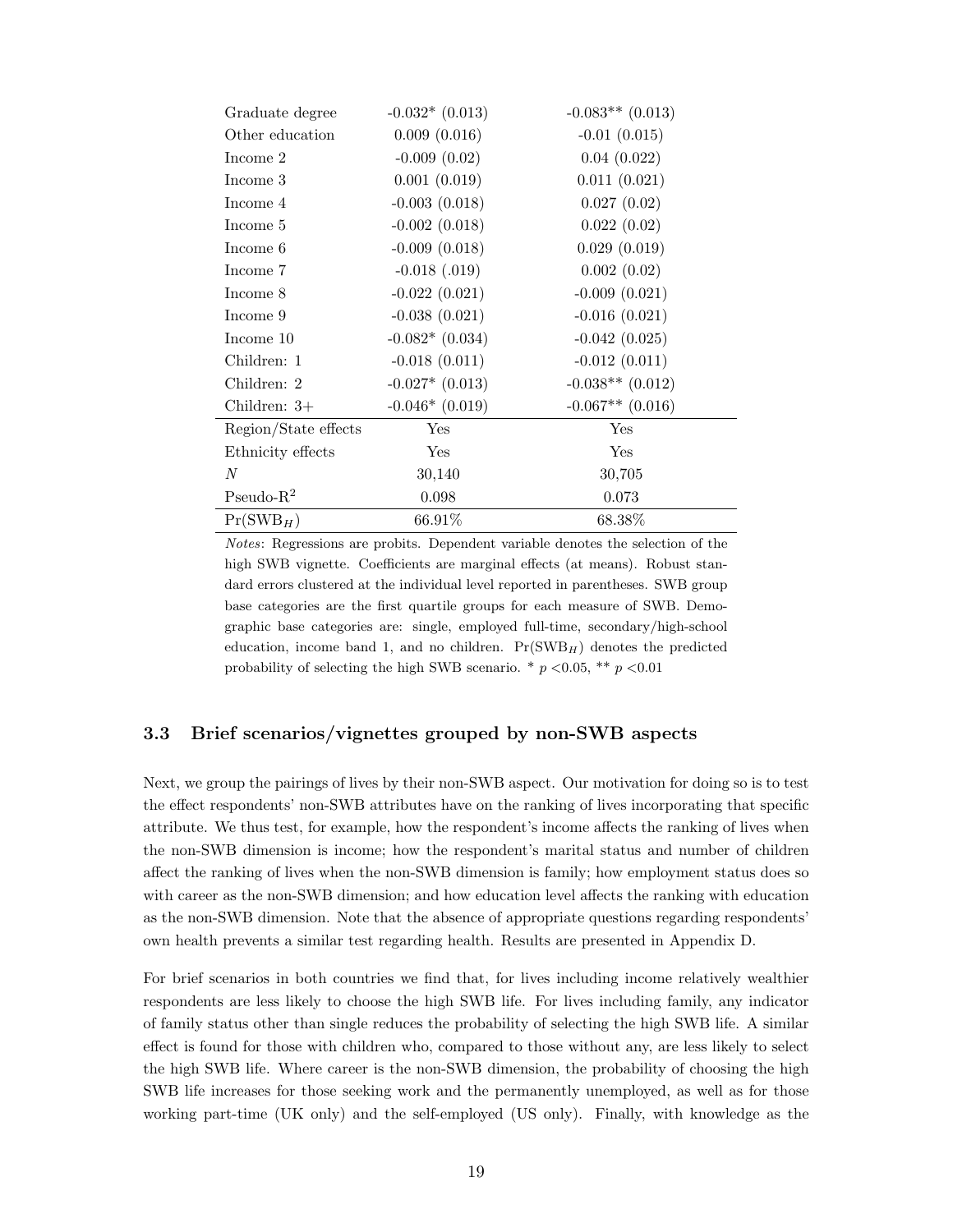non-SWB dimension, we find that those with degree-level education and above are significantly less likely to choose the high SWB life. Similar results are estimated for the case of vignettes, albeit with some differences. For example, only the very top income categories significantly reduce choice of the high-SWB life.

## **3.4 Credibility of vignettes**

The research strategy in this article was to pose questions asking respondents for their preferences regarding lives with divergent SWB and non-SWB attainments: a high SWB/low non-SWB life and vice versa. The existing SWB literature shows that some individuals certainly do experience such divergence; see for example Dolan and Kahneman (2008) and Lowenstein and Ubel (2008). Moreover, introspection or lay psychology might well persuade respondents to accept the possibility of a high SWB/low non-SWB and low non-SWB/high SWB life. Alternatively, respondents might find it implausible that a life would have divergent SWB and non-SWB attainments. If so, their answers to the choice or judgment questions posed by this survey would not be especially meaningful.

In order to address this issue, we pose a "credibility" question to a separate, random sample of respondents. Our supposition is that a respondent finding it implausible that a given life would contain divergent SWB and non-SWB attainments would rate the life as 'very unlikely' or 'unlikely'. In fact, only a small percentage of respondents in the credibility sample select these bottom-end categories, as shown in Tables B5 and B6 in Appendix B. These provide descriptive statistics on the credibility of each of thirty vignette lives (two lives for each of the fifteen pairings of non-SWB and SWB dimensions), depending on the gender of the vignette subject and by country of respondent. The general result for all the vignette lives is that only a small percentage of respondents rate these as 'very unlikely' or 'very likely'. The combined percentages of these two categories is virtually always below 20% and in most cases below 15%.

## **3.5 Dominant preference for SWB**

The regression model suggests that many individuals in the sample do not have a dominant preference for either the SWB or the non-SWB dimensions of lives. For some SWB/non-SWB combinations (for example, happiness and career), the model predicts that a majority of individuals will choose the high-SWB life. For other combinationsfor example, with health as the non-SWB dimensiona majority or at least substantial fraction will prefer the low-SWB life. It remains, however, possible that a subset of respondents with unobserved attributes not incorporated in the regression model do, in fact, have a dominant preference one way or the other.

Recall that each respondent<sup>9</sup> was asked to rank five pairs of lives, in various modes (brief scenario/choice, brief scenario/judgment, vignette/choice, vignette/judgment). In each mode, the five pairs of lives have the same SWB dimension (be it life satisfaction, worthwhileness, or happiness), and include each of the five non-SWB dimensions (see Table 2). We can therefore calculate the percentage of respondents, by mode, who always select the high-SWB life (these are labelled as "11111") and the percentage of respondents, by mode, who always select the low-SWB life (these

 ${}^{9}$ Except for respondents in the "credibility" group, Group 7.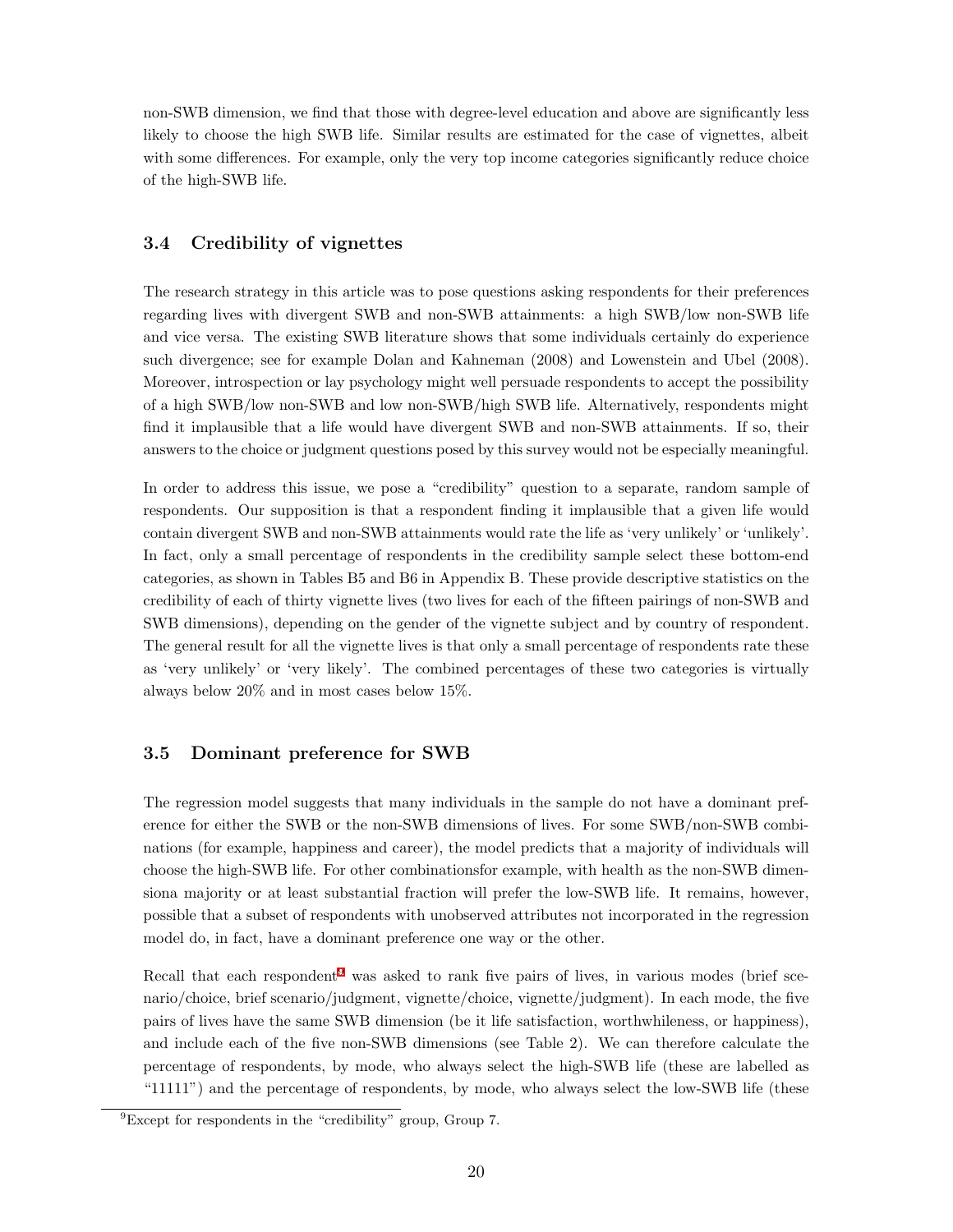are labelled as "00000"). Results are presented in Table 5.10

Note that in the brief scenarios, in both countries, the percentage of respondents always selecting the high-SWB life is well under 20%, except where the SWB dimension is happiness. In both countries, the percentages increase shifting from brief scenarios to vignettes. For the vignettes, too, the percentage of 11111s is highest when the SWB dimension is happinessreaching roughly 30% in the US (depending on choice or judgment framing) and 25% in the UK. Overall, Table 5 suggests that a large majority of respondents do not have a dominant preference for SWB.

|                    |                        |                  | Table 5: Summary statistics of dominant preference for high or low SWB |                  |
|--------------------|------------------------|------------------|------------------------------------------------------------------------|------------------|
|                    | UK                     |                  | <b>US</b>                                                              |                  |
|                    | <b>Brief Scenarios</b> | <b>Vignettes</b> | <b>Brief Scenarios</b>                                                 | <b>Vignettes</b> |
|                    |                        |                  | <b>CHOICE</b>                                                          |                  |
| Life Satisfaction: |                        |                  |                                                                        |                  |
| 11111              | 13.70%                 | 17.43\%          | 17.26%                                                                 | 21.74%           |
| 00000              | 4.18%                  | 3.88%            | 4.92%                                                                  | 4.21%            |
| Worthwhile:        |                        |                  |                                                                        |                  |
| 11111              | 11.79%                 | 19.12%           | 14.72%                                                                 | 25.34%           |
| 00000              | $6.37\%$               | 3.88%            | 4.94%                                                                  | 4.60%            |
| Happiness:         |                        |                  |                                                                        |                  |
| 11111              | 22.49%                 | 23.98%           | 23.77%                                                                 | 28.67%           |
| 00000              | 2.69%                  | 2.49\%           | 3.13%                                                                  | 2.74\%           |
|                    |                        |                  | $JUDGMENT$                                                             |                  |
| Life Satisfaction: |                        |                  |                                                                        |                  |
| 11111              | 15.44%                 | 18.03%           | 17.60%                                                                 | 24.32%           |
| 00000              | 4.18%                  | 3.09%            | 4.44%                                                                  | 3.91\%           |
| Worthwhile:        |                        |                  |                                                                        |                  |
| 11111              | 12.29%                 | 21.67%           | 14.87%                                                                 | 27.51%           |
| 00000              | $6.02\%$               | 2.88%            | 5.13%                                                                  | 4.10%            |
| Happiness:         |                        |                  |                                                                        |                  |
| 11111              | 24.63%                 | 26.07%           | 24.21%                                                                 | 32.52%           |
| 00000              | 2.69%                  | 2.79%            | 3.42%                                                                  | 2.92%            |

*Notes*: 11111 denotes respondents always selecting the high SWB life. 00000 denotes respondents always selecting the low SWB life.

## **4 Discussion**

The evidence on what causes SWB is ever increasing but there is scant information about how much SWB matters to people in the first place. Income might have a small effect on happiness—and it does if happiness is measured in terms of daily moods (Kahneman and Deaton, 2010)—but income might still matter a lot to people. All else equal, more money enables more desires to be met and people may view this as reason enough to prefer more income to less even if this may result in happiness being unaffected. Against this general background, this study elicits individual preferences

<sup>&</sup>lt;sup>10</sup>Marginal effects of probit models estimating the determinants of these combined selections are available from the authors upon request, but it is worth mentioning here that there was not a clear pattern of such determinants.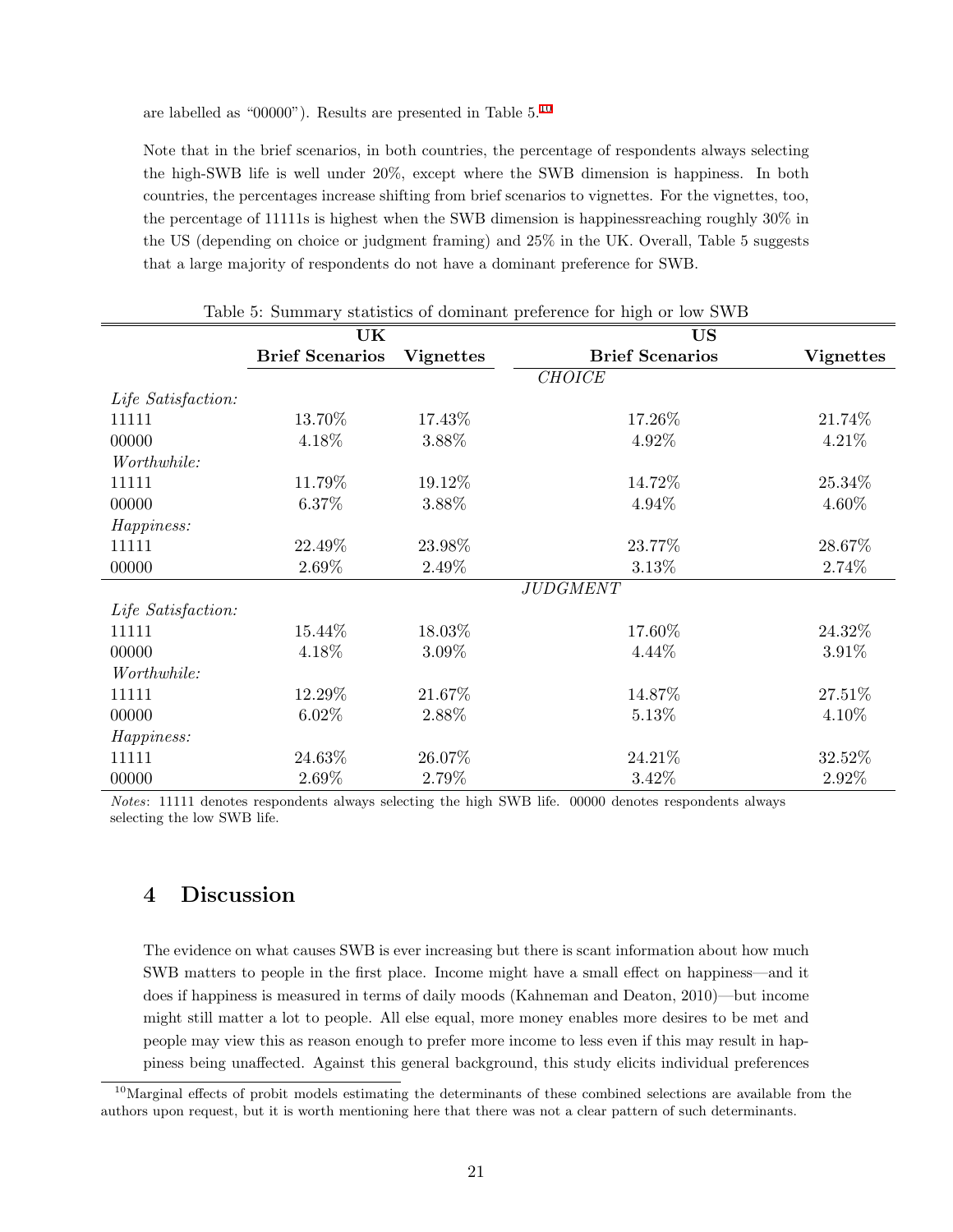between different types of SWB (life satisfaction, happiness, and worthwhileness) and other wellbeing elements (income, physical health, family, goal/career attainment, and education/knowledge) in the UK and the US using a sample of more than 6,000 respondents in each country. These preferences are elicited through: (a) a series of brief scenarios, comparing high and low levels of SWB with one other aspect of well-being; and (b) a more detailed presentation of how life is going using vignettes.

Overall, our results suggest that people generally prefer to be happy but sometimes value other elements of wellbeing more highly. About three-fifths of responses to the brief scenarios suggest that SWB is preferred and this rises to about two-thirds for the vignettes. Interestingly, these figures are somewhat lower than those reported in Benjamin et al. (2012), who find that 83% of responses are consistent with happiness being the dominant element of wellbeing. Context matters, of course, and it could be that the other elements of wellbeing used in our study are described in ways that made them more desirable relative to how we described SWB. More respondents would prefer to be healthy than to be happy, and this is consistent with the limited related research in this area (Adler and Dolan, 2008; Benjamin et al., 2014a). Health seems to matter in its own right whereas a strong case can be made for all the other elements of wellbeing used in this study as being important only insofar as they make people happy. It could be that people believe that a good state of health is also a prerequisite for happiness and this would call into question the credibility (the "believeability") of our scenarios. As evidence against this suggestion, 'high SWB and low physical health' is seen as highly credible by both our UK and US samples.

We also test whether preferences for happiness depend upon the kind of SWB being traded off against other dimensions of life—that is, whether SWB is life satisfaction, feelings of happiness, or a sense of worthwhileness. We generally find that people have the strongest preference for feelings of happiness. This lends support to the idea that experiences should be better accounted for in research and policy related to SWB, where evaluations of life overall still dominate the data and the discussions (Dolan, 2014).

We additionally considered whether our results are sensitive to the richness of the scenarios, by comparing simple brief scenarios with more embellished vignettes. Overall, SWB is more strongly preferred in the vignettes. We do not have a clear reason why this should be, but perhaps knowing more about the person makes one care for their happiness. This should be tested in future research. For the vignettes, as for the brief scenarios, happiness remains the most preferred SWB dimension, but now the ordering between life satisfaction and worthwhileness is reversed in the regression analysis. For the vignettes career remains the least preferred non-SWB dimension, but in both the UK and US the ordering of the three intermediate dimensions (income, family, knowledge) differs from the brief scenario formats.

We gathered data on respondents' own SWB to see if this affected their preferences (Dolan et al., 2013). Overall, own life satisfaction has a positive impact on selection of the high SWB scenario/vignette in the UK. In contrast, in the US own worthwhile has a positive impact on selection of the high SWB scenario/vignette; own happiness has a similar positive effect only in the case of brief scenarios. In both countries, higher own anxiety has a negative effect on choosing the high SWB life. Thus, if one is less happy, one is less inclined to opt for happiness. This could be another example of the pervasiveness of cognitive dissonance—the idea that incongruities between our beliefs and our behavior cause us discomfort such that we seek to bring what we think and do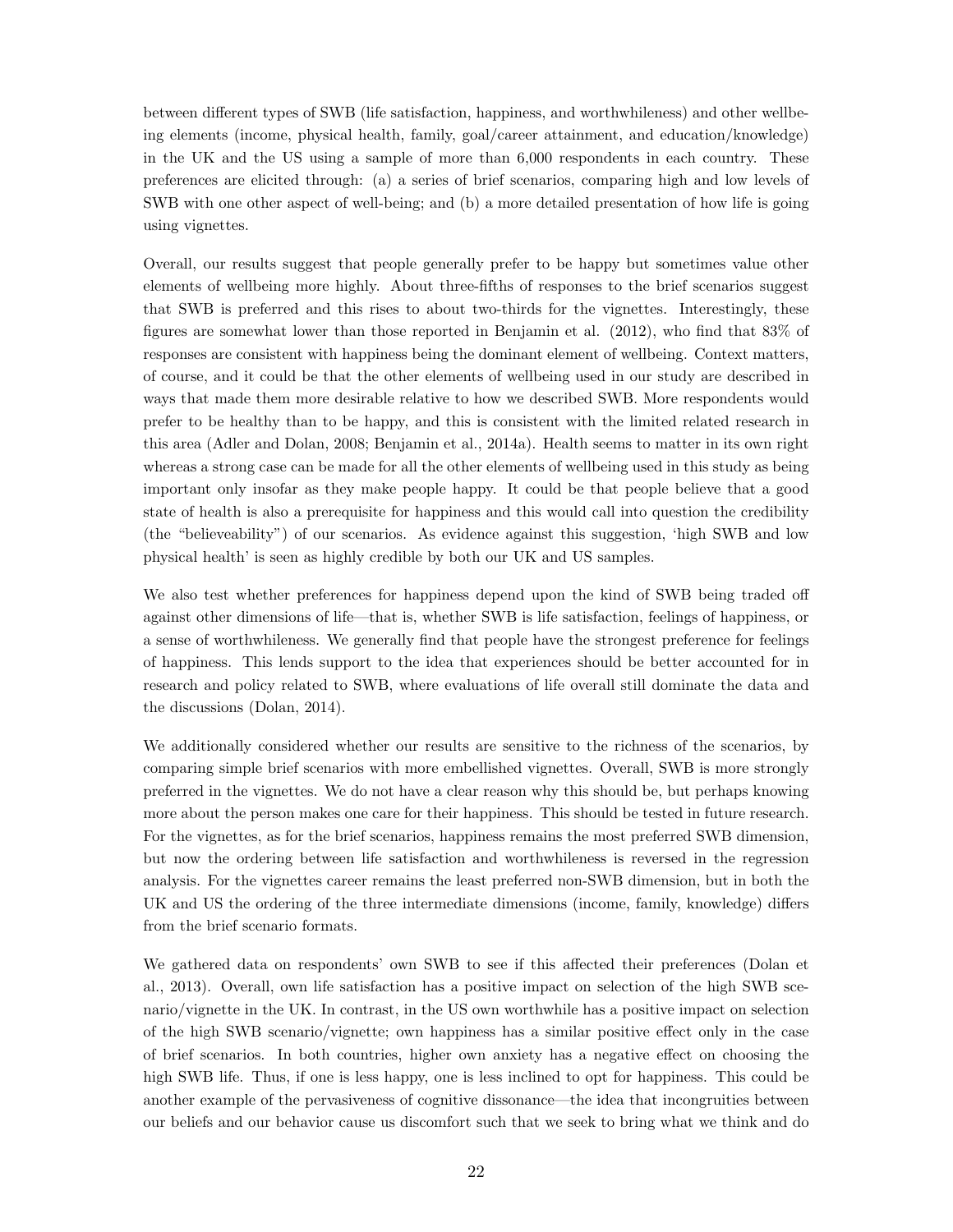in line with one another (Festinger, 1962). Future research should seek to test this possibility.

The results are also sensitive to the other background characteristics of the respondent. Being older significantly increases the probability of selecting the high SWB scenario/vignette, whilst being more highly educated and having children decreases it. The effect of income is interesting: although respondents with income broadly from 35,000 / \$52,000 and above (band 7) are significantly less likely to select the high SWB scenario—decreasing with further increases in income bands—this is not the case for the vignettes, where income has no statistically significant effect except for the highest band in the UK.

This study, like any other, has some limitations. First, respondents make choices regarding hypothetical lives which are not actually experienced. Thus respondents may not choose the option that will maximise their global level of well-being, perhaps due to false beliefs or predictions, as choices and experiences lie in different utility functions: trade-offs between scenarios are jointly evaluated (joint evaluation mode), whereas the experience of the option is evaluated in isolation (single or separate evaluation mode) (Hsee and Zhang, 2004).

Second, the question format asks respondents to separate between the SWB and non-SWB aspects of lives, even though the two are in reality causally connected. This implies that the SWB/non-SWB tradeoff that our questions are designed to elicit might not have been viewed by respondents as suchwho might anticipate that income, physical health, family, goal/career attainment, and education/knowledge are drivers for greater SWB, and indeed vice versa. There is evidence, for example, of a causal link running from SWB to higher income (De Neve and Oswald, 2012); productivity (Oswald et al., 2015), which arguably has career implications; physical and mental health (Fredrickson and Levenson, 1998; Kubzansky and Kawachi, 2000; Lyubomirsky et al., 2005; Veenhoven, 2008); marriage (Stutzer and Frey, 2006) see also evidence in Graham et al. (2004) for a range of life domains benefiting from increased SWB.

Third, the brief scenarios represent extreme cases of SWB and other well-being elements—i.e., trading-off only relatively high and low levels, where the interpretation or values allocated to 'high' and 'low' arguably differ between respondents. Similarly, the vignettes trade-off fixed levels of SWB: eight for 'high' and four for 'low'. There is a range of intermediate cases where tradeoffs may be more interesting to study and are more closely related to peoples' everyday life experiences. Future research should seek to explore these limitations further.

Notwithstanding these issues, this study adds to the existing literature on the relative importance of SWB and other significant aspects of life and wellbeing. Overall, we can conclude that research into the determinants of happiness is important because happiness matters a lot to people—and also that the priority that policymakers give to health would seem to be consistent with the preferences of the general population. Whether policymakers ought to account for the preferences of the general population is another matter entirely—and, for what it's worth, an issue that the authors disagree on. One thing we can agree on is that there would seem to be little value in pursuing a career unless it made one happy. We are lucky to have been able to collaborate on this article, which has made the three of us very happy (but in different ways).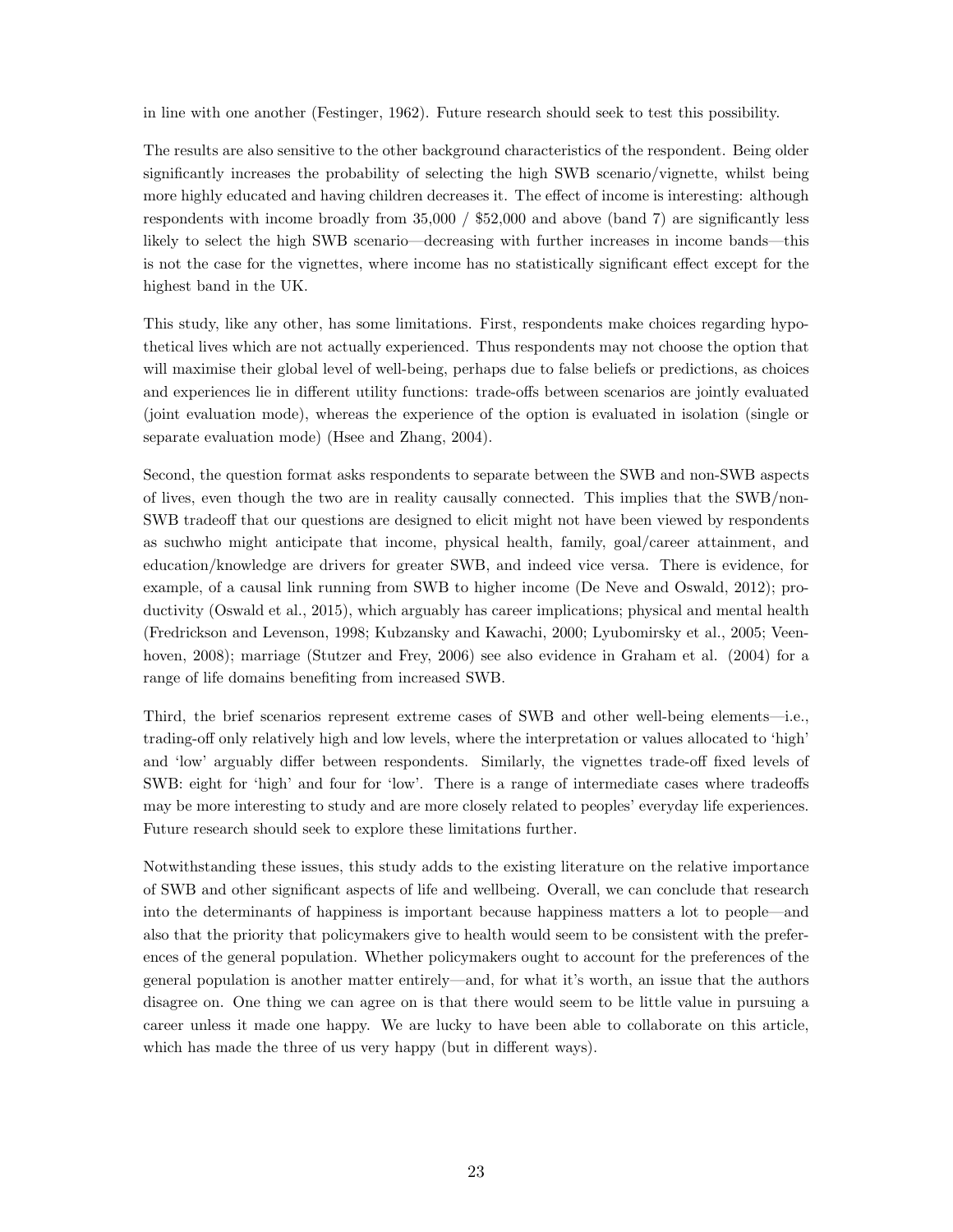# **References**

Adler M.D., Dolan P. (2008) Introducing a "different lives" approach to the valuation of health and well-being. Institute for Law and Economics, research paper no. 08-05, University of Pennsylvania Law School.

Adler M.D. (2012) *Well-Being and Fair Distribution: Beyond Cost-Benefit Analysis*. Oxford: Oxford University Press.

Adler M.D. (2013). Happiness surveys and public policy: What's the use? *Duke Law Journal*, 62, 1509-1601.

Benjamin D.J., Heffetz O., Kimball M.S., Rees-Jones A. (2011) What do you think would make you happier? What do you think you would choose? Johnson School Research Paper Series 32-2011, Cornell University.

Benjamin D.J., Heffetz O., Kimball M.S., Rees-Jones A. (2012) What do you think would make you happier? What do you think you would choose? *American Economic Review*, 102, 2083-2110.

Benjamin D.J., Heffetz O., Kimball M.S., Rees-Jones A. (2014b) Can marginal rates of substitution be inferred from happiness data? Evidence from residency choices. *American Economic Review*, 104, 3498-3528.

Benjamin D.J., Heffetz O., Kimball M.S., Szembrot A. (2014a) Beyond happiness and satisfaction: Toward well-being indices based on stated preference. *American Economic Review*, 104, 2698-2735.

Bergman I., Blomberg M., Almkvist O. (2007) The importance of impaired physical health and age in normal cognitive aging. *Scandinavian Journal of Psychology*, 48, 115-125.

De Neve J.E., Oswald A.J. (2012) Estimating the influence of life satisfaction and positive affect on later income using sibling fixed effects. *Proceedings of the National Academy of Sciences*, 109, 19953-19958.

Di Tella R., MacCulloch R. (2006) Some uses of happiness data in economics. *Journal of Economic Perspectives*, 20, 25-46.

Dolan P. (2014) *Happiness by Design*. Hudson Street Press.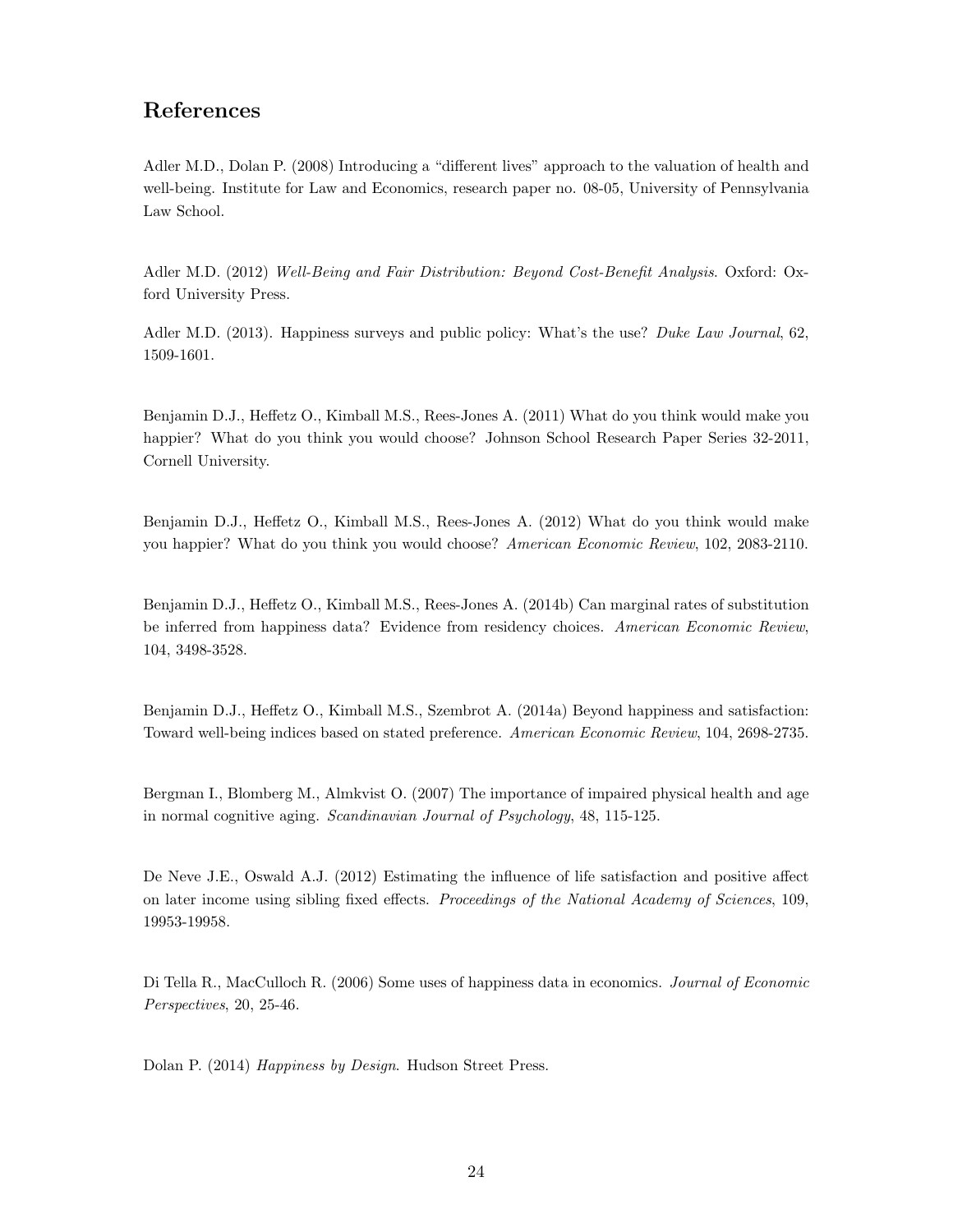Dolan P., Kahneman D. (2008) Interpretations of utility and their implications for the valuation of health. *Economic Journal*, 118, 215-234.

Dolan P., Kavetsos G., Tsuchiya A. (2013) Sick but satisfied: The impact of life and health satisfaction on choice between health scenarios. *Journal of Health Economics*, 32, 708-714.

Dolan P., Metcalfe R. (2011) Comparing measures of subjective well-being and views about the role they should play in policy. Office for National Statistics, UK.

Dolan P., Metcalfe R. (2012) Measuring subjective wellbeing: Recommendations on measures for use by national governments. *Journal of Social Policy*, 41, 409-427.

Dolan P., Peasgood T., White M. (2008) Do we really know what makes us happy? A review of the economic literature on the factors associated with subjective well-being. *Journal of Economic Psychology*, 29, 94122.

Festinger L. (1962) Cognitive dissonance. *Scientific American*, 207, 93-106.

Fredrickson B.L., Levenson R.W. (1998) Positive emotions speed recovery from cardiovascular sequelae of negative emotions. *Cognition and Emotion*, 12, 191-220.

Frey B.S., Stutzer A. (2002) What can economists learn from happiness research? *Journal of Economic Literature*, 40, 402-435.

Fujiwara D., Campbell R. (2011) Valuation techniques for social cost-benefit analysis: Stated preference, revealed preference and subjective well-being approaches – a discussion of the current issues. HM Treasury and Department for Work and Pensions, July 2011.

Graham C., Eggers A., Sukhtankar S. (2004) Does happiness pay? An exploration based on panel data from Russia. *Journal of Economic Behavior & Organization*, 55, 319-342.

Hall J., Matthews E. (2008) The measurement of progress and the role of education. *European Journal of Education*, 43, 11-22.

Hansen T. (2012) Parenthood and happiness: A review of folk theories versus empirical evidence. *Social Indicators Research*, 108, 29-64.

Heckman J., Conti G. (2010) The education-health gradient. *American Economic Review*, 100,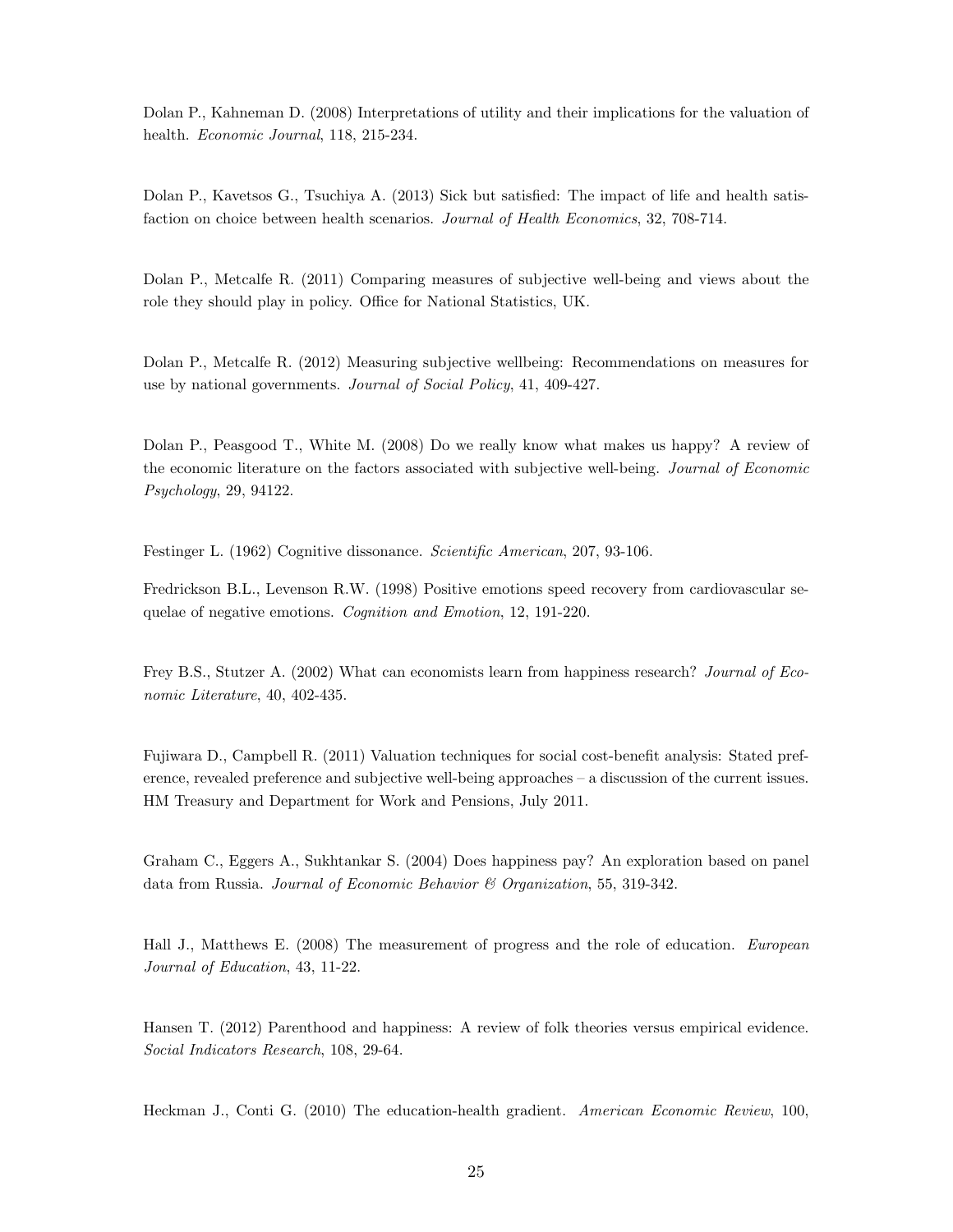234-238.

Helliwell J., Layard R., Sachs J. (2013) World happiness report 2013. UN Sustainable Development Solutions Network: New York.

Herbst C.M., Ifcher J. (2012) A bundle of joy: Does parenting really make us miserable? SSRN working paper.

HM Treasury (2008) Developments in the economics of well-being. Treasury Economic Working Paper No. 4, UK. November 2008.

Hsee C.K., Zhang, J. (2004) Distinction bias: Misprediction and mischoice due to joint evaluation. *Journal of Personality and Social Psychology*, 86, 680-695.

Kahneman K., Deaton A. (2010) High income improves evaluation of life but not emotional wellbeing. *Proceedings of the National Academy of Sciences*, 107, 16489-16493.

Kapteyn A., Smith J., van Soest A. (2010) Life satisfaction. In: Diener E., Helliwell J., Kahneman D. (eds) *International Differences in Subjective Well Being*. Oxford University Press: Oxford.

Keyes C.L.M., Shmotkin D., Ryff C.D. (2002) Optimizing well-being: The empirical encounter of two traditions. *Journal of Personality and Social Psychology*, 82, 1007-1022.

Kubzansky L.D., Kawachi I. (2000) Going to the heart of the matter: Negative emotions and coronary heart disease. *Psychosomatic Research*, 48, 323-337.

Kushlev K., Dunn E.W., Ashton-James C.E. (2012) Does affluence impoverish the experience of parenting? *Journal of Experimental Social Psychology*, 48, 1381-1384.

Lowenstein G., Ubel P.A. (2008) Hedonic adaptation and the role of decision and experience utility in public policy. *Journal of Public Economics*, 92, 1795-1810.

Luttmer E.F.P. (2005) Neighbors as negatives: Relative earnings and well-being. *Quarterly Journal of Economics*, 120, 963-1002.

Lyubomirsky S., King L.A., Diener E. (2005) The benefits of frequent positive affect: Does happiness lead to success? *Psychological Bulletin*, 131, 803-855.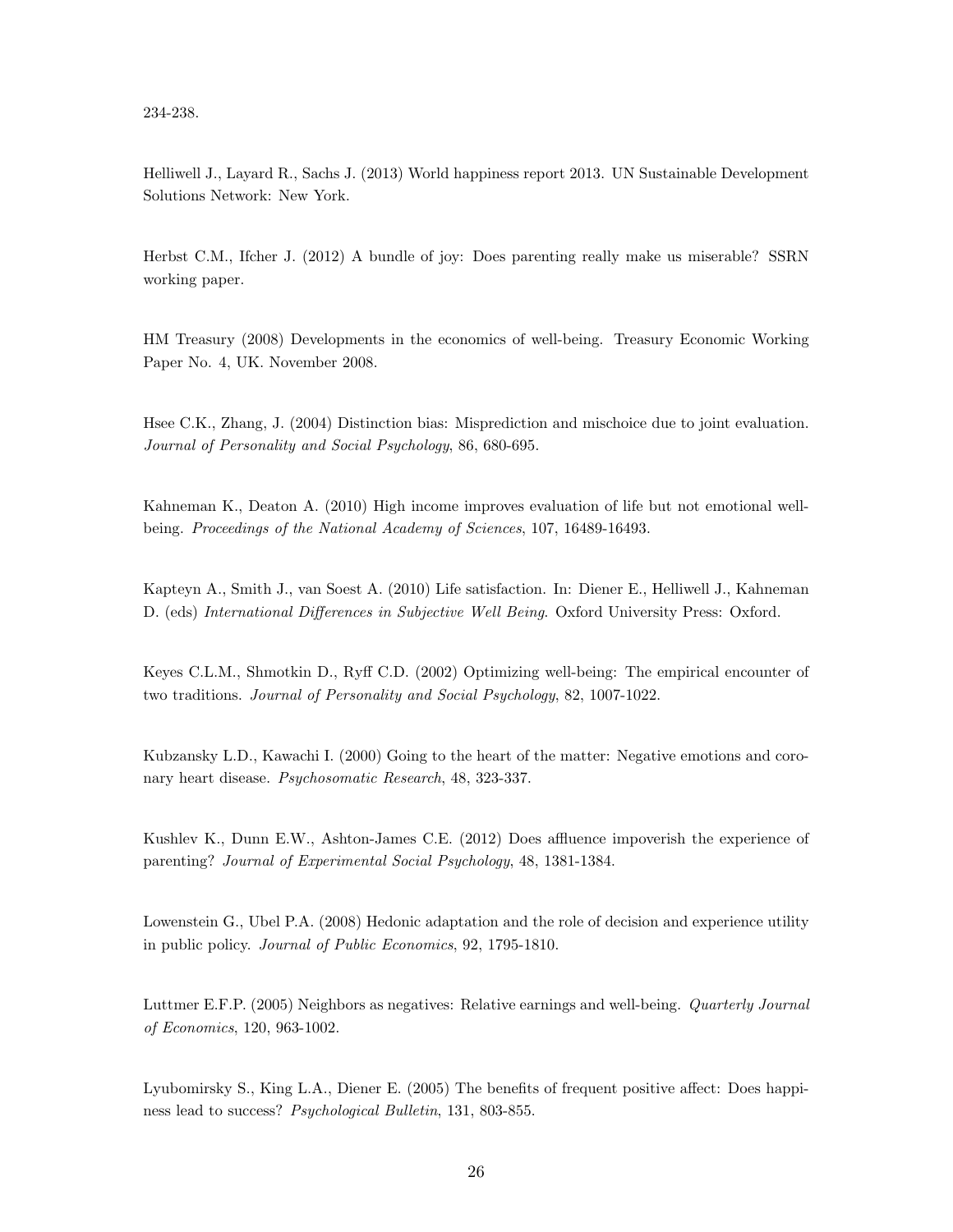Myrskyl¨a M., Margolis R. (2014) Happiness: Before and after the kids. *Demography*, 51, 1843-1866.

National Research Council (2013) Subjective Well-Being: Measuing Happiness, Suffering, and Other Dimensions of Experience. Washington D.C. The National Academies Press.

OECD (2013) OECD guidelines on measuring subjective well-being. OECD Publishing.

Oswald A.J., Proto E., Sgroi D. (2015) Happiness and productivity. *Journal of Labor Economics*, 33.

Perrone K.M., Sedlacek W.E., Alexander C.M. (2001) Gender and ethnic differences in career goal attainment. *The Career Development Quarterly*, 50: 168-178.

Prause J., Dooley D., Huh J. (2009) Income volatility and psychological depression. *American Journal of Community Psychology*, 43: 57-70.

Salomon J.A., Nordhagen S., Oza S., Murray J.L. (2009) Are Americans feeling less healthy? The puzzle of trends in self-rated health. *American Journal of Epidemiology*, 170: 343-351.

Scott J.A., Onay S., Larrick R.P. (2010) Goal attainment as a resource: The cushion effect in risky choice above a goal. *Journal of Behavioral Decision Making*, 23: 191-202.

Sheldon K.M., Houser-Marko L. (2001) Self-concordance, goal attainment, and the pursuit of happiness: Can there be an upward spiral? *Journal of Personality and Social Psychology*, 80: 152-165.

Stiglitz J.E., Sen A., Fitoussi J.P. (2009) Report by the Commission on the Measurement of Economic Performance and Social Progress. OECD.

Stutzer A., Frey B.S. (2006) Does marriage make people happy, or do happy people get married? *Journal of Socio-Economics*, 35, 326-347.

Vanassche S., Swucegood G., Matthujs K. (2013) Marriage and children as a key to happiness? Cross-national differences in the effects of marital status and children on well-being. *Journal of Happiness Studies*, 14, 501-524.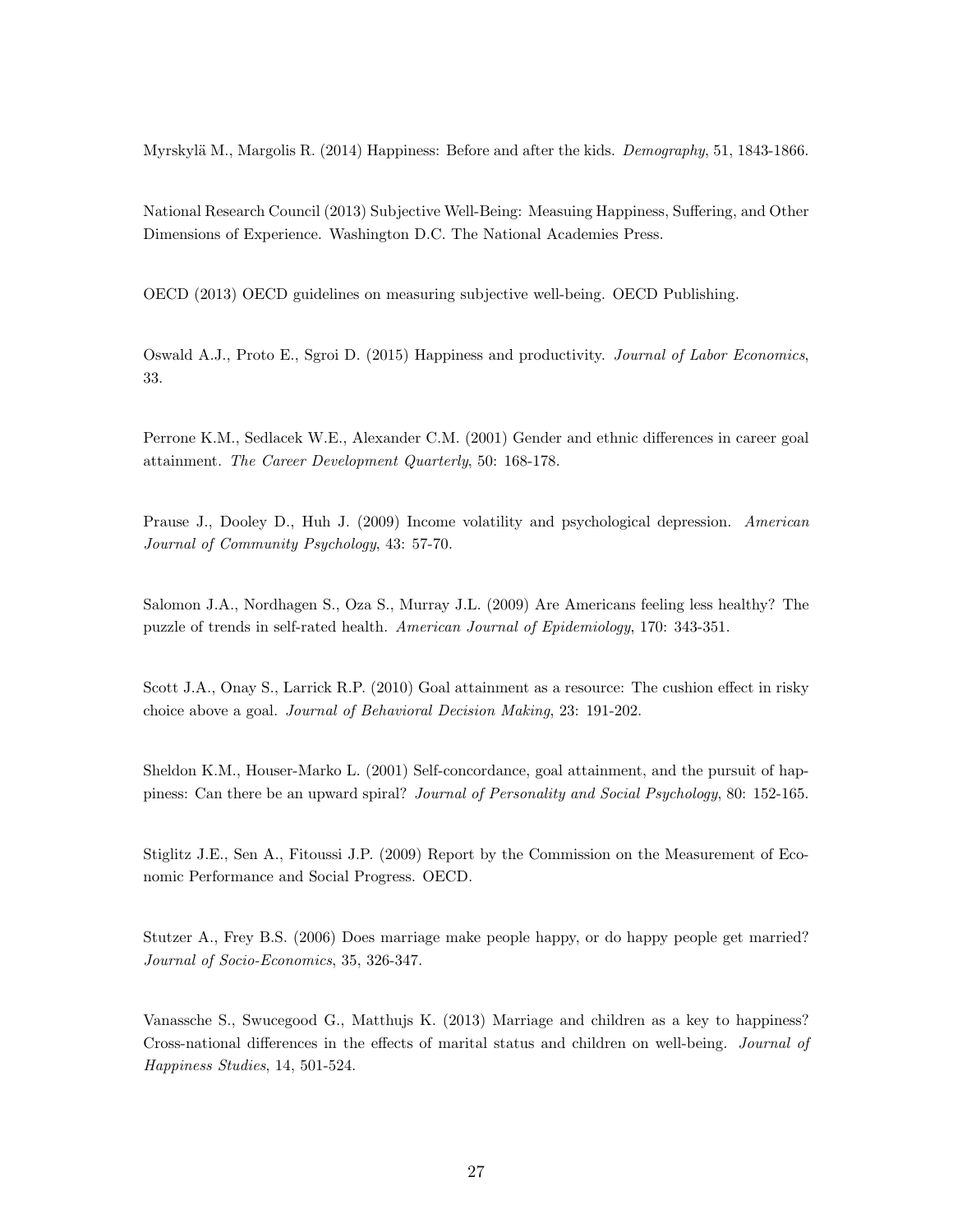Veenhoven R. (2008) Healthy happiness: Effects of happiness on physical health and the consequences for preventive health care. *Journal of Happiness Studies*, 9, 440-469.

White M.P., Dolan P. (2009) Accounting for the richness of daily activities. *Psychological Science*, 20, 1000-1008.

Winters J.V. (2011) Human capital, higher education institutions, and quality of life. *Regional Science & Urban Economics*, 41, 446-454.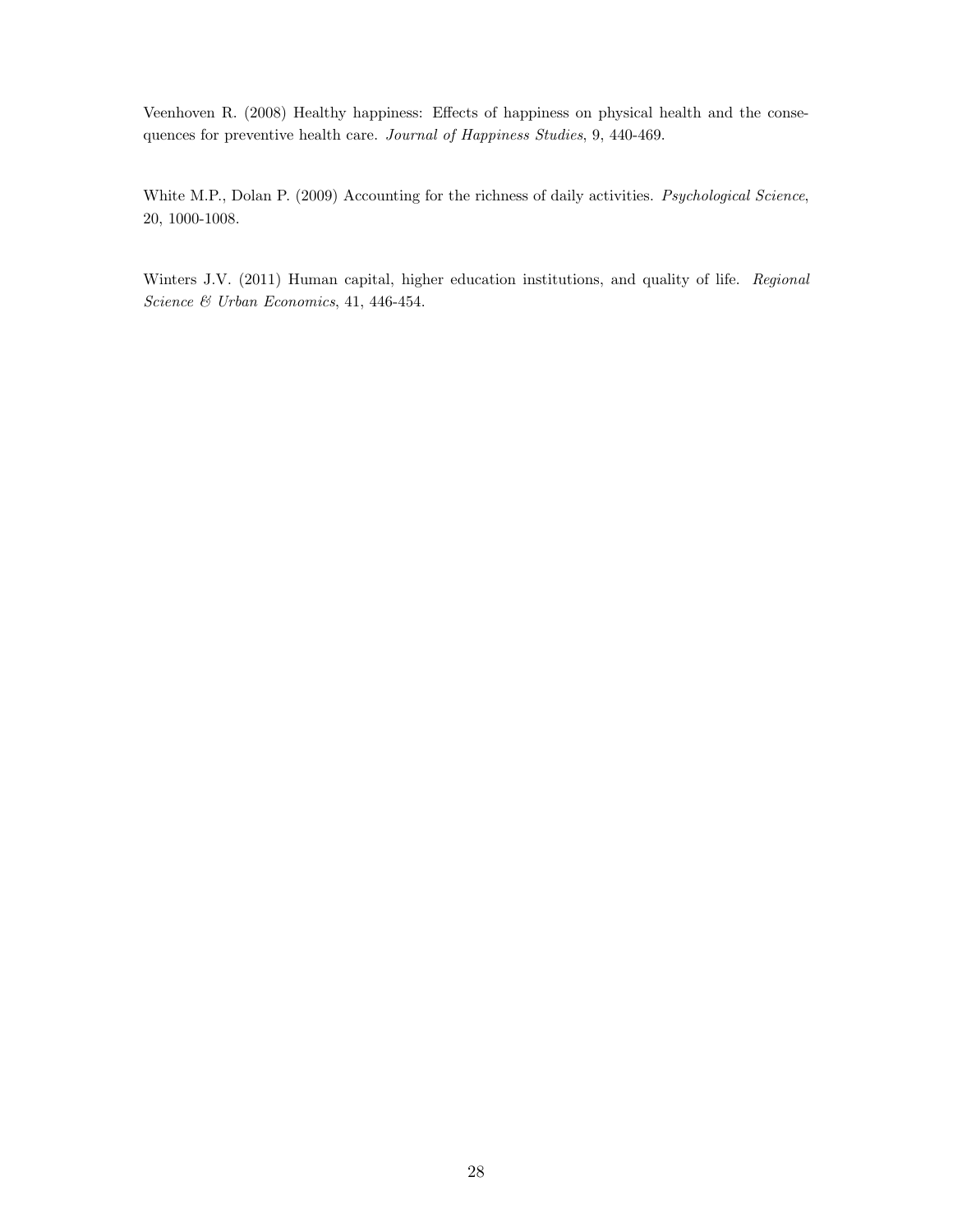## **Appendix A: Scenarios and vignettes**

#### **Pairwise Scenarios**

1. Life Satisfaction:

Life A: You feel satisfied with your life. You do not have enough money to get by. Life B: You do not feel satisfied with your life. You have enough money to get by.

Life A: You feel satisfied with your life. You have poor physical health. Life B: You do not feel satisfied with your life. You have excellent physical health.

Life A: You feel satisfied with your life. You have no children. Life B: You do not feel satisfied with your life. You have three children.

Life A: You feel satisfied with your life. You have a below average career. Life B: You do not feel satisfied with your life. You have a successful career.

Life A: You feel satisfied with your life. You have a low level of education. Life B: You do not feel satisfied with your life. You have a high level of education.

2. Feelings of Worthwhile:

Life A: The things you do in your life feel worthwhile. You do not have enough money to get by. Life B: The things you do in your life dont feel worthwhile. You have enough money to get by.

Life A: The things you do in your life feel worthwhile. You have poor physical health. Life B: The things you do in your life dont feel worthwhile. You have excellent physical health.

Life A: The things you do in your life feel worthwhile. You have no children. Life B: The things you do in your life dont feel worthwhile. You have three children.

Life A: The things you do in your life feel worthwhile. You have a below average career. Life B: The things you do in your life dont feel worthwhile. You have a successful career.

Life A: The things you do in your life feel worthwhile. You have a low level of education. Life B: The things you do in your life dont feel worthwhile. You have a high level of education.

3. Feelings of Happiness:

Life A: You feel happy. You do not have enough money to get by. Life B: You do not feel happy. You have enough money to get by.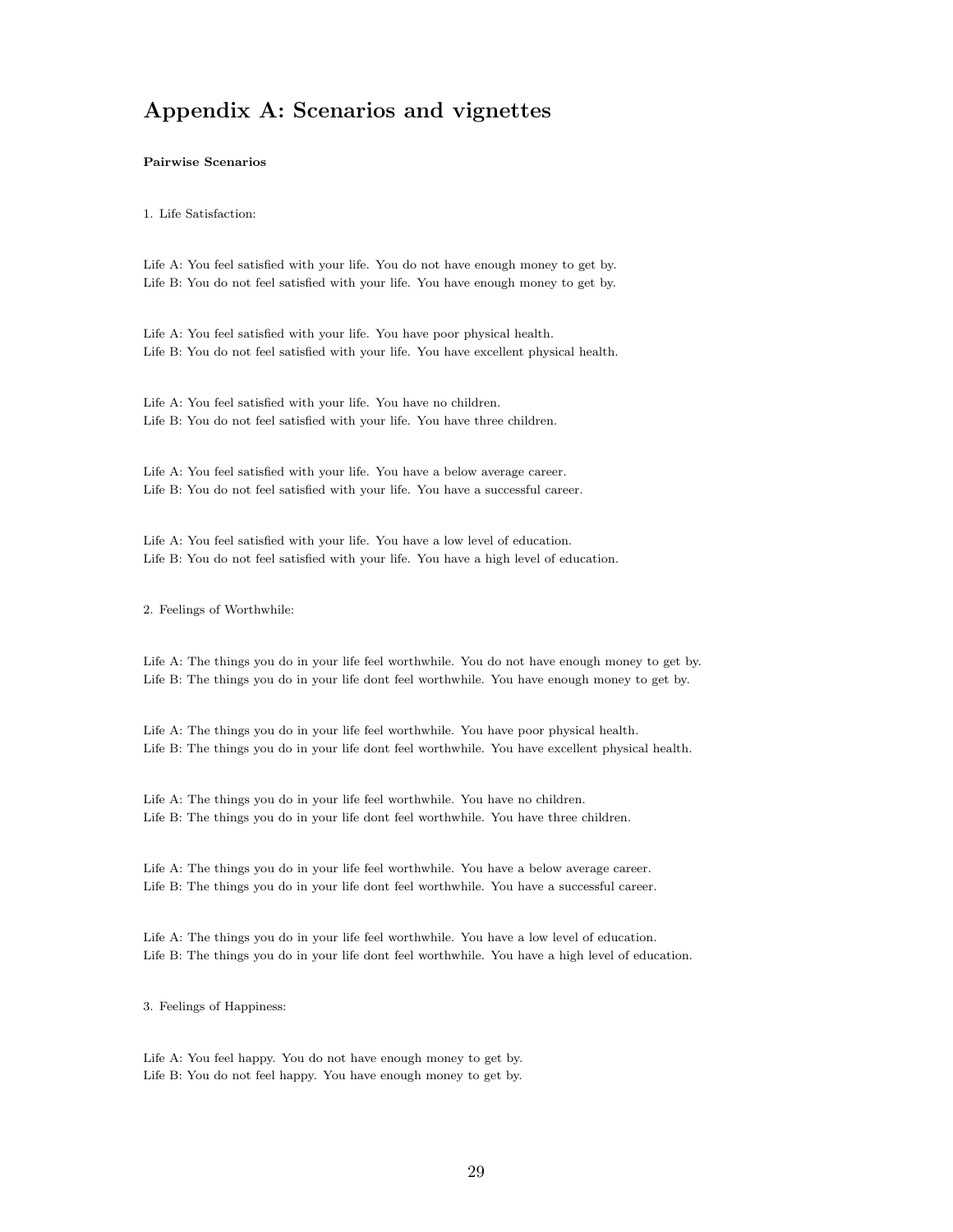Life A: You feel happy. You have poor physical health. Life B: You do not feel happy. You have excellent physical health.

Life A: You feel happy. You have no children. Life B: You do not feel happy. You have three children.

Life A: You feel happy. You have a below average career. Life B: You do not feel happy. You have a successful career.

Life A: You feel happy. You have a low level of education. Life B: You do not feel happy. You have a high level of education.

#### **Vignettes:**

#### 1. Mood:

#### Career goal

Life One: [Paul/Samantha] is a high-level executive at a large company. As a young adult, [Paul/Samantha] decided that [he/she] wanted to pursue a career in business. After university, [he/she] moved up the ladder at several companies before receiving [his/her] current job. [Paul/Samantha] has much responsibility and is respected by [his/her] colleagues for [his/her] abilities.

Despite [his/her] career accomplishments, [Paul/Samantha] does not feel happy on a day-to-day basis. [He/She] often feels anxious. [Paul/Samantha] is a grumpy person who often reacts negatively to the normal stresses of life. [He/She] tends to dwell on setbacks or annoyances. If asked to rate [his/her] happiness on a scale from 0 to 10, [Paul/Samantha] would say that it is a 4.

Life Two: [John/Nicole] is a lower-level executive at a large company. As a young adult, [John/Nicole] decided that [he/she] wanted to pursue a career in business. [He/She] has managed to work [his/her] way to [his/her] current position, but it is clear that [he/she] will not move higher. [He/She] is seen by [his/her] superiors as a competent but not especially skilled or innovative employee.

Despite [his/her] limited success in his career, [John/Nicole] feels happy on a day-to-day basis. [He/She] rarely feels anxious. [John/Nicole] is a cheery person who is not bothered by the normal stresses of life. [He/She] tends to ignore setbacks and annoyances. If asked to rate [his/her] happiness on a scale from 0 to 10, [John/Nicole] would say that it is a 8.

### Health

Life One: [Michael/Sarah] is in good health. [He/She] has never had a major illness or injury. [He/She] rarely catches the cold or the flu, and almost never needs to take a sick day at work. [Michael/Sarah] sees [his/her] doctor annually for a check-up, and always receives a clean bill of health. [He/She] does not take any medications on an ongoing basis. [Michael/Sarah] is strong, and good at physical activities.

Despite [his/her] good health, [Michael/Sarah] does not feel happy on a day-to-day basis. [He/She] often feels anxious. [Michael/Sarah] is a grumpy person who often reacts negatively to the normal stresses of life. [He/She] tends to dwell on setbacks or annoyances. If asked to rate [his/her] happiness on a scale from 0 to 10, [Michael/Sarah] would say that it is a 4.

Life Two: [Justin/Michelle] is in poor health. [He/She] has a chronic disease for which [he/she] takes daily medications. The disease is not life-threatening but makes it difficult for [Justin/Michelle] to walk long distances or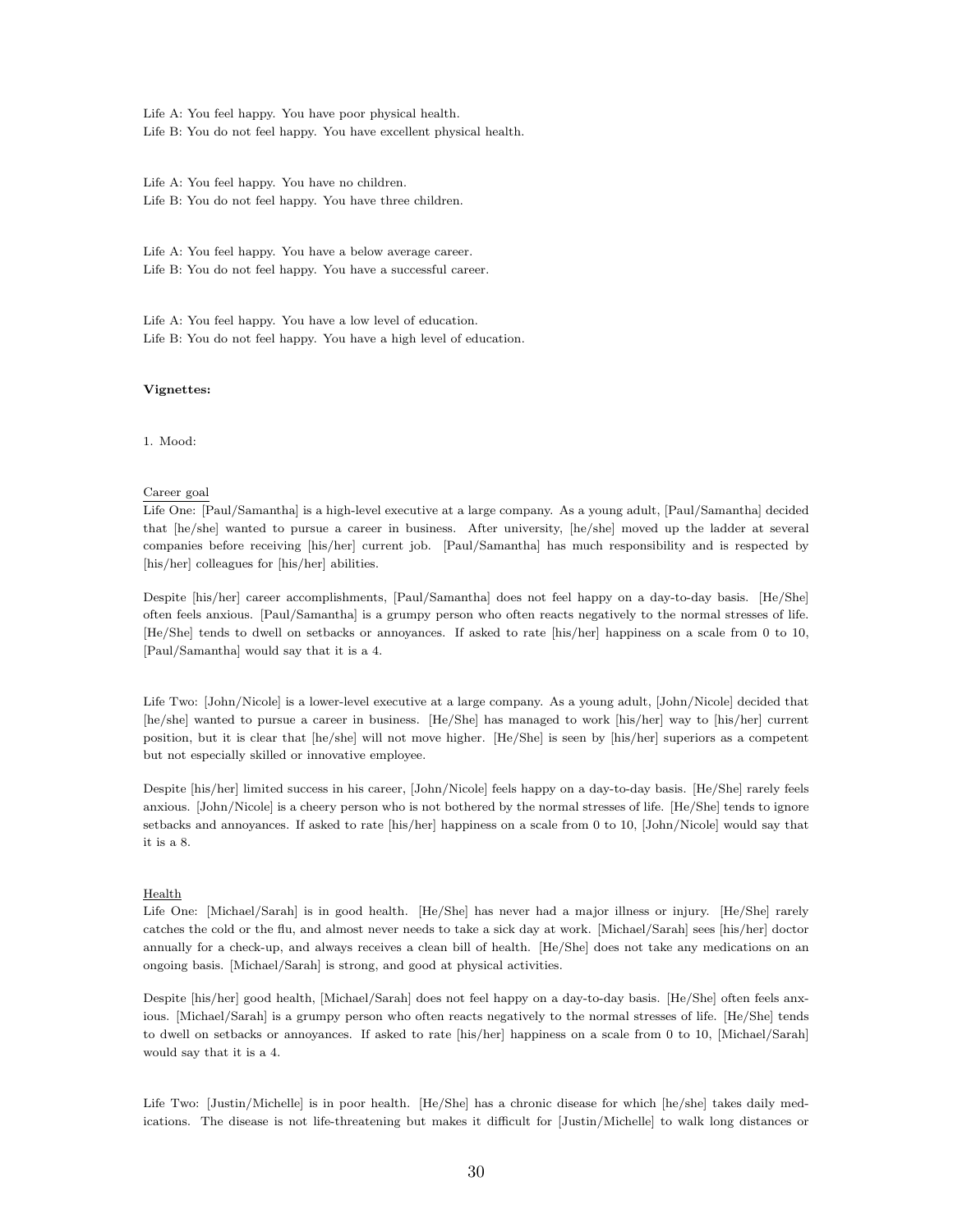engage in sports or other vigorous physical activities. [Justin/Michelle] experiences moderate pain several times a day. [Justin/Michelle] sees [his/her] physician regularly about the disease.

Despite [his/her] poor health, [Justin/Michelle] feels happy on a day-to-day basis. [He/She] rarely feels anxious. [Justin/Michelle] is a cheery person who is not bothered by the normal stresses of life, and does not feel upset even when [he/she] thinks about [his/her] health condition. [He/She] tends to ignore setbacks and annoyances. If asked to rate [his/her] happiness on a scale from 0 to 10, [Justin/Michelle] would say that it is a 8.

#### Income

Life One: [Mark/Ann] is well off. [His/Her] current salary is  $(\$150,000/£65,000)$  per year. [His/Her] house is worth (\$600,000/£400,000). [Mark/Ann] has paid off the mortgage on [his/her] house, and has little debt. [He/She] owns several expensive cars, and regularly dines out at expensive restaurants. [Mark/Ann] is able to take four weeks of vacation every year, and spends [his/her] vacation time on trips abroad.

Despite [his/her] wealth, [Mark/Ann] does not feel happy on a day-to-day basis. [He/She] often feels anxious. [Mark/Ann] is a grumpy person who often reacts negatively to the normal stresses of life. [He/She] tends to dwell on setbacks or annoyances. If asked to rate [his/her] happiness on a scale from 0 to 10, [Mark/Ann] would say that it is a 4.

Life Two: [William/Chloe] is not well off. [His/Her] current salary is  $(\$30,000/\pounds16,000)$  per year. [His/Her] house is worth (\$200,000/£200,000). [William/Chloe] has a mortgage on the house which [he/she] expects to keep paying off for many years, and credit card debt. [William/Chloe] is not able to afford luxury goods, and rarely goes out to dinner. [He/She] has four weeks of vacation every year, but cannot afford expensive travel. Instead, [he/she] spends the vacation time at home.

Despite [his/her] financial situation, [William/Chloe] feels happy on a day-to-day basis. [He/She] rarely feels anxious. [William/Chloe] is a cheery person who is not bothered by the normal stresses of life. [He/She] tends to ignore setbacks and annoyances. If asked to rate [his/her] happiness on a scale from 0 to 10, [William/Chloe] would say that it is a 8.

#### Family

Life One: [Christopher/Rachel] is married and has three children. The children are still at school and live at home. [Christopher/Rachel] spends a lot of time with [his/her] family. [Christopher/Rachel]s marriage has the normal "ups and downs", but [he/she] loves [his/her] [wife/husband] and expects to remain married to [her/him] for the rest of [his/her] life. Although [Christopher/Rachel] and [his/her] children do not always communicate perfectly, they love and respect [him/her], and [he/she] loves them.

Despite [his/her] family life, [Christopher/Rachel] does not feel happy on a day-to-day basis. [He/She] often feels anxious. [Christopher/Rachel] is a grumpy person who often reacts negatively to the normal stresses of life. [He/She] tends to dwell on setbacks or annoyances. If asked to rate [his/her] happiness on a scale from 0 to 10, [Christopher/Rachel] would say that it is a 4.

Life Two: [Ian/Jane] was once married, but is now divorced. A few years after [his/her] divorce, [Ian/Jane] started a new romantic relationship, but that too ended after a few years. [Ian/Jane] is not in touch with [his/her] [wife/husband] or former [girlfriend/boyfriend]. [Ian/Jane] is a social person, and goes out on "dates" fairly regularly, but does not currently have a long-term [girlfriend/boyfriend]. [Ian/Jane] has no children.

Despite [his/her] lack of a family life, [Ian/Jane] feels happy on a day-to-day basis. [He/She] rarely feels anxious. [Ian/Jane] is a cheery person who is not bothered by the normal stresses of life. [He/She] tends to ignore setbacks and annoyances. If asked to rate [his/her] happiness on a scale from 0 to 10, [Ian/Jane] would say that it is a 8.

#### Knowledge

Life One: [Steve/Jessica] loves to learn. As a child, [Steve/Jessica] was a bookworm, who eagerly travelled to the library to take out new books. When [he/she] was a university student, [Steve/Jessica] took extra courses in areas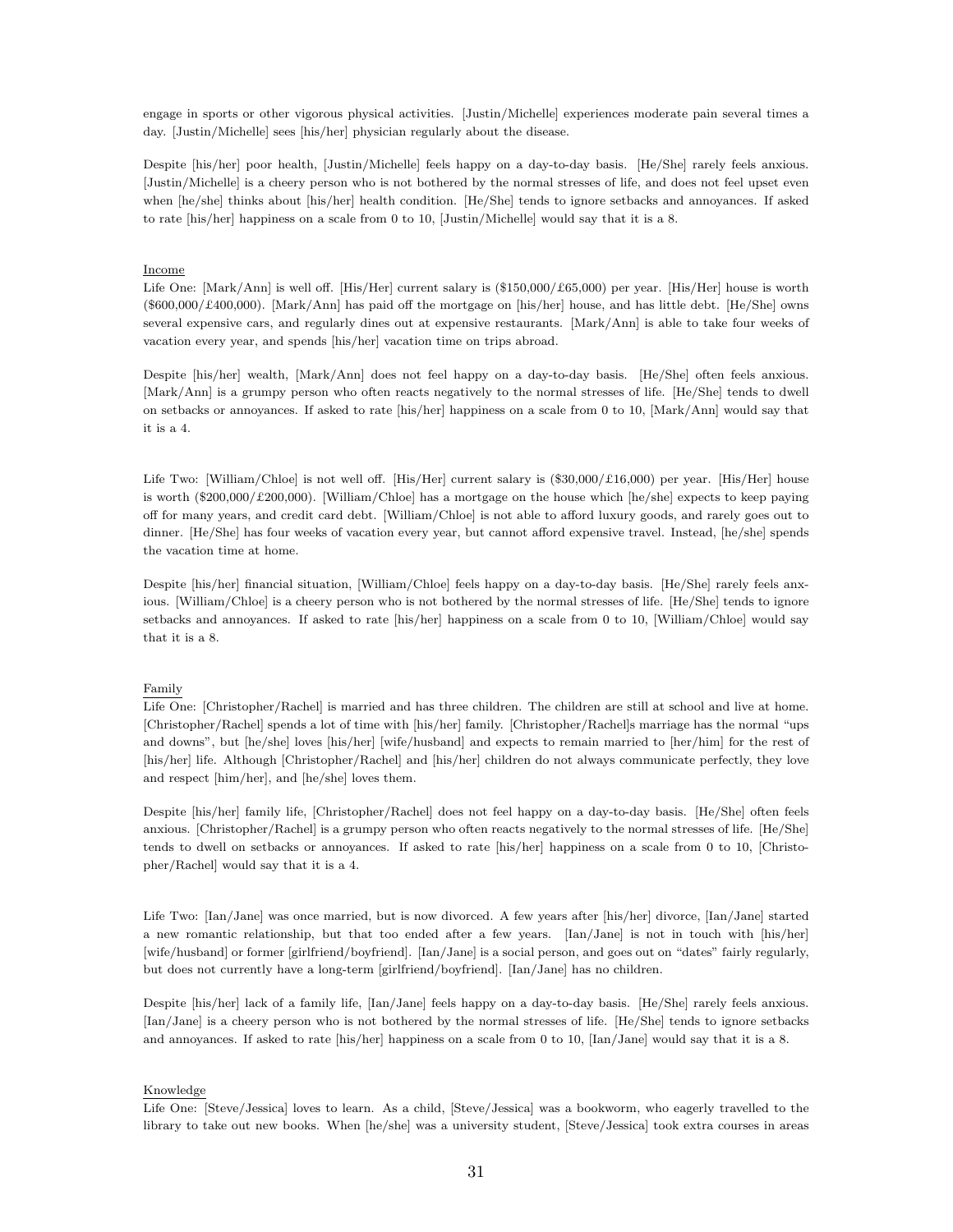that interested [him/her]. Although [he/she] has left school and works full time, [Steve/Jessica] spends much of [his/her] free time reading. [He/She] has recently developed an appreciation for art, and has begun taking classes on art history at a local museum.

Despite [his/her] interest in learning, [Steve/Jessica] does not feel happy on a day-to-day basis. [He/She] often feels anxious. [Steve/Jessica] is a grumpy person who often reacts negatively to the normal stresses of life. [He/She] tends to dwell on setbacks or annoyances. If asked to rate [his/her] happiness on a scale from 0 to 10, [Steve/Jessica] would say that it is a 4.

Life Two: [Matthew/Emily] has never liked books very much. As a child, [he/she] rarely read a book outside of class. [Matthew/Emily] did well at university, but saw it mainly as a stepping-stone to a career, and did not take extra courses out of curiosity or interest. [Matthew/Emily] has left school and works full time. [He/She] seldom picks up a book; and although [he/she] is aware of the news, does not read the newspaper in depth.

Despite [his/her] lack of interest in learning, [Matthew/Emily] feels happy on a day-to-day basis. [He/She] rarely feels anxious. [Matthew/Emily] is a cheery person who is not bothered by the normal stresses of life. [He/She] tends to ignore setbacks and annoyances. If asked to rate [his/her] happiness on a scale from 0 to 10, [Matthew/Emily] would say that it is a 8.

#### 2. Life Satisfaction

#### Career goal

Life One: [Robert/Katie] is a high-level executive at a large company. As a young adult, [Robert/Katie] decided that [he/she] wanted to pursue a career in business. After university, [he/she] moved up the ladder at several companies before receiving [his/her] current job. [Robert/Katie] has much responsibility and is respected by [his/her] colleagues for [his/her] abilities.

Despite [his/her] career accomplishments, [Robert/Katie] does not feel very satisfied with [his/her] life. [Robert/Katie] is a glass half empty kind of person who tends to think about what  $[he/she]$  is missing in  $[his/her]$  life.  $[Robert/Katie]$ has several friends whose lives are going better than [his/hers] (or so [Robert/Katie] believes), and when [he/she] thinks about them [Robert/Katie] feels somewhat envious. If asked "How satisfied are you with your life on a scale from 0 to 10?" [Robert/Katie] would say 4.

Life Two: [David/Jennifer] is a lower-level executive at a large company. As a young adult, [David/Jennifer] decided that [he/she] wanted to pursue a career in business. [He/She] has managed to work [his/her] way to [his/her] current position, but it is clear that [he/she] will not move higher. [He/She] is seen by [his/her] superiors as a competent but not especially skilled or innovative employee.

Despite [his/her] limited success in [his/her] career, [David/Jennifer] feels reasonably satisfied with [his/her] life. [David/Jennifer] is a glass half full kind of person who tends to focus on the ways in which [his/her] life is going well. [David/Jennifer] has several friends whose lives are not going as well as [his/hers] (or so [David/Jennifer] believes), and when [he/she] think about them [David/Jennifer] feels grateful. If asked "How satisfied are you with your life on a scale from 0 to 10?" [David/Jennifer] would say 8.

#### Health

Life One: [Joseph/Deborah] is in good health. [He/She] has never had a major illness or injury. [He/She] rarely catches the cold or the flu, and almost never needs to take a sick day at work. [Joseph/Deborah] sees [his/her] doctor annually for a check-up, and always receives a clean bill of health. [He/She] does not take any medications on an ongoing basis. [Joseph/Deborah] is strong, and good at physical activities.

Despite [his/her] good health, [Joseph/Deborah] does not feel very satisfied with [his/her] life. [Joseph/Deborah] is a glass half empty kind of person who tends to think about what [he/she] is missing in [his/her] life. [Joseph/Deborah] has several friends whose lives are going better than [his/hers] (or so [Joseph/Deborah] believes), and when [he/she] thinks about them [Joseph/Deborah] feels somewhat envious. If asked "How satisfied are you with your life on a scale from 0 to 10?" [Joseph/Deborah] would say 4.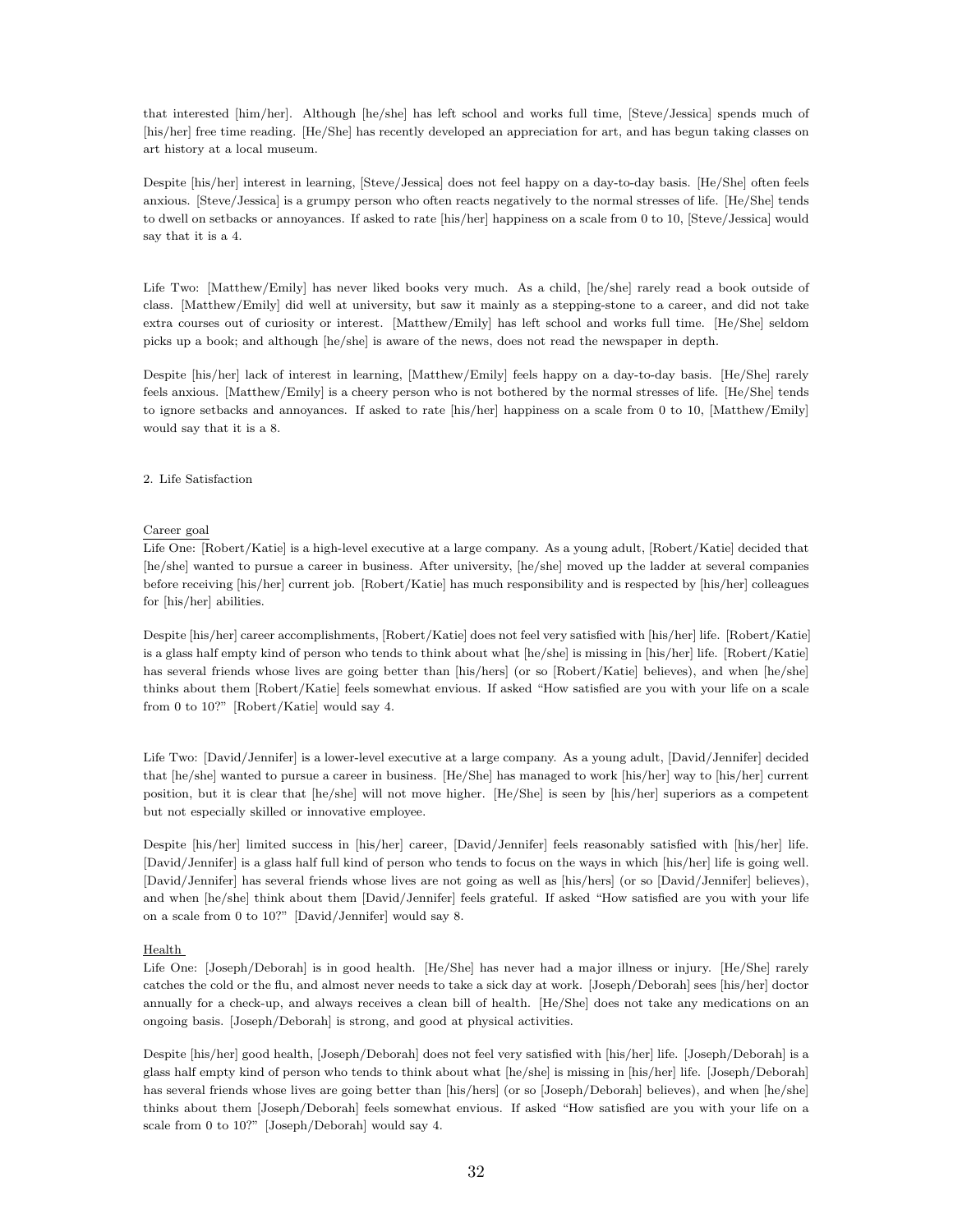Life Two: [Simon/Kimberly] is in poor health. [He/She] has a chronic disease for which [he/she] takes daily medications. The disease is not life-threatening but makes it difficult for [Simon/Kimberly] to walk long distances or engage in sports or other vigorous physical activities. [Simon/Kimberly] experiences moderate pain several times a day. [Simon/Kimberly] sees [his/her] physician regularly about the disease.

Despite [his/her] poor health, [Simon/Kimberly] feels reasonably satisfied with [his/her] life. [Simon/Kimberly] is a glass half full kind of person who tends to focus on the ways in which [his/her] life is going well. [Simon/Kimberly] has several friends whose lives are not going as well as [his/her] (or so [Simon/Kimberly] believes), and when [he/she] think about them [Simon/Kimberly] feels grateful. If asked "How satisfied are you with your life on a scale from 0 to 10?" [Simon/Kimberly] would say 8.

#### Income

Life One: [Daniel/Hannah] is well off. [His/Her] current salary is  $(\$150,000/£65,000)$  per year. [His/Her] house is worth (\$600,000/£400,000). [Daniel/Hannah] has paid off the mortgage on [his/her] house, and has little debt. [He/She] owns several expensive cars, and regularly dines out at expensive restaurants. [Daniel/Hannah] is able to take four weeks of vacation every year, and spends [his/her] vacation time on trips abroad.

Despite [his/her] wealth, [Daniel/Hannah] does not feel very satisfied with [his/her] life. [Daniel/Hannah] is a glass half empty kind of person who tends to think about what  $[he/she]$  is missing in  $[his/her]$  life. [Daniel/Hannah] has several friends whose lives are going better than [his/hers] (or so [Daniel/Hannah] believes), and when [he/she] thinks about them [Daniel/Hannah] feels somewhat envious. If asked "How satisfied are you with your life on a scale from 0 to 10?" [Daniel/Hannah] would say 4.

Life Two: [Jack/Amy] is not well off. [His/Her] current salary is (\$30,000/£16,000) per year. [His/Her] house is worth (\$200,000/£200,000). [Jack/Amy] has a mortgage on the house which [he/she] expects to keep paying off for many years, and credit card debt. [Jack/Amy] is not able to afford luxury goods, and rarely goes out to dinner. [He/She] has four weeks of vacation every year, but cannot afford expensive travel. Instead, [he/she] spends the vacation time at home.

Despite [his/her] financial situation, [Jack/Amy] feels reasonably satisfied with [his/her] life. [Jack/Amy] is a glass half full kind of person who tends to focus on the ways in which [his/her] life is going well. [Jack/Amy] has several friends whose lives are not going as well as [his/hers] (or so [Jack/Amy] believes), and when [he/she] thinks about them [Jack/Amy] feels grateful. If asked "How satisfied are you with your life on a scale from 0 to 10?" [Jack/Amy] would say 8.

#### Family

Life One: [Brian/Helen] is married and has three children. The children are still at school and live at home. [Brian/Helen] spends a lot of time with [his/her] family. [Brian/Helen]s marriage has the normal ups and downs, but [he/she] loves [his/her] [wife/husband] and expects to remain married to [her/him] for the rest of [his/her] life. Although [Brian/Helen] and [his/her] children do not always communicate perfectly, they love and respect [him/her], and [he/she] loves them.

Despite [his/her] family life, [Brian/Helen] does not feel very satisfied with [his/her] life. [Brian/Helen] is a glass half empty kind of person who tends to think about what [he/she] is missing in [his/her] life. [Brian/Helen] has several friends whose lives are going better than [his/hers] (or so [Brian/Helen] believes), and when [he/she] thinks about them [Brian/Helen] feels somewhat envious. If asked How satisfied are you with your life on a scale from 0 to 10? [Brian/Helen] would say 4.

Life Two: [Joshua/Elizabeth] was once married, but is now divorced. A few years after [his/her] divorce, [Joshua/Elizabeth] started a new romantic relationship, but that too ended after a few years. [Joshua/Elizabeth] is not in touch with [his/her] [wife/husband] or former [girlfriend/boyfriend]. [Joshua/Elizabeth] is a social person, and goes out on dates fairly regularly, but does not currently have a long-term [girlfriend/boyfriend]. [Joshua/Elizabeth] has no children.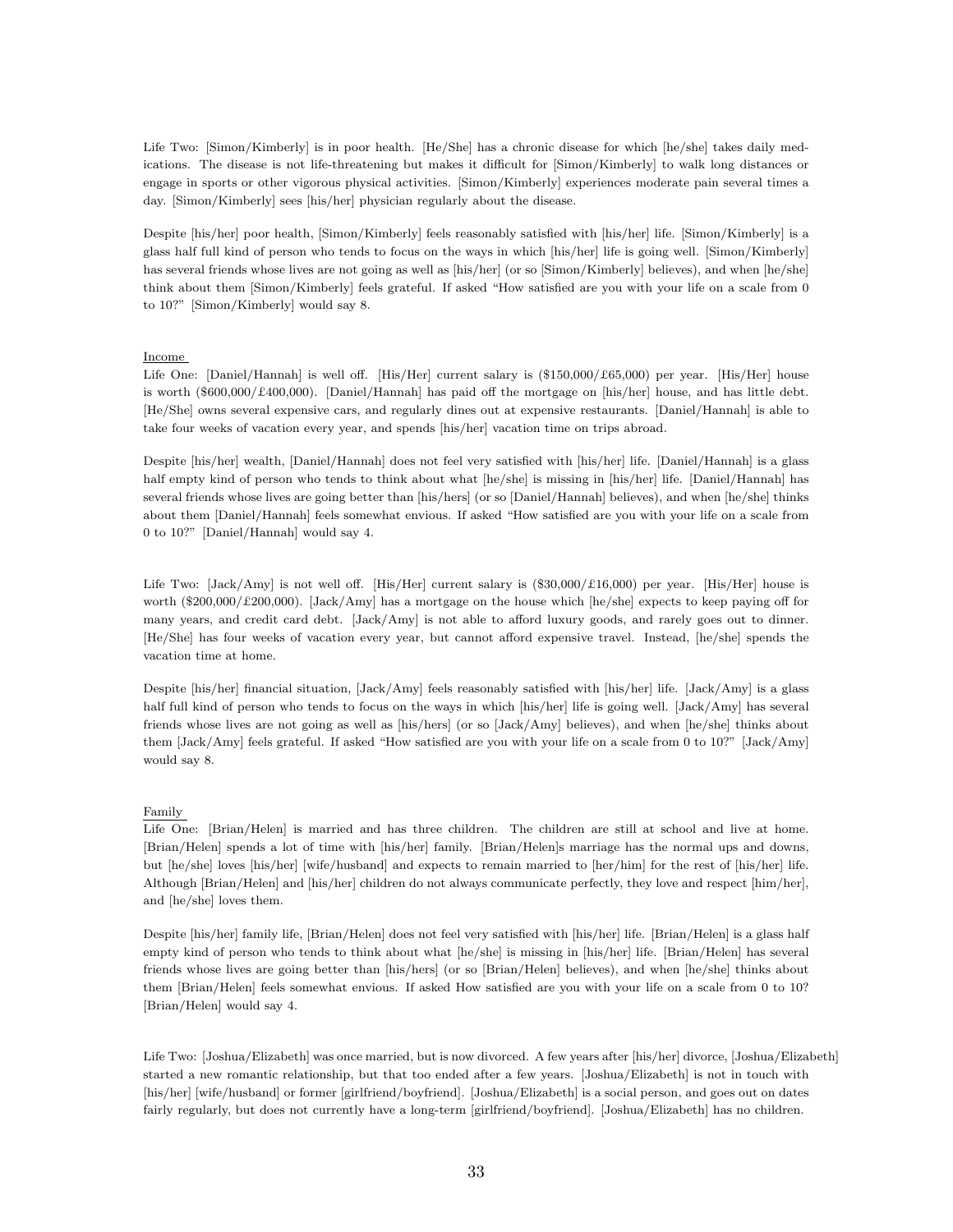Despite [his/her] lack of a family life, [Joshua/Elizabeth] feels reasonably satisfied with [his/her] life. [Joshua/Elizabeth] is a glass half full kind of person who tends to focus on the ways in which [his/her] life is going well. [Joshua/Elizabeth] has several friends whose lives are not going as well as [his/hers] (or so [Joshua/Elizabeth] believes), and when [he/she] thinks about them [Joshua/Elizabeth] feels grateful. If asked How satisfied are you with your life on a scale from 0 to 10? [Joshua/Elizabeth] would say 8.

Knowledge Life One: [James/Sophie] loves to learn. As a child, [James/Sophie] was a bookworm, who eagerly travelled to the library to take out new books. When [he/she] was a university student, [James/Sophie] took extra courses in areas that interested [him/her]. Although [he/she] has left school and works full time, [James/Sophie] spends much of [his/her] free time reading. [He/She] has recently developed an appreciation for art, and has begun taking classes on art history at a local museum.

Despite [his/her] interest in learning, [James/Sophie] does not feel very satisfied with [his/her] life. [James/Sophie] is a glass half empty kind of person who tends to think about what [he/she] is missing in [his/her] life. [James/Sophie] has several friends whose lives are going better than [his/hers] (or so [James/Sophie] believes), and when [he/she] thinks about them [James/Sophie] feels somewhat envious. If asked "How satisfied are you with your life on a scale from 0 to 10?" [James/Sophie] would say 4.

Life Two: [Andrew/Emma] has never liked books very much. As a child, [he/she] rarely read a book outside of class. [Andrew/Emma] did well at university, but saw it mainly as a stepping-stone to a career, and did not take extra courses out of curiosity or interest. [Andrew/Emma] has left school and works full time. [He/She] seldom picks up a book; and although [he/she] is aware of the news, does not read the newspaper in depth.

Despite [his/her] lack of interest in learning, [Andrew/Emma] feels reasonably satisfied with [his/her] life. [Andrew/Emma] is a glass half full kind of person who tends to focus on the ways in which [his/her] life is going well. [Andrew/Emma] has several friends whose lives are not going as well as [his/hers] (or so [Andrew/Emma] believes), and when [he/she] thinks about them [Andrew/Emma] feels grateful. If asked "How satisfied are you with your life on a scale from 0 to 10?" [Andrew/Emma] would say 8.

#### 3. Worthwhile:

#### Career goal

Life One: [Jason/Stephanie] is a high-level executive at a large company. As a young adult, [Jason/Stephanie] decided that [he/she] wanted to pursue a career in business. After university, [he/she] moved up the ladder at several companies before receiving [his/her] current job. [Jason/Stephanie] has much responsibility and is respected by [his/her] colleagues for [his/her] abilities.

Despite [his/her] career accomplishments, [Jason/Stephanie] does not feel a great sense of meaning in [his/her] life. [Jason/Stephanie] is a pessimistic and self-doubting person, who wonders whether [he/she] has made the right choices in [his/her] life, and whether [he/she] is heading in the right direction. [Jason/Stephanie] feels that [he/she] could have done more with [his/her] life. If asked how worthwhile are the things that you do in your life? on a scale from 0 to 10, [Jason/Stephanie] would say 4.

Life Two: [Nicholas/Laura] is a lower-level executive at a large company. As a young adult, [Nicholas/Laura] decided that [he/she] wanted to pursue a career in business. [He/She] has managed to work [his/her] way to [his/her] current position, but it is clear that [he/she] will not move higher. [He/She] is seen by [his/her] superiors as a competent but not especially skilled or innovative employee.

Despite [his/her] limited success in [his/her] career, [Nicholas/Laura] feels a sense of meaning in [his/her] life. [Nicholas/Laura] is an optimistic and contented person, who rarely questions the choices [he/she] has made, or has doubts about the direction [his/her] life is going. [Nicholas/Laura] does not feel that [he/she] could have done much more with [his/her] life. If asked how worthwhile are the things that you do in your life? on a scale from 0 to 10, [Nicholas/Laura] would say 8.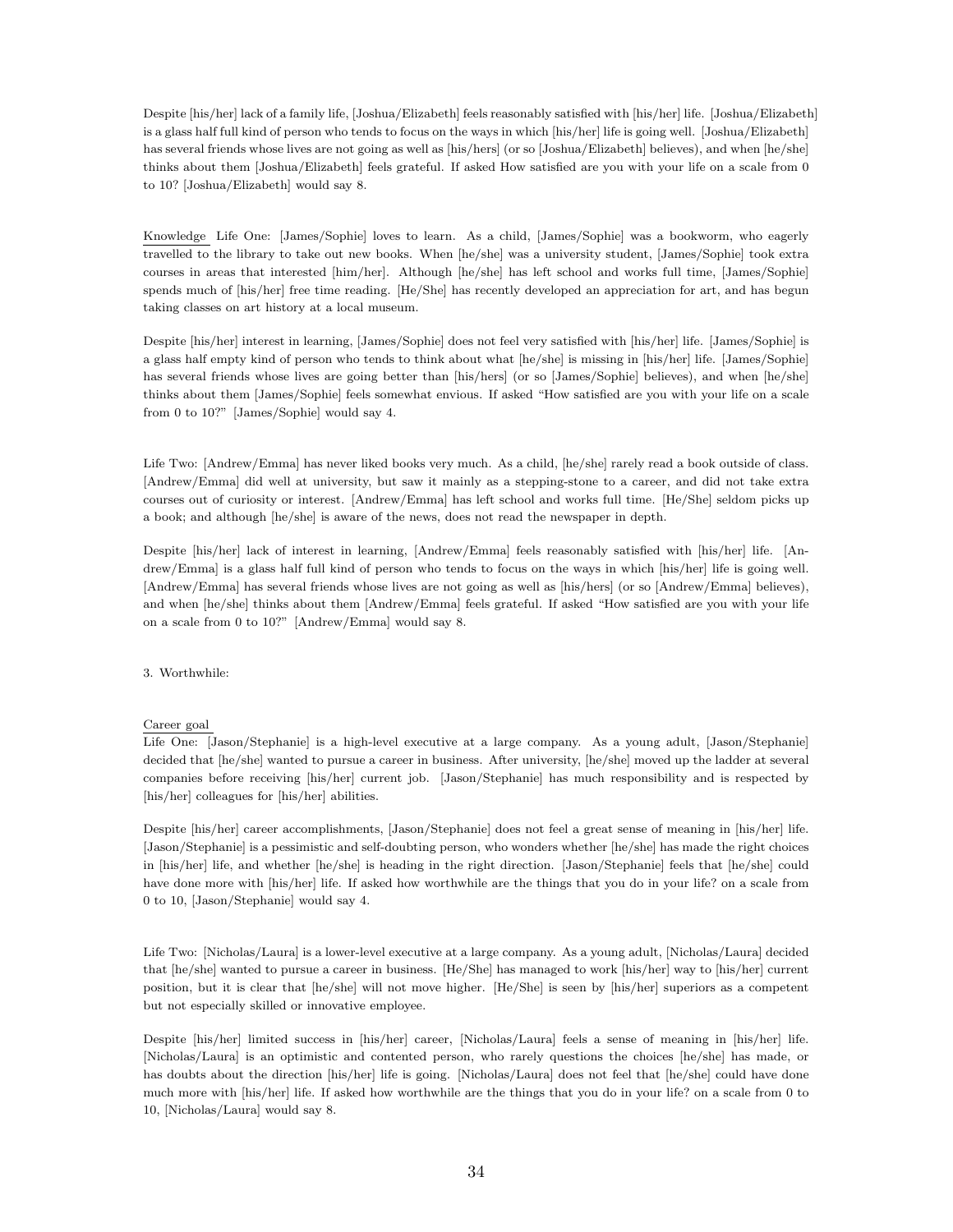#### Health

Life One: [Tim/Amanda] is in good health. [He/She] has never had a major illness or injury. [He/She] rarely catches the cold or the flu, and almost never needs to take a sick day at work. [Tim/Amanda] sees [his/her] doctor annually for a check-up, and always receives a clean bill of health. [He/She] does not take any medications on an ongoing basis. [Tim/Amanda] is strong, and good at physical activities.

Despite [his/her] good health, [Tim/Amanda] does not feel a great sense of meaning in [his/her] life. [Tim/Amanda] is a pessimistic and self-doubting person, who wonders whether [he/she] has made the right choices in [his/her] life, and whether [he/she] is heading in the right direction. [Tim/Amanda] feels that [he/she] could have done more with [his/her] life. If asked how worthwhile are the things that you do in your life? on a scale from 0 to 10, [Tim/Amanda] would say 4.

Life Two: [Benjamin/Claire] is in poor health. [He/She] has a chronic disease for which [he/she] takes daily medications. The disease is not life-threatening but makes it difficult for [Benjamin/Claire] to walk long distances or engage in sports or other vigorous physical activities. [Benjamin/Claire] experiences moderate pain several times a day. [Benjamin/Claire] sees [his/her] physician regularly about the disease.

Despite [his/her] poor health, [Benjamin/Claire] feels a sense of meaning in [his/her] life. [Benjamin/Claire] is an optimistic and contented person, who rarely questions the choices [he/she] has made, or has doubts about the direction [his/her] life is going. [Benjamin/Claire] does not feel that [he/she] could have done much more with [his/her] life. If asked how worthwhile are the things that you do in your life? on a scale from 0 to 10, [Benjamin/Claire] would say 8.

#### Income

Life One: [Luke/Mary] is well off. [His/Her] current salary is (\$150,000/£65,000) per year. [His/Her] house is worth  $(\$600,000/\text{\textsterling}400,000)$ . [Luke/Mary] has paid off the mortgage on [his/her] house, and has little debt. [He/She] owns several expensive cars, and regularly dines out at expensive restaurants. [Luke/Mary] is able to take four weeks of vacation every year, and spends [his/her] vacation time on trips abroad.

Despite [his/her] wealth, [Luke/Mary] does not feel a great sense of meaning in [his/her] life. [Luke/Mary] is a pessimistic and self-doubting person, who wonders whether [he/she] has made the right choices in [his/her] life, and whether [he/she] is heading in the right direction. [Luke/Mary] feels that he could have done more with [his/her] life. If asked how worthwhile are the things that you do in your life? on a scale from 0 to 10, [Luke/Mary] would say 4.

Life Two: [Ryan/Julie] is not well off. [His/Her] current salary is  $(\$30,000/£16,000)$  per year. [His/Her] house is worth (\$200,000/£200,000). [Ryan/Julie] has a mortgage on the house which [he/she] expects to keep paying off for many years, and credit card debt. [Ryan/Julie] is not able to afford luxury goods, and rarely goes out to dinner. [He/She] has four weeks of vacation every year, but cannot afford expensive travel. Instead, [he/she] spends the vacation time at home.

Despite [his/her] financial situation, [Ryan/Julie] feels a sense of meaning in [his/her] life. [Ryan/Julie] is an optimistic and contented person, who rarely questions the choices [he/she] has made, or has doubts about the direction [his/her] life is going. [Ryan/Julie] does not feel that [he/she] could have done much more with [his/her] life. If asked how worthwhile are the things that you do in your life? on a scale from 0 to 10, [Ryan/Julie] would say 8.

#### Family

Life One: [Richard/Rebecca] is married and has three children. The children are still at school and live at home. [Richard/Rebecca] spends a lot of time with [his/her] family. [Richard/Rebecca]s marriage has the normal ups and downs, but [he/she] loves [his/her] wife and expects to remain married to [her/him] for the rest of [his/her] life. Although [Richard/Rebecca] and [his/her] children do not always communicate perfectly, they love and respect [him/her], and [he/she] loves them.

Despite [his/her] family life, [Richard/Rebecca] does not feel a great sense of meaning in [his/her] life. [Richard/Rebecca] is a pessimistic and self-doubting person, who wonders whether [he/she] has made the right choices in [his/her] life,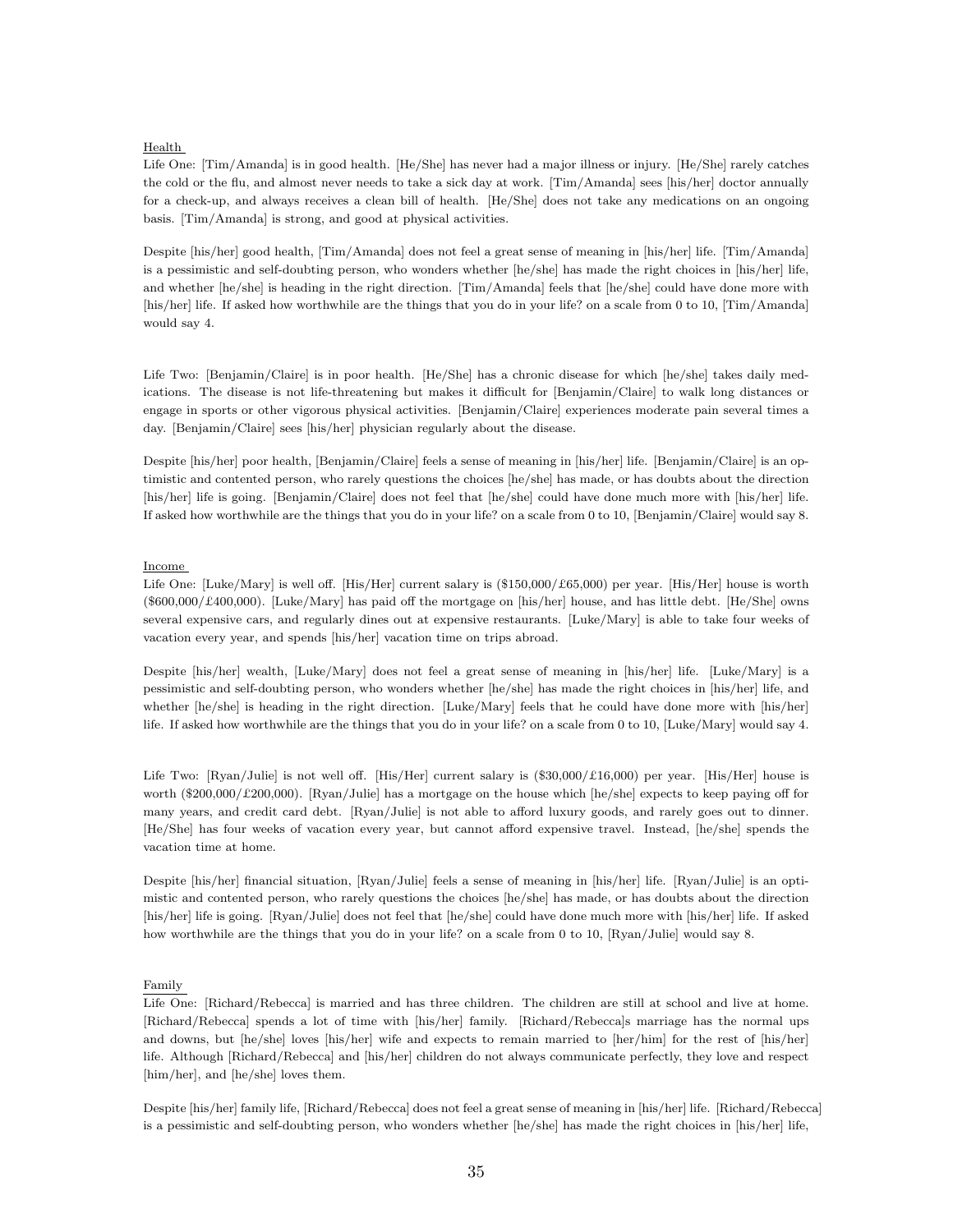and whether [he/she] is heading in the right direction. [Richard/Rebecca] feels that [he/she] could have done more with [his/her] life. If asked how worthwhile are the things that you do in your life? on a scale from 0 to 10, [Richard/Rebecca] would say 4.

Life Two: [Tom/Melissa] was once married, but is now divorced. A few years after [his/her] divorce, [Tom/Melissa] started a new romantic relationship, but that too ended after a few years. [Tom/Melissa] is not in touch with [his/her] [wife/husband] or former [girlfriend/boyfriend]. [Tom/Melissa] is a social person, and goes out on dates fairly regularly, but does not currently have a long-term [girlfriend/boyfriend]. [Tom/Melissa] has no children.

Despite [his/her] lack of a family life, [Tom/Melissa] feels a sense of meaning in [his/her] life. [Tom/Melissa] is an optimistic and contented person, who rarely questions the choices [he/she] has made, or has doubts about the direction [his/her] life is going. [Tom/Melissa] does not feel that [he/she] could have done much more with [his/her] life. If asked how worthwhile are the things that you do in your life? on a scale from 0 to 10, [Tom/Melissa] would say 8.

#### Knowledge

Life One: [Jeffrey/Vicky] loves to learn. As a child, [Jeffrey/Vicky] was a bookworm, who eagerly travelled to the library to take out new books. When [he/she] was a university student, [Jeffrey/Vicky] took extra courses in areas that interested [him/her]. Although [he/has] has left school and works full time, [Jeffrey/Vicky] spends much of [his/her] free time reading. [He/She] has recently developed an appreciation for art, and has begun taking classes on art history at a local museum.

Despite [his/her] interest in learning, [Jeffrey/Vicky] does not feel a great sense of meaning in [his/her] life. [Jeffrey/Vicky] is a pessimistic and self-doubting person, who wonders whether [he/she] has made the right choices in [his/her] life, and whether [he/she] is heading in the right direction. [Jeffrey/Vicky] feels that [he/she] could have done more with [his/her] life. If asked how worthwhile are the thing that you do in your life? on a scale from 0 to 10, [Jeffrey/Vicky] would say 4.

Life Two: [George/Lisa] has never liked books very much. As a child, [he/she] rarely read a book outside of class. [George/Lisa] did well at university, but saw it mainly as a stepping-stone to a career, and did not take extra courses out of curiosity or interest. [George/Lisa] has left school and works full time. [He/She] seldom picks up a book; and although [he/she] is aware of the news, does not read the newspaper in depth.

Despite [his/her] lack of interest in learning, [George/Lisa] feels a sense of meaning in [his/her] life. [George/Lisa] is an optimistic and contented person, who rarely questions the choices [he/she] has made, or has doubts about the direction [his/her] life is going. [George/Lisa] does not feel that [he/she] could have done much more with [his/her] life. If asked how worthwhile are the things that you do in your life? on a scale from 0 to 10, [George/Lisa] would say 8.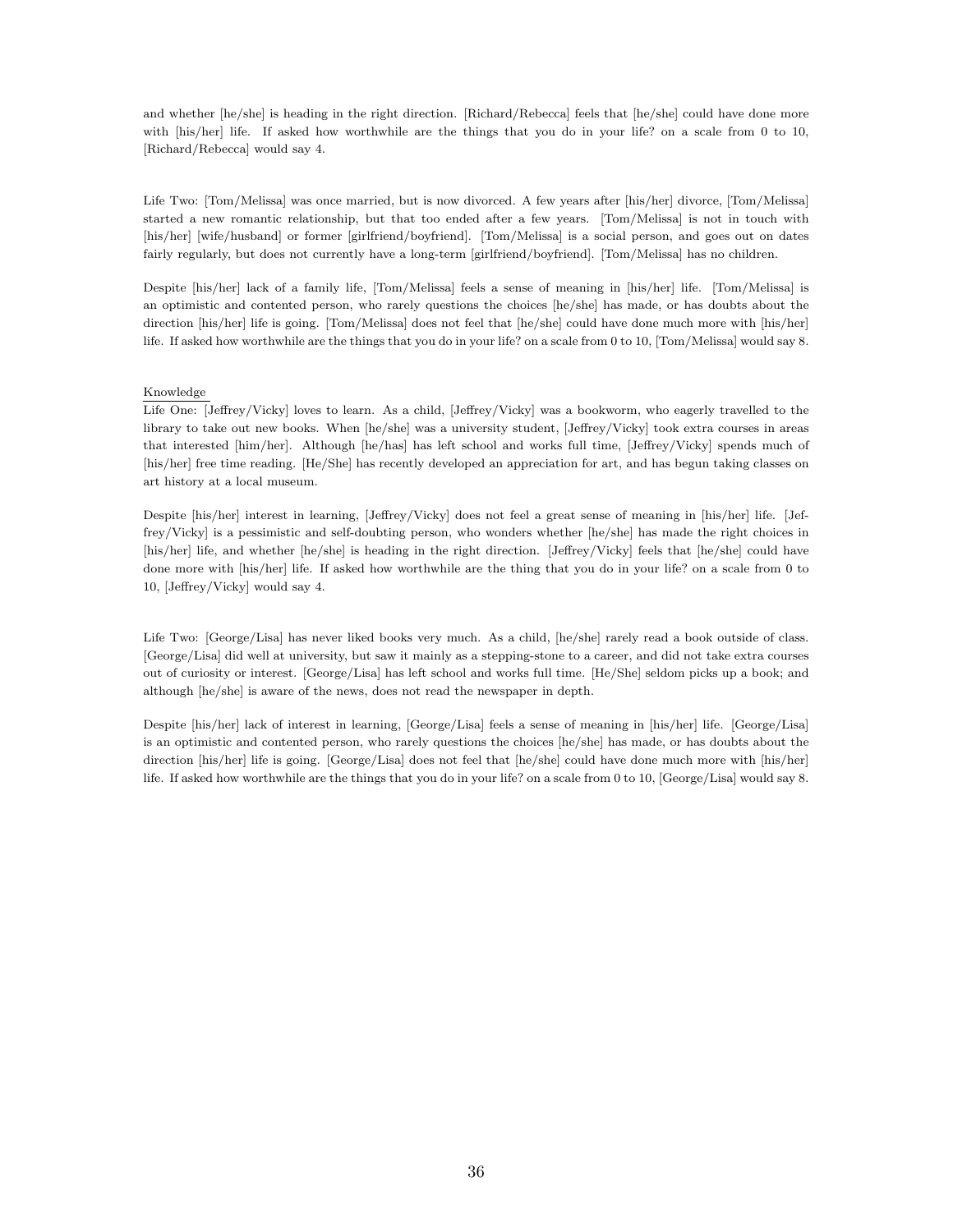| <b>Appendix B: Descriptive Statistics</b> |  |  |
|-------------------------------------------|--|--|
|-------------------------------------------|--|--|

|                                                        | U.K.     | $\overline{\mathbf{U.S.}}$ |
|--------------------------------------------------------|----------|----------------------------|
| Male                                                   | 49.71%   | 49.35%                     |
| Age                                                    | 40.8     | 40.5                       |
| Marital status: Single                                 | 30.84\%  | 30.24%                     |
| Co-habiting                                            | 17.74%   | $9.52\%$                   |
| Married                                                | 40.67%   | 48.02%                     |
| Separated                                              | 2.30\%   | 1.66%                      |
| Divorced                                               | 7.21%    | 8.89%                      |
| Widowed                                                | $1.24\%$ | 1.66%                      |
| Employment status: Employed full-time                  | 44.09%   | 43.57%                     |
| Employed part-time                                     | 13.94%   | 11.52%                     |
| Self-employed                                          | $6.93\%$ | 7.57%                      |
| Unemployed (seeking work)                              | 9.77%    | 12.65%                     |
| Unemployed (permanently)                               | $9.63\%$ | 9.95%                      |
| Retired                                                | 8.48\%   | 8.65%                      |
| Pupil/student                                          | $7.16\%$ | $6.10\%$                   |
| Educational level: Secondary/high school               | 46.68%   | 41.94%                     |
| University/college degree                              | 35.86%   | 37.91%                     |
| Graduate degree                                        | 11.60%   | 13.06%                     |
| Other                                                  | 5.86%    | $7.09\%$                   |
| Children under 16: None                                | 66.60%   | 60.38%                     |
| One                                                    | 16.39%   | 18.43%                     |
| $\operatorname{Two}$                                   | 12.37%   | 13.79%                     |
| Three, or more                                         | $4.65\%$ | 7.40%                      |
| Income category: Band 1: Under $5,000$ — Under \$7,500 | $6.91\%$ | 5.42%                      |
| Band 2: $5,0009,999$ - \$7,50014,999                   | 7.91%    | $6.03\%$                   |
| Band 3: $10,00014,999 - $15,00022,499$                 | 10.75%   | 7.49%                      |
| Band 4: $15,00019,999$ - \$22,50029,999                | 11.90%   | 9.72%                      |
| Band 5: $20,00024,999$ - \$30,00037,499                | 12.04%   | 11.14%                     |
| Band 6: $25,00034,999$ - \$37,50051,999                | 16.89%   | 14.63%                     |
| Band 7: $35,00044,999$ - \$52,00066,499                | 12.71%   | 12.39%                     |
| Band 8: $45,00054,999$ - \$66,50080,999                | 8.59%    | 12.10%                     |
| Band 9: 55,00099,999 - \$81,000\$149,999               | 10.16%   | 15.76%                     |
| Band 10: 100,000 or more $-$ \$150,000 or more         | 2.14%    | 5.34%                      |
|                                                        |          |                            |

Table B1: Summary statistics of demographics

*Notes*: figures are proportions, except for age (mean). The average  $\frac{\sqrt{3}}{2013}$ was about 1.51. We rounded up income bounds to obtain a more even scale between countries.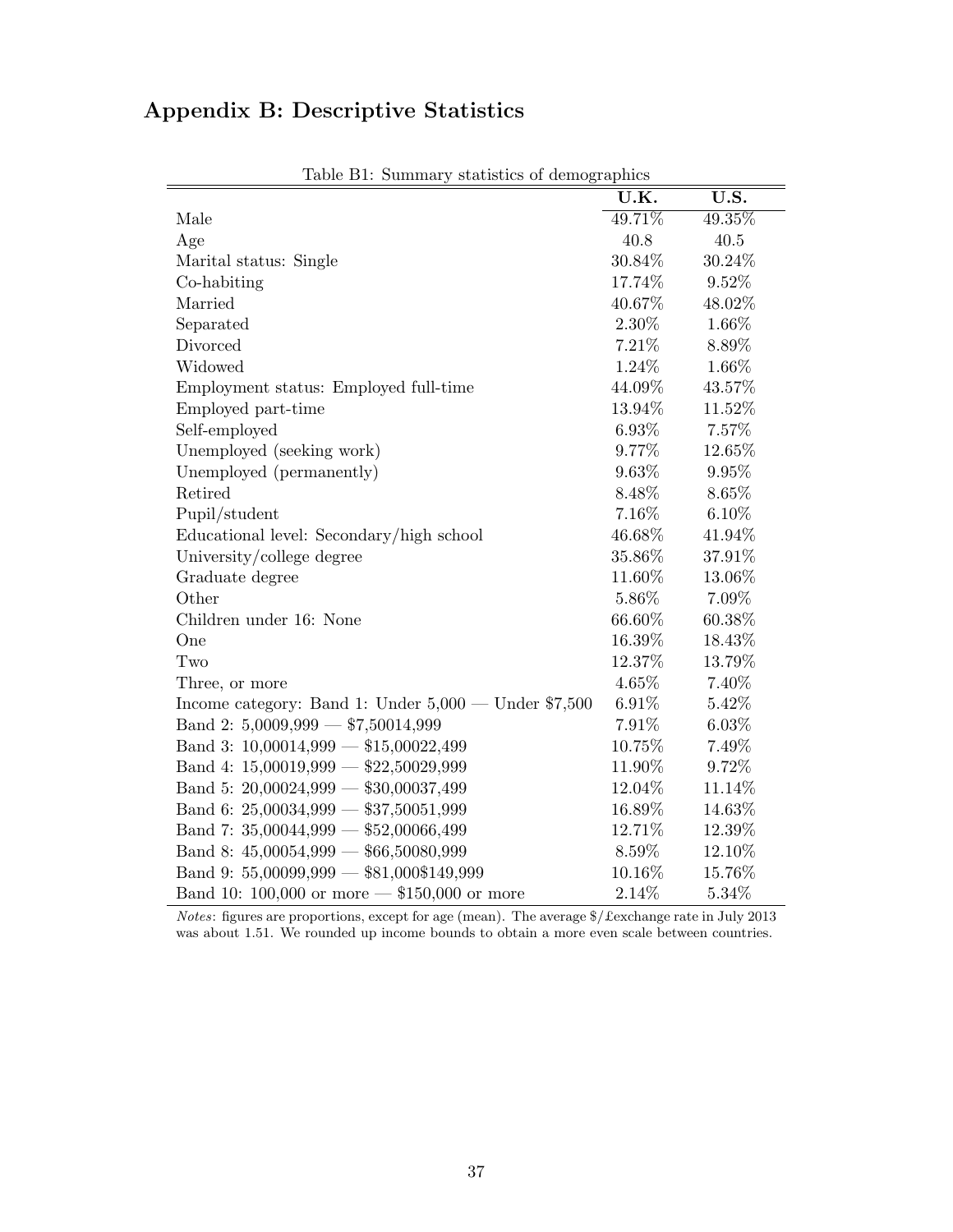| Summary statistics based on brief scenarios<br>Table B2:                                                                                                                |           |                 |           |           |
|-------------------------------------------------------------------------------------------------------------------------------------------------------------------------|-----------|-----------------|-----------|-----------|
|                                                                                                                                                                         |           | U.K.            |           | U.S.      |
|                                                                                                                                                                         | Choice    | $\rm{Judgment}$ | Choice    | Judgment  |
| Choosing scenarios with high SWB (overall)                                                                                                                              | 60.60     | $61.59**$       | 60.89     | 61.52     |
| Life Satisfaction:                                                                                                                                                      |           |                 |           |           |
| 1. You feel satisfied with your life. You do not have enough money to get by.                                                                                           | 61.06     | 61.25           | 62.41     | 63.92     |
| physical health<br>2. You feel satisfied with your life. You have poor                                                                                                  | 31.23     | 32.27           | 38.27     | 36.91     |
| You feel satisfied with your life. You have no children.                                                                                                                | 62.60     | 64.29           | 64.80     | 66.26     |
| You feel satisfied with your life. You have a below average career.                                                                                                     | 77.49     | 78.88           | $71.96\,$ | 73.28     |
| level of education.<br>You feel satisfied with your life. You have a low                                                                                                | 65.54     | 67.63           | 62.16     | 64.02     |
| Worthwhile:                                                                                                                                                             |           |                 |           |           |
| 6. The things you do in your life feel worthwhile. You do not have enough money to get by.                                                                              | 56.52     | 57.81           | 63.23     | 63.62     |
| 7. The things you do in your life feel worthwhile. You have poor physical health.                                                                                       | 29.35     | 28.76           | 36.38     | 36.53     |
| 8. The things you do in your life feel worthwhile. You have no children.                                                                                                | $59.35$   | 59.65           | 60.78     | 60.68     |
| 9. The things you do in your life feel worthwhile. You have a below average career.                                                                                     | $71.44\,$ | 72.89           | 68.66     | 68.07     |
| You have a low level of education<br>10. The things you do in your life feel worthwhile.                                                                                | 62.49     | 62.84           | 60.83     | 60.64     |
| Happiness:                                                                                                                                                              |           |                 |           |           |
| 11. You feel happy. You do not have enough money to get by.                                                                                                             | 66.52     | 68.76           | 68.22     | 68.85     |
| 12. You feel happy. You have poor physical health.                                                                                                                      | 43.08     | 42.94           | 42        | 43.37     |
| 13. You feel happy. You have no children.                                                                                                                               | 68.56     | 70.20           | 69.49     | $70.46\,$ |
| 14. You feel happy. You have a below average career.                                                                                                                    | 81.59     | 82.59           | 77.36     | $77.70\,$ |
| 15. You feel happy. You have a low level of education.                                                                                                                  | 72.19     | 73.08           | 66.80     | 68.51     |
| Which life usuald you choose $\ell$ Indoment cunotion: Which life is better?<br>$M_{\alpha\beta\alpha}$ . Figures represent proportions $(S_{\alpha})$ Choice question. |           |                 |           |           |

Judgment question: Which life is better? Notes: Figures represent proportions (%). Choice question: Which life would you choose? Judgment question: Which life is better? Notes: Figures represent proportions  $(\%)$ . Choice question: Which life would you choose?<br>\*\* indicates significant difference between choice/judgment at the 1% level. \*\* indicates significant difference between choice/judgment at the 1% level.

38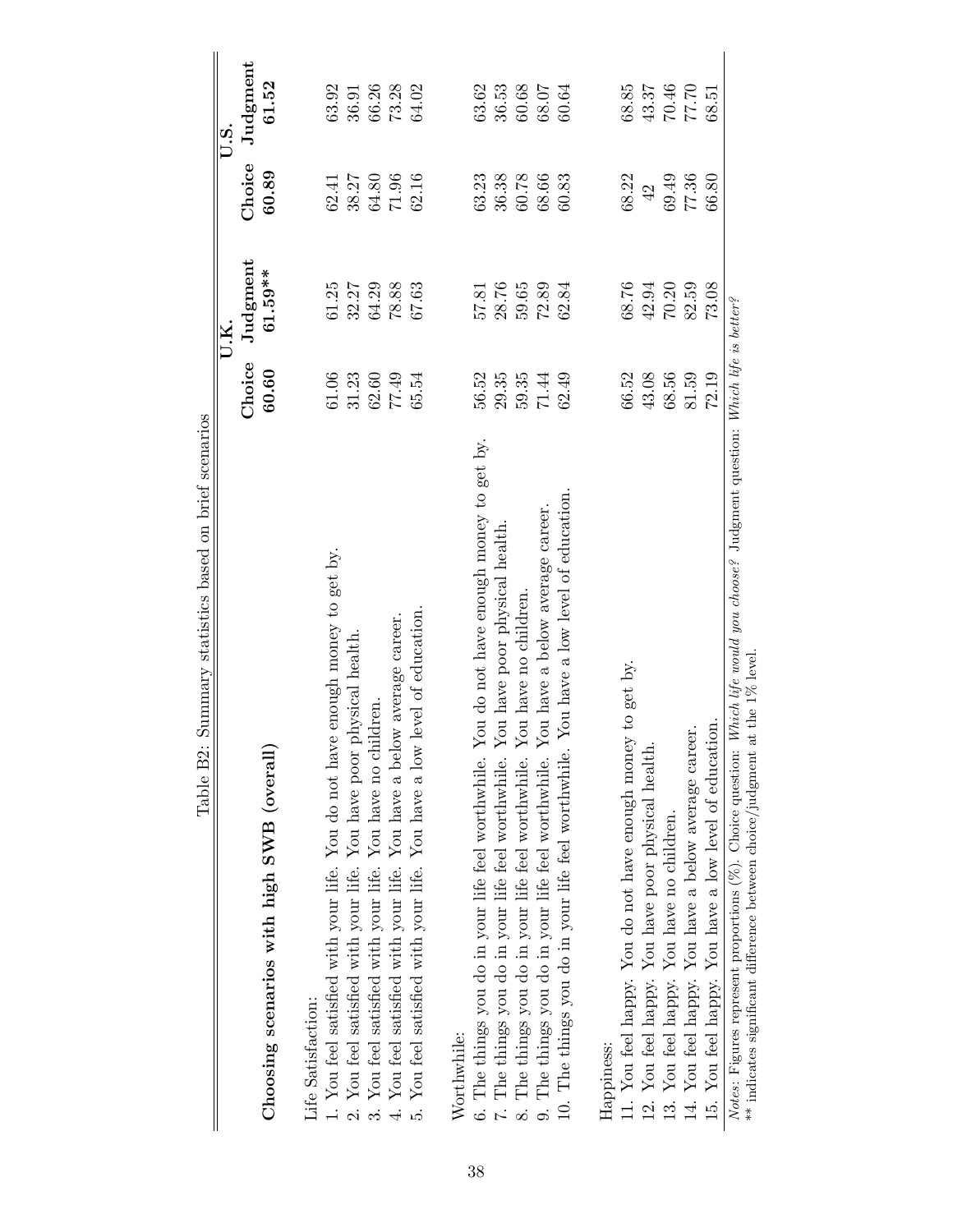| Table B3: Summary statistics based on vignettes                                                                                                                                                                                          |        |           |        |                 |
|------------------------------------------------------------------------------------------------------------------------------------------------------------------------------------------------------------------------------------------|--------|-----------|--------|-----------------|
|                                                                                                                                                                                                                                          |        |           |        | .<br>D.<br>S.   |
|                                                                                                                                                                                                                                          | Choice | Judgment  | Choice | $\rm{Judgment}$ |
| Choosing scenarios with high SWB (overall)                                                                                                                                                                                               | 63.98  | 66.13**   | 66.42  | $67.46*$        |
| Life Satisfaction:                                                                                                                                                                                                                       |        |           |        |                 |
| 1. High LS and low income.                                                                                                                                                                                                               | 65.34  | 63.25     | 66.11  | 63.77           |
| High LS and poor physical health.<br>$\overline{\mathcal{N}}$                                                                                                                                                                            | 37.65  | 39.24     | 47.31  | 46.39           |
| LS and no children.<br>High<br>$\dot{\Omega}$                                                                                                                                                                                            | 54.58  | 54.88     | 58.47  | 57.71           |
| LS and below average career.<br>High                                                                                                                                                                                                     | 84.36  | 87.05*    | 81.49  | 83.89           |
| High LS and low level of education.<br>ີ້.<br>ເວ                                                                                                                                                                                         | 62.05  | $70.72**$ | 68.85  | 69.24           |
| Worthwhile:                                                                                                                                                                                                                              |        |           |        |                 |
| High purpose and low income.<br>Ġ                                                                                                                                                                                                        | 65.34  | 66.7      | 66.14  | 68.68           |
| High purpose and poor physical health.                                                                                                                                                                                                   | 41.53  | $45.63*$  | 48.63  | 54.05**         |
| High purpose and no children.<br>$\infty$                                                                                                                                                                                                | 57.27  | 57.16     | 59.49  | 58.83           |
| 9. High purpose and below average career.                                                                                                                                                                                                | 85.06  | 86.68     | 81.51  | 83.02           |
| 10. High purpose and low level of education.                                                                                                                                                                                             | 68.23  | 71.37     | 69.57  | 71.32           |
| Happiness:                                                                                                                                                                                                                               |        |           |        |                 |
| 11. High happiness and low income.                                                                                                                                                                                                       | 69.25  | 71.94     | 69.57  | $73.13*$        |
| High happiness and poor physical health.<br>$\frac{12}{12}$                                                                                                                                                                              | 42.69  | 48.66**   | 54.01  | 55.70           |
| High happiness and no children.<br>$\frac{3}{2}$                                                                                                                                                                                         | 63.98  | 61.39     | 63.99  | 64.85           |
| High happiness and below average career.<br>$\vec{A}$                                                                                                                                                                                    | 89.35  | 90.35     | 87.08  | 86.85           |
| High happiness and low level of education.<br>15.                                                                                                                                                                                        | 73.03  | 76.92*    | 74.07  | 74.39           |
| Which one would you choose? Judgment question: Which life is better? *,** indicate significant difference between<br>Notes: Figures represent proportions (%). Choice question: Imagine that you must choose to live one of these lives. |        |           |        |                 |
| choice/judgment at the 5% and 1% level, respectively.                                                                                                                                                                                    |        |           |        |                 |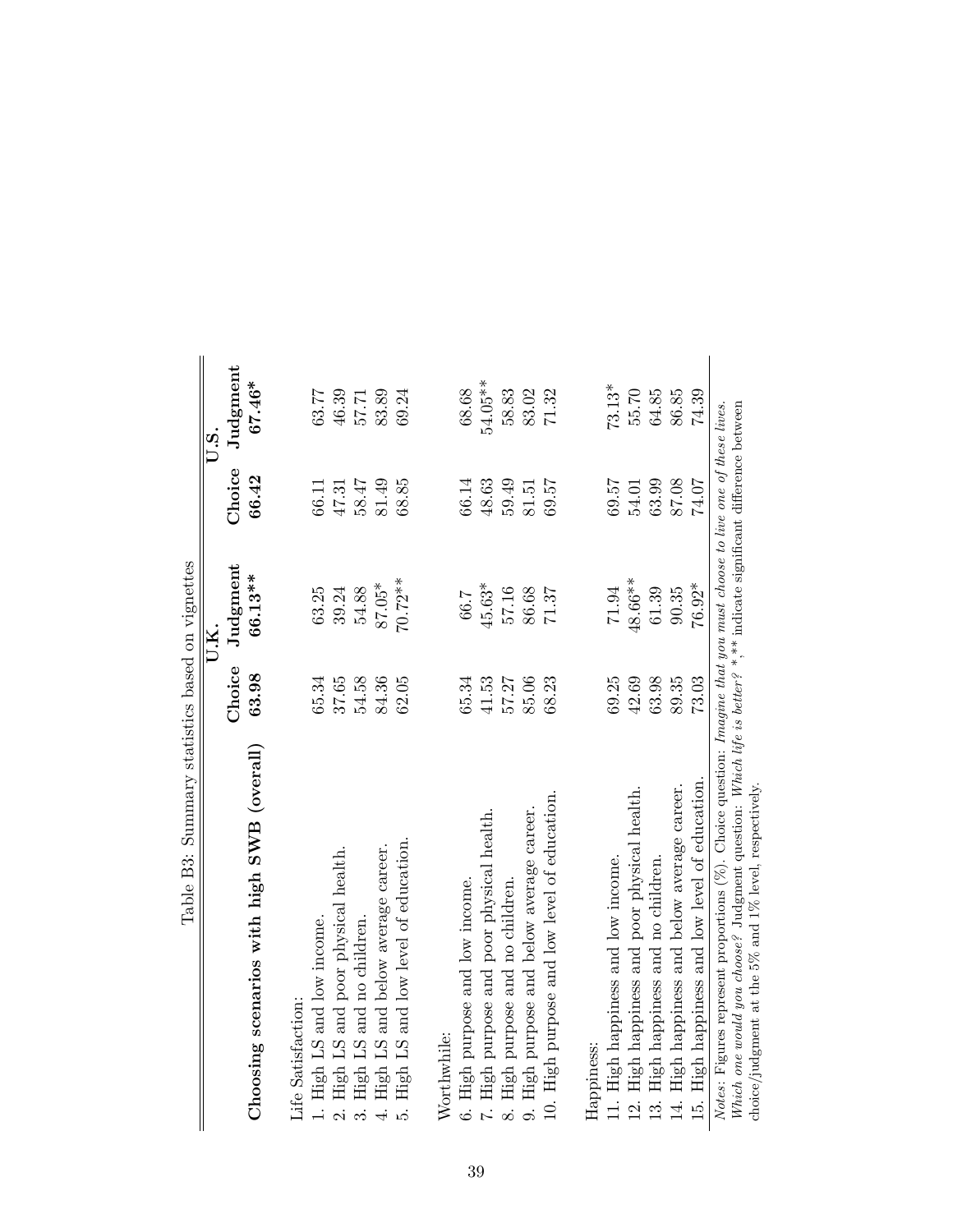| rable D4. Differences between brief securities and vigheties |                  | UK Choice        | <b>UK Judgment</b> |                  |
|--------------------------------------------------------------|------------------|------------------|--------------------|------------------|
|                                                              | <b>Brief</b>     | <b>Vignettes</b> | <b>Brief</b>       | <b>Vignettes</b> |
|                                                              | <b>Scenarios</b> |                  | <b>Scenarios</b>   |                  |
| Choosing high SWB life (overall)                             | 60.6             | $63.98**$        | 61.59              | 66.13**          |
|                                                              |                  |                  |                    |                  |
| Life Satisfaction:                                           |                  |                  |                    |                  |
| 1. High LS and low income.                                   | 61.06            | $65.34*$         | 61.25              | 63.25            |
| 2. High LS and poor physical health.                         | 31.23            | $37.65**$        | 32.27              | $39.24**$        |
| 3. High LS and no family.                                    | 62.6             | $54.58**$        | 64.29              | $54.88**$        |
| 4. High LS and below average career.                         | 77.49            | $84.36**$        | 78.88              | $87.05**$        |
| 5. High LS and low level of education.                       | 65.54            | $62.05*$         | 67.63              | $70.72*$         |
| Worthwhile:                                                  |                  |                  |                    |                  |
| 6. High purpose and low income.                              | 56.52            | $65.34**$        | 57.81              | 66.7**           |
| 7. High purpose and poor physical health.                    | 29.35            | $41.53**$        | $28.76\,$          | $45.63**$        |
| 8. High purpose and no family.                               | $59.35\,$        | 57.27            | 59.65              | 57.16            |
| 9. High purpose and below average career.                    | 71.44            | $85.06**$        | 72.89              | $86.68**$        |
| 10. High purpose and low level of education.                 | 62.49            | $68.23**$        | 62.84              | $71.37**$        |
|                                                              |                  |                  |                    |                  |
| Happiness:                                                   |                  |                  |                    |                  |
| 11. High happiness and low income.                           | 66.52            | 69.25            | 68.76              | $71.94*$         |
| 12. High happiness and poor physical health.                 | 43.08            | 42.69            | 42.94              | 48.66**          |
| 13. High happiness and no family.                            | 68.56            | $63.98**$        | 70.2               | $61.39**$        |
| 14. High happiness and below average career.                 | 81.59            | $89.35**$        | 82.59              | $90.35**$        |
| 15. High happiness and low level of education.               | 72.19            | 73.03            | 73.08              | $76.92*$         |
|                                                              |                  | <b>US</b> Choice | <b>US Judgment</b> |                  |
|                                                              | <b>Brief</b>     | <b>Vignettes</b> | <b>Brief</b>       | <b>Vignettes</b> |
|                                                              | <b>Scenarios</b> |                  | <b>Scenarios</b>   |                  |
| Choosing high SWB life (overall)                             | 60.89            | 66.42**          | 61.52              | $67.46**$        |
| Life Satisfaction:                                           |                  |                  |                    |                  |
| 1. High LS and low income.                                   | 62.41            | $66.11**$        | 63.92              | 63.77            |
| 2. High LS and poor physical health.                         | 38.27            | $47.31**$        | 36.91              | $46.39**$        |
| 3. High LS and no family.                                    | 64.8             | $58.47**$        | 66.26              | $57.71**$        |
| 4. High LS and below average career.                         | 71.96            | $81.49**$        | 73.28              | $83.89**$        |
| 5. High LS and low level of education.                       | 62.16            | $68.85**$        | 64.02              | $69.24**$        |
|                                                              |                  |                  |                    |                  |
| Worthwhile:                                                  |                  |                  |                    |                  |
| 6. High purpose and low income.                              | 63.23            | 66.14            | 63.62              | 68.68**          |
| 7. High purpose and poor physical health.                    | 36.38            | $48.63**$        | 36.53              | $54.05**$        |
| 8. High purpose and no family.                               | 60.78            | 59.49            | 60.68              | 58.83            |
| 9. High purpose and below average career.                    | 68.66            | $81.51**$        | 68.07              | $83.02**$        |
| 10. High purpose and low level of education.                 | 60.83            | $69.57**$        | 60.64              | $71.32**$        |
| Happiness:                                                   |                  |                  |                    |                  |
| 11. High happiness and low income.                           | 68.22            | 69.57            | 68.85              | $73.13**$        |
| 12. High happiness and poor physical health.                 | 42               | $54.01**$        | 43.37              | $55.7**$         |
| 13. High happiness and no family.                            | 69.49            | 63.99**          | 70.46              | $64.85**$        |
| 14. High happiness and below average career.                 | 77.36            | 87.08**          | 77.7               | $86.85**$        |
| 15. High happiness and low level of education.               | 66.8             | 74.07**          | 68.51              | $74.39**$        |

Table B4: Differences between brief scenarios and vignettes

*Notes*: Figures represent proportions (%). \*,\*\* indicate significant difference between brief scenarios and vignettes at the 5% and 1% level, respectively.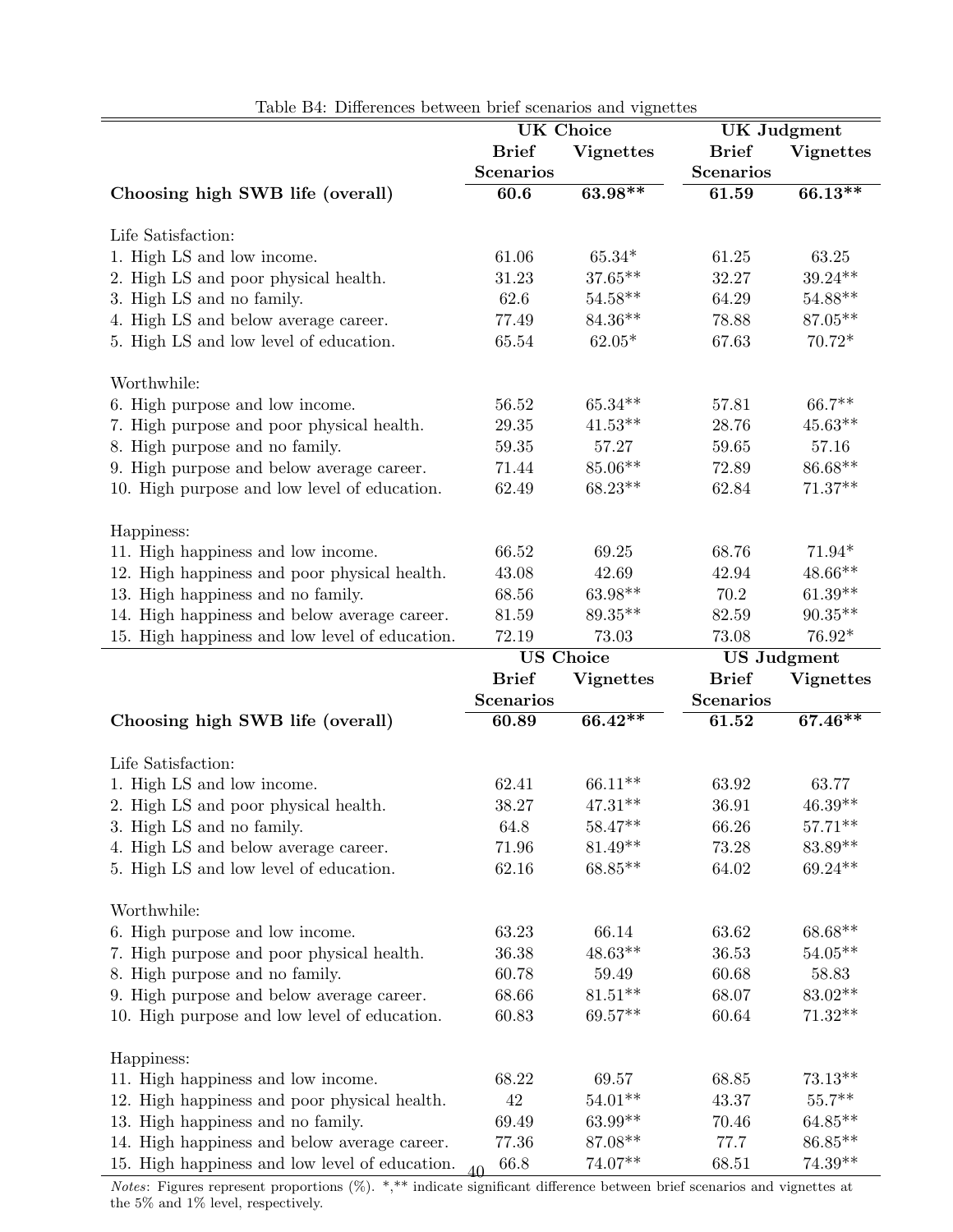|                                                        |                                                                                                                                                                                                                                                                                                               | Table B5: Credibility of vignettes with male subjects                   |                                                                          |                                  |                                                                     |                                                                                                                                                                                                                                                                                             |                                                                        |                                                                                                                                                                                                                                                                                                     |                                                                          |                                                                |
|--------------------------------------------------------|---------------------------------------------------------------------------------------------------------------------------------------------------------------------------------------------------------------------------------------------------------------------------------------------------------------|-------------------------------------------------------------------------|--------------------------------------------------------------------------|----------------------------------|---------------------------------------------------------------------|---------------------------------------------------------------------------------------------------------------------------------------------------------------------------------------------------------------------------------------------------------------------------------------------|------------------------------------------------------------------------|-----------------------------------------------------------------------------------------------------------------------------------------------------------------------------------------------------------------------------------------------------------------------------------------------------|--------------------------------------------------------------------------|----------------------------------------------------------------|
|                                                        |                                                                                                                                                                                                                                                                                                               |                                                                         | UK MALE VIGNETTE                                                         |                                  |                                                                     |                                                                                                                                                                                                                                                                                             | 18 <sub>U</sub>                                                        | MALE VIGNETTE                                                                                                                                                                                                                                                                                       |                                                                          |                                                                |
|                                                        | Unlikely<br>Very                                                                                                                                                                                                                                                                                              | Unlikely                                                                | Neither                                                                  | Likely                           | Likely<br>Very                                                      | Unlikely<br>$\overline{\mathrm{V}}$ ery                                                                                                                                                                                                                                                     | <b>Unlikely</b>                                                        | Neither                                                                                                                                                                                                                                                                                             | Likely                                                                   | Likely<br>Very                                                 |
| Satisfaction:<br>Life i                                |                                                                                                                                                                                                                                                                                                               |                                                                         |                                                                          |                                  |                                                                     |                                                                                                                                                                                                                                                                                             |                                                                        |                                                                                                                                                                                                                                                                                                     |                                                                          |                                                                |
| High LS and low income.<br>$\frac{1}{2}$               | 0.74                                                                                                                                                                                                                                                                                                          |                                                                         |                                                                          |                                  |                                                                     | 2.24                                                                                                                                                                                                                                                                                        |                                                                        |                                                                                                                                                                                                                                                                                                     |                                                                          |                                                                |
| Low LS and high income.<br>$1 - 2$                     |                                                                                                                                                                                                                                                                                                               | $\begin{array}{c} 13.97 \\ 16.91 \\ 14.93 \end{array}$                  | 16.91<br>14.73<br>22.39<br>20.48<br>20.44                                | 46.32<br>44.35<br>47.76<br>54.48 | $\begin{array}{c} 22.06 \\ 20.59 \\ 12.69 \\ 19.4 \end{array}$      |                                                                                                                                                                                                                                                                                             | $7.46$<br>18.66<br>18.72<br>9.22<br>9.14<br>7.25<br>7.8<br>7.8<br>9.22 | $\begin{array}{l} 11.19 \\ 18.66 \\ 24.11 \\ 17.73 \\ 15.22 \\ 16.67 \end{array}$                                                                                                                                                                                                                   | 55.53<br>59.534<br>48.94                                                 | 23.13<br>17.16                                                 |
| High LS and poor physical health.<br>$2-1$ .           |                                                                                                                                                                                                                                                                                                               |                                                                         |                                                                          |                                  |                                                                     |                                                                                                                                                                                                                                                                                             |                                                                        |                                                                                                                                                                                                                                                                                                     |                                                                          |                                                                |
| Low LS and high physical health.<br>$2-2$ .            |                                                                                                                                                                                                                                                                                                               | $5.97$                                                                  |                                                                          |                                  |                                                                     |                                                                                                                                                                                                                                                                                             |                                                                        |                                                                                                                                                                                                                                                                                                     |                                                                          |                                                                |
| High LS and low family.<br>$3-1$ .                     |                                                                                                                                                                                                                                                                                                               | 10.37                                                                   |                                                                          |                                  | 18.52                                                               |                                                                                                                                                                                                                                                                                             |                                                                        |                                                                                                                                                                                                                                                                                                     | 52.9                                                                     |                                                                |
| Low LS and high family.<br>$3-2$                       | $\begin{array}{c} 3.31 \\ 2.31 \\ 3.41 \\ 4.51 \\ 5.71 \\ 6.51 \\ 7.52 \\ 7.53 \\ 8.63 \\ 7.44 \\ 8.63 \\ 9.64 \\ 1.54 \\ 1.54 \\ 1.54 \\ 1.54 \\ 1.54 \\ 1.54 \\ 1.54 \\ 1.54 \\ 1.54 \\ 1.54 \\ 1.54 \\ 1.54 \\ 1.54 \\ 1.54 \\ 1.54 \\ 1.54 \\ 1.54 \\ 1.54 \\ 1.54 \\ 1.54 \\ 1.54 \\ 1.54 \\ 1.54 \\ 1.$ | 4.44                                                                    |                                                                          | $48.89$<br>$52.59$               |                                                                     | $5.37$<br>$2.35$<br>$4.5$<br>$5.62$<br>$5.35$<br>$5.62$                                                                                                                                                                                                                                     |                                                                        |                                                                                                                                                                                                                                                                                                     | $50\,$                                                                   | $\begin{array}{c} 15.6 \\ 20.57 \\ 17.39 \\ 18.12 \end{array}$ |
| High LS and below average career.<br>$\overline{+1}$ . |                                                                                                                                                                                                                                                                                                               | $6.57\,$                                                                |                                                                          | 54.01                            |                                                                     |                                                                                                                                                                                                                                                                                             |                                                                        | $16.67\,$                                                                                                                                                                                                                                                                                           |                                                                          | 23.19                                                          |
| Low LS and above average career.<br>$\frac{2}{4}$      |                                                                                                                                                                                                                                                                                                               | 10.22                                                                   |                                                                          | 51.09                            |                                                                     |                                                                                                                                                                                                                                                                                             |                                                                        |                                                                                                                                                                                                                                                                                                     |                                                                          |                                                                |
| High LS and low knowledge.<br>$\frac{5}{1}$ .          | $\circ$                                                                                                                                                                                                                                                                                                       | $9.56$<br>$8.09$                                                        | 18.25<br>21.32<br>22.06                                                  | 51.47                            | $\begin{array}{c} 22.96 \\ 18.25 \\ 17.65 \\ 16.91 \end{array}$     | $\frac{2}{3}$ .<br>$\frac{17}{3}$ .<br>$\frac{3}{5}$ .<br>$\frac{5}{5}$                                                                                                                                                                                                                     |                                                                        | $\frac{18.12}{12.77}$                                                                                                                                                                                                                                                                               | $49.28$<br>$42.75$<br>$53.9$                                             | $\frac{23.19}{23.4}$<br>18.44                                  |
| Low LS and high knowledge.<br>$5-2.$                   | 0.74                                                                                                                                                                                                                                                                                                          |                                                                         |                                                                          | 52.21                            |                                                                     |                                                                                                                                                                                                                                                                                             |                                                                        |                                                                                                                                                                                                                                                                                                     | 54.61                                                                    |                                                                |
| Worthwhile:                                            |                                                                                                                                                                                                                                                                                                               |                                                                         |                                                                          |                                  |                                                                     |                                                                                                                                                                                                                                                                                             |                                                                        |                                                                                                                                                                                                                                                                                                     |                                                                          |                                                                |
| 6-1. High purpose and low income.                      | 1.47                                                                                                                                                                                                                                                                                                          |                                                                         |                                                                          | 43.38                            |                                                                     |                                                                                                                                                                                                                                                                                             |                                                                        | 21.01                                                                                                                                                                                                                                                                                               |                                                                          | 24.64                                                          |
| 6-2. Low purpose and high income.                      | $5.15$                                                                                                                                                                                                                                                                                                        | $\begin{array}{c} 13.24 \\ 18.38 \\ 14.71 \\ 7.35 \\ 11.03 \end{array}$ | $\frac{19.85}{19.12}$                                                    | 36.76                            | $22.06$<br>$20.59$<br>$13.97$<br>$19.12$<br>$19.12$                 | $\begin{array}{c} 2.9 \\ 2.52 \\ 6.51 \\ 2.32 \\ 1.48 \\ 2.88 \end{array}$                                                                                                                                                                                                                  | $\begin{array}{c} 8.7 \\ 18.12 \\ 13.87 \\ 8.76 \end{array}$           |                                                                                                                                                                                                                                                                                                     | 42.75<br>37.68<br>47.45<br>45.32<br>47.48                                |                                                                |
| 7-1. High purpose and poor physical health.            | 3.68                                                                                                                                                                                                                                                                                                          |                                                                         |                                                                          | 44.12                            |                                                                     |                                                                                                                                                                                                                                                                                             |                                                                        |                                                                                                                                                                                                                                                                                                     |                                                                          |                                                                |
| Low purpose and high physical health.<br>$7-2.$        |                                                                                                                                                                                                                                                                                                               |                                                                         |                                                                          | $52.21$<br>46.32                 |                                                                     |                                                                                                                                                                                                                                                                                             |                                                                        |                                                                                                                                                                                                                                                                                                     |                                                                          |                                                                |
| High purpose and low family.<br>$\overline{8}$ -1.     |                                                                                                                                                                                                                                                                                                               |                                                                         |                                                                          |                                  |                                                                     |                                                                                                                                                                                                                                                                                             |                                                                        |                                                                                                                                                                                                                                                                                                     |                                                                          |                                                                |
| Low purpose and high family.<br>$\frac{8}{2}$ .        |                                                                                                                                                                                                                                                                                                               |                                                                         | $\begin{array}{c} 33880 \\ 23880 \\ 1890 \\ 1990 \\ 11 \end{array}$      | $52.94$<br>48.53                 | 24.26                                                               |                                                                                                                                                                                                                                                                                             | $15.83$<br>$14.39$                                                     |                                                                                                                                                                                                                                                                                                     |                                                                          |                                                                |
| 9-1. High purpose and below average career.            | $\begin{array}{c} 3.31 \\ 2.31 \\ 3.47 \\ 4.74 \\ 5.73 \\ 6.74 \\ 7.79 \\ 8.73 \\ 9.73 \\ 9.73 \\ 9.73 \\ 9.73 \\ 9.73 \\ 9.73 \\ 9.73 \\ 9.73 \\ 9.73 \\ 9.73 \\ 9.73 \\ 9.73 \\ 9.73 \\ 9.73 \\ 9.73 \\ 9.73 \\ 9.73 \\ 9.73 \\ 9.73 \\ 9.73 \\ 9.73 \\ 9.73 \\ 9.73 \\ 9.73 \\ 9.73 \\ 9.73 \\ 9.73 \\ 9.$ | $7.35\phantom{1}5.15$                                                   | 28.68<br>28.64<br>15.33<br>15.33                                         |                                  | $16.18\,$                                                           | $\begin{array}{c} 1.44 \\ 2.88 \end{array}$                                                                                                                                                                                                                                                 | 9.35                                                                   | $\begin{array}{l} 22.46 \\ 23.38 \\ 18.32 \\ 21.58 \\ 21.54 \\ 22.57 \\ 23.59 \\ 24.27 \\ 25.42 \\ 26.42 \\ 27.54 \\ 28.54 \\ 29.42 \\ 20.54 \\ 21.55 \\ 22.55 \\ 23.54 \\ 24.55 \\ 25.55 \\ 26.55 \\ 27.54 \\ 28.55 \\ 29.54 \\ 20.55 \\ 21.55 \\ 22.55 \\ 23.55 \\ 24.55 \\ 25.55 \\ 26.55 \\ 27$ | 49.64                                                                    | $15.22$<br>$17.53$<br>$15.33$<br>$15.83$<br>$15.83$<br>$15.3$  |
| 9-2. Low purpose and above average career.             |                                                                                                                                                                                                                                                                                                               | 8.82                                                                    |                                                                          | 41.91                            |                                                                     |                                                                                                                                                                                                                                                                                             | 11.51                                                                  |                                                                                                                                                                                                                                                                                                     | 50.36                                                                    | 15.83                                                          |
| 10-1. High purpose and low knowledge.                  |                                                                                                                                                                                                                                                                                                               | $7.3\,$                                                                 |                                                                          | 44.53                            | $\frac{19.85}{23.36}$                                               | $\frac{0}{2.16}$                                                                                                                                                                                                                                                                            | $\phantom{0}8.63$                                                      | 15.11                                                                                                                                                                                                                                                                                               | 49.64                                                                    | 26.62<br>18.71                                                 |
| 10-2. Low purpose and high knowledge.                  |                                                                                                                                                                                                                                                                                                               | 13.14                                                                   |                                                                          | 47.45                            |                                                                     |                                                                                                                                                                                                                                                                                             | 10.79                                                                  | 20.86                                                                                                                                                                                                                                                                                               | 47.48                                                                    |                                                                |
| Happiness:                                             |                                                                                                                                                                                                                                                                                                               |                                                                         |                                                                          |                                  |                                                                     |                                                                                                                                                                                                                                                                                             |                                                                        |                                                                                                                                                                                                                                                                                                     |                                                                          |                                                                |
| 11-1. High happiness and low income.                   | 2.92                                                                                                                                                                                                                                                                                                          |                                                                         | $19.71$<br>$20.44$                                                       |                                  |                                                                     | $2.9\,$                                                                                                                                                                                                                                                                                     |                                                                        |                                                                                                                                                                                                                                                                                                     | 41.3                                                                     |                                                                |
| 11-2. Low happiness and high income.                   | $2.92$<br>$3.68$<br>$1.47$                                                                                                                                                                                                                                                                                    | $\frac{12.41}{13.87}$                                                   |                                                                          | $47.45$<br>$47.45$               | $17.53$<br>$15.35$<br>$15.45$<br>$15.59$<br>$28.59$<br>$28.8$<br>28 |                                                                                                                                                                                                                                                                                             | $7.25$<br>13.77<br>11.59<br>11.39<br>10.79<br>10.79                    | 22.46<br>17.39<br>24.64                                                                                                                                                                                                                                                                             | 44.93                                                                    | 26.09<br>17.39<br>19.57<br>19.02<br>18.41<br>18.13             |
| 12-1. High happiness and poor physical health.         |                                                                                                                                                                                                                                                                                                               | 16.91                                                                   | $25\,$                                                                   | 36.76                            |                                                                     |                                                                                                                                                                                                                                                                                             |                                                                        |                                                                                                                                                                                                                                                                                                     | $42.03$<br>$48.55$<br>$40.29$                                            |                                                                |
| 12-2. Low happiness and high physical health.          |                                                                                                                                                                                                                                                                                                               | $\phantom{0}8.09$                                                       |                                                                          | $50\,$                           |                                                                     |                                                                                                                                                                                                                                                                                             |                                                                        |                                                                                                                                                                                                                                                                                                     |                                                                          |                                                                |
| 13-1. High happiness and low family.                   |                                                                                                                                                                                                                                                                                                               | $6.62\phantom{}5.88$                                                    | $\begin{array}{c} 21.32 \\ 18.38 \\ 18.33 \\ 18.33 \\ 19.12 \end{array}$ | 53.68                            |                                                                     |                                                                                                                                                                                                                                                                                             |                                                                        | $\begin{array}{c} 18.84 \\ 21.58 \\ 16.55 \\ 20.57 \end{array}$                                                                                                                                                                                                                                     |                                                                          |                                                                |
| Low happiness and high family.<br>$13-2.$              |                                                                                                                                                                                                                                                                                                               |                                                                         |                                                                          | $44.12$<br>51.47                 |                                                                     |                                                                                                                                                                                                                                                                                             |                                                                        |                                                                                                                                                                                                                                                                                                     |                                                                          |                                                                |
| 14-1. High happiness and below average career.         |                                                                                                                                                                                                                                                                                                               | 9.56                                                                    |                                                                          |                                  |                                                                     |                                                                                                                                                                                                                                                                                             |                                                                        |                                                                                                                                                                                                                                                                                                     |                                                                          |                                                                |
| 14-2. Low happiness and above average career.          |                                                                                                                                                                                                                                                                                                               | 8.82                                                                    |                                                                          |                                  |                                                                     |                                                                                                                                                                                                                                                                                             | 11.35                                                                  | 20.57                                                                                                                                                                                                                                                                                               |                                                                          |                                                                |
| 15-1. High happiness and knowledge.                    | $1.47$<br>$2.30$<br>$1.47$<br>$1.47$<br>$1.47$                                                                                                                                                                                                                                                                | 8.09                                                                    | $16.91$<br>$18.38$                                                       | $41.91$<br>$57.35$<br>$51.47$    | 16.18<br>17.65                                                      | $\begin{array}{l} 52500 \\ 154000 \\ 254000 \\ 354000 \\ 254000 \\ 254000 \\ 254000 \\ 254000 \\ 254000 \\ 254000 \\ 254000 \\ 254000 \\ 254000 \\ 254000 \\ 254000 \\ 254000 \\ 254000 \\ 254000 \\ 254000 \\ 254000 \\ 254000 \\ 254000 \\ 254000 \\ 254000 \\ 254000 \\ 254000 \\ 25400$ | $^{10}_{15}$ $\,$                                                      | $\frac{19.29}{18.57}$                                                                                                                                                                                                                                                                               | $\begin{array}{l} 46.04 \\ 47.52 \\ 43.26 \\ 52.14 \\ 56.43 \end{array}$ | 21.28<br>17.14<br>12.14                                        |
| 15-2. Low happiness and high knowledge.                |                                                                                                                                                                                                                                                                                                               | 11.03                                                                   |                                                                          |                                  |                                                                     |                                                                                                                                                                                                                                                                                             |                                                                        |                                                                                                                                                                                                                                                                                                     |                                                                          |                                                                |
| Notes: Figures represent proportions.                  |                                                                                                                                                                                                                                                                                                               |                                                                         |                                                                          |                                  |                                                                     |                                                                                                                                                                                                                                                                                             |                                                                        |                                                                                                                                                                                                                                                                                                     |                                                                          |                                                                |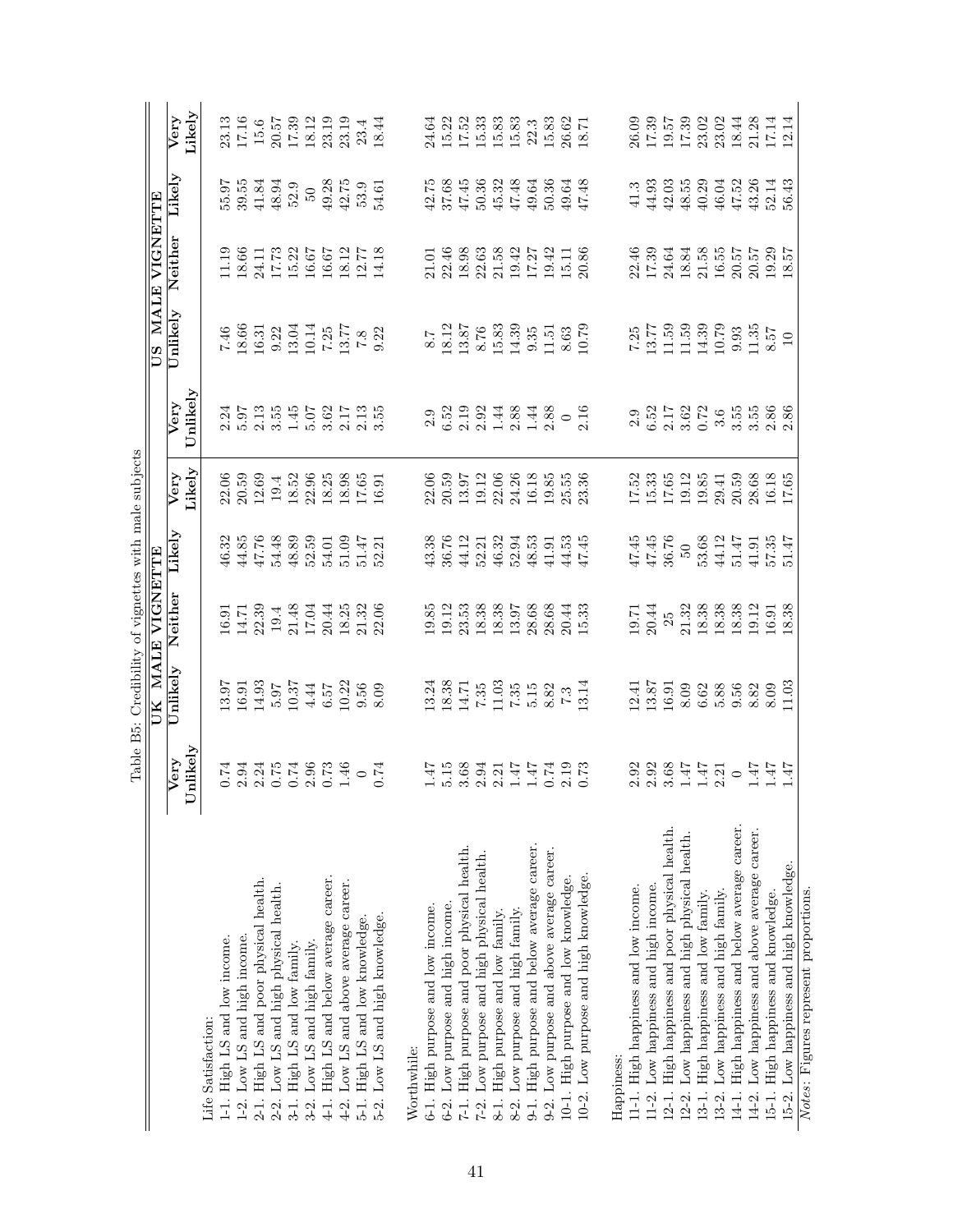|                                                        |                                                                                                                                                                                                                                                                                                       | Table B6: Credibility of vignettes with female subjects                       |                                                                                        |                                                                 |                                                                                  |                                        |                                                                                                                                                                                                                                                                                                               |                                                                                                                         |                                                                                                |                                                                                                                                                                                                                                                                                                     |
|--------------------------------------------------------|-------------------------------------------------------------------------------------------------------------------------------------------------------------------------------------------------------------------------------------------------------------------------------------------------------|-------------------------------------------------------------------------------|----------------------------------------------------------------------------------------|-----------------------------------------------------------------|----------------------------------------------------------------------------------|----------------------------------------|---------------------------------------------------------------------------------------------------------------------------------------------------------------------------------------------------------------------------------------------------------------------------------------------------------------|-------------------------------------------------------------------------------------------------------------------------|------------------------------------------------------------------------------------------------|-----------------------------------------------------------------------------------------------------------------------------------------------------------------------------------------------------------------------------------------------------------------------------------------------------|
|                                                        |                                                                                                                                                                                                                                                                                                       | UK FEMALE VIGNETTE                                                            |                                                                                        |                                                                 |                                                                                  |                                        | <b>S</b> Q                                                                                                                                                                                                                                                                                                    | FEMALE VIGNETTE                                                                                                         |                                                                                                |                                                                                                                                                                                                                                                                                                     |
|                                                        | Very                                                                                                                                                                                                                                                                                                  | Unlikely                                                                      | Neither                                                                                | Likely                                                          | Very                                                                             | $\overline{\mathbf{V}}$ ery            | Unlikely                                                                                                                                                                                                                                                                                                      | Neither                                                                                                                 | Likely                                                                                         | Very                                                                                                                                                                                                                                                                                                |
| Satisfaction:<br>Life i                                | Unlikely                                                                                                                                                                                                                                                                                              |                                                                               |                                                                                        |                                                                 | Likely                                                                           | Unlikely                               |                                                                                                                                                                                                                                                                                                               |                                                                                                                         |                                                                                                | Likely                                                                                                                                                                                                                                                                                              |
| High LS and low income.<br>$\frac{1}{2}$               |                                                                                                                                                                                                                                                                                                       |                                                                               |                                                                                        |                                                                 |                                                                                  |                                        |                                                                                                                                                                                                                                                                                                               |                                                                                                                         |                                                                                                |                                                                                                                                                                                                                                                                                                     |
| Low LS and high income.<br>$\frac{1}{2}$               | $\frac{0}{4.38}$                                                                                                                                                                                                                                                                                      | $\begin{array}{c} 6.57 \\ 10.95 \\ 8.09 \\ 5.41 \\ 4.41 \\ 10.29 \end{array}$ |                                                                                        | 54.53<br>44.53<br>45.44<br>40.44                                | $\begin{array}{c} 27.01 \\ 21.9 \end{array}$                                     |                                        | $\begin{array}{c} 7.91 \\ 7.19 \\ 16.18 \\ 6.38 \\ 7.39 \\ 8.42 \\ 7.59 \\ 7.59 \\ 7.91 \\ 7.92 \\ 8.34 \\ 9.42 \\ 9.42 \\ 9.42 \\ 9.43 \\ 9.42 \\ 9.43 \\ 9.44 \\ 9.45 \\ 9.42 \\ 9.43 \\ 9.44 \\ 9.45 \\ 9.45 \\ 9.46 \\ 9.47 \\ 9.48 \\ 9.49 \\ 9.42 \\ 9.43 \\ 9.44 \\ 9.45 \\ 9.45 \\ 9.46 \\ 9.47 \\ 9$ | 12.93<br>12.93.94.95.07<br>12.94.95.07.97.94<br>12.94.95.07.94.94                                                       | 40.23<br>40.44.06<br>40.44.33<br>40.33<br>40.33<br>40.33<br>40.34                              | 35.97<br>34.53                                                                                                                                                                                                                                                                                      |
| High LS and poor physical health.<br>$2-1$ .           |                                                                                                                                                                                                                                                                                                       |                                                                               |                                                                                        |                                                                 |                                                                                  |                                        |                                                                                                                                                                                                                                                                                                               |                                                                                                                         |                                                                                                |                                                                                                                                                                                                                                                                                                     |
| Low LS and high physical health.<br>$2-2$ .            | $4.47$<br>$1.47$<br>$1.47$<br>$0.73$<br>$0.3$<br>$0.3$                                                                                                                                                                                                                                                |                                                                               |                                                                                        |                                                                 | $\frac{25}{27.94}$                                                               |                                        |                                                                                                                                                                                                                                                                                                               |                                                                                                                         |                                                                                                | $\begin{array}{l} 21.32 \\ 21.94 \\ 27.91 \\ 28.26 \\ 29.44 \\ 20.43 \\ 21.54 \\ 22.51 \\ 23.31 \\ 24.52 \\ 25.51 \\ 26.52 \\ 27.54 \\ 28.53 \\ 29.54 \\ 20.51 \\ 21.54 \\ 22.53 \\ 23.54 \\ 24.54 \\ 25.54 \\ 26.55 \\ 27.54 \\ 28.55 \\ 29.54 \\ 20.55 \\ 21.55 \\ 22.55 \\ 23.55 \\ 24.55 \\ 25$ |
| High LS and low family.<br>$3-1$ .                     |                                                                                                                                                                                                                                                                                                       |                                                                               |                                                                                        |                                                                 |                                                                                  |                                        |                                                                                                                                                                                                                                                                                                               |                                                                                                                         |                                                                                                |                                                                                                                                                                                                                                                                                                     |
| Low LS and high family.<br>$3-2$                       |                                                                                                                                                                                                                                                                                                       |                                                                               |                                                                                        | $47.06$<br>$44.85$<br>$50.36$<br>$37.96$<br>$49.64$             |                                                                                  |                                        |                                                                                                                                                                                                                                                                                                               |                                                                                                                         |                                                                                                |                                                                                                                                                                                                                                                                                                     |
| High LS and below average career.<br>$\overline{+1}$ . |                                                                                                                                                                                                                                                                                                       | $3.65\,$                                                                      |                                                                                        |                                                                 |                                                                                  |                                        |                                                                                                                                                                                                                                                                                                               |                                                                                                                         |                                                                                                |                                                                                                                                                                                                                                                                                                     |
| Low LS and above average career.<br>$\frac{2}{4}$      |                                                                                                                                                                                                                                                                                                       |                                                                               |                                                                                        |                                                                 | 24.26<br>24.82<br>26.28<br>28.47<br>24.09                                        |                                        |                                                                                                                                                                                                                                                                                                               |                                                                                                                         |                                                                                                |                                                                                                                                                                                                                                                                                                     |
| High LS and low knowledge.<br>$\frac{5}{1}$ .          |                                                                                                                                                                                                                                                                                                       | $13.14$<br>$4.38$<br>$13.14$                                                  |                                                                                        |                                                                 |                                                                                  |                                        |                                                                                                                                                                                                                                                                                                               |                                                                                                                         |                                                                                                |                                                                                                                                                                                                                                                                                                     |
| Low LS and high knowledge.<br>$5-2.$                   | 2.19                                                                                                                                                                                                                                                                                                  |                                                                               |                                                                                        | 43.07                                                           |                                                                                  |                                        |                                                                                                                                                                                                                                                                                                               |                                                                                                                         |                                                                                                |                                                                                                                                                                                                                                                                                                     |
| Worthwhile:                                            |                                                                                                                                                                                                                                                                                                       |                                                                               |                                                                                        |                                                                 |                                                                                  |                                        |                                                                                                                                                                                                                                                                                                               |                                                                                                                         |                                                                                                |                                                                                                                                                                                                                                                                                                     |
| 6-1. High purpose and low income.                      |                                                                                                                                                                                                                                                                                                       |                                                                               |                                                                                        |                                                                 |                                                                                  |                                        |                                                                                                                                                                                                                                                                                                               |                                                                                                                         | $\overline{40}$                                                                                |                                                                                                                                                                                                                                                                                                     |
| 6-2. Low purpose and high income.                      | $\begin{array}{l} 1.47 \\ 1.68 \\ 0.73 \\ 0.73 \\ 0.14 \\ 0.73 \\ 0.14 \\ 0.04 \\ \end{array}$                                                                                                                                                                                                        | $\frac{8.09}{16.18}$                                                          |                                                                                        | 47.06<br>44.33<br>49.26<br>46.72<br>46.72                       | 22.06<br>25.32.06 43.66<br>25.32.26.32.27.34<br>25.27.28.28.27.27                | 1882742710<br>1882742710<br>1883742710 | $\begin{array}{l} 7.14 \\ 8.57 \\ 8.76 \\ 8.76 \\ 8.76 \\ 12.95 \\ 12.99 \\ 10.29 \\ 10.32 \\ 10.8 \\ 10 \\ 8.57 \\ \end{array}$                                                                                                                                                                              | $\begin{array}{c} 16.43 \\ 22.14 \\ 16.52 \\ 17.53 \\ 11.53 \\ 13.24 \end{array}$                                       | $\begin{array}{l} 38.57 \\ 42.34 \\ 42.34 \\ 39.57 \\ 49.64 \end{array}$                       | $\begin{array}{l} 34.29 \\ 27.86 \\ 27.01 \\ 20.63 \\ 30.22 \\ 31.65 \\ 32.15 \\ 33.15 \\ 34.14 \\ 35.71 \\ 25.71 \\ 26.71 \\ 28.71 \\ 29.73 \\ 20.73 \\ 21.71 \\ 22.71 \\ 23.73 \\ 24.73 \\ 25.74 \\ 26.75 \\ 27.75 \\ 28.77 \\ 29.75 \\ 20.75 \\ 21.75 \\ 22.75 \\ 23.75 \\ 24.75 \\ 25.77 \\ 26$ |
| 7-1. High purpose and poor physical health.            |                                                                                                                                                                                                                                                                                                       |                                                                               |                                                                                        |                                                                 |                                                                                  |                                        |                                                                                                                                                                                                                                                                                                               |                                                                                                                         |                                                                                                |                                                                                                                                                                                                                                                                                                     |
| Low purpose and high physical health.<br>$7-2.$        |                                                                                                                                                                                                                                                                                                       |                                                                               |                                                                                        |                                                                 |                                                                                  |                                        |                                                                                                                                                                                                                                                                                                               |                                                                                                                         |                                                                                                |                                                                                                                                                                                                                                                                                                     |
| High purpose and low family.<br>$\overline{8}$ -1.     |                                                                                                                                                                                                                                                                                                       |                                                                               |                                                                                        |                                                                 |                                                                                  |                                        |                                                                                                                                                                                                                                                                                                               |                                                                                                                         |                                                                                                |                                                                                                                                                                                                                                                                                                     |
| Low purpose and high family.<br>$\frac{8}{2}$ .        |                                                                                                                                                                                                                                                                                                       |                                                                               |                                                                                        |                                                                 |                                                                                  |                                        |                                                                                                                                                                                                                                                                                                               |                                                                                                                         |                                                                                                |                                                                                                                                                                                                                                                                                                     |
| 9-1. High purpose and below average career.            |                                                                                                                                                                                                                                                                                                       | $\begin{array}{c} 8.09 \\ 8.03 \\ 5.34 \\ 7.3 \\ \hline \end{array}$          |                                                                                        | $\begin{array}{c} 54.01 \\ 44.85 \\ 44.85 \\ 41.18 \end{array}$ |                                                                                  |                                        |                                                                                                                                                                                                                                                                                                               |                                                                                                                         | $45.59$<br>$41.91$                                                                             |                                                                                                                                                                                                                                                                                                     |
| 9-2. Low purpose and above average career.             |                                                                                                                                                                                                                                                                                                       | 11.68                                                                         |                                                                                        |                                                                 |                                                                                  |                                        |                                                                                                                                                                                                                                                                                                               |                                                                                                                         |                                                                                                |                                                                                                                                                                                                                                                                                                     |
| 10-1. High purpose and low knowledge.                  |                                                                                                                                                                                                                                                                                                       | $6.62$<br>13.24                                                               |                                                                                        |                                                                 |                                                                                  |                                        |                                                                                                                                                                                                                                                                                                               | $\frac{16.91}{12.86}$                                                                                                   | $50\,$                                                                                         |                                                                                                                                                                                                                                                                                                     |
| 10-2. Low purpose and high knowledge.                  |                                                                                                                                                                                                                                                                                                       |                                                                               |                                                                                        |                                                                 |                                                                                  |                                        |                                                                                                                                                                                                                                                                                                               |                                                                                                                         | 46.43                                                                                          |                                                                                                                                                                                                                                                                                                     |
| Happiness:                                             |                                                                                                                                                                                                                                                                                                       |                                                                               |                                                                                        |                                                                 |                                                                                  |                                        |                                                                                                                                                                                                                                                                                                               |                                                                                                                         |                                                                                                |                                                                                                                                                                                                                                                                                                     |
| 11-1. High happiness and low income.                   |                                                                                                                                                                                                                                                                                                       |                                                                               |                                                                                        |                                                                 |                                                                                  |                                        |                                                                                                                                                                                                                                                                                                               |                                                                                                                         |                                                                                                |                                                                                                                                                                                                                                                                                                     |
| 11-2. Low happiness and high income.                   | $\begin{array}{c} 0.9 \\ 2.17 \\ 2.146 \\ 3.146 \\ 1.45 \\ 2.74 \\ 3.146 \\ 4.147 \\ 2.148 \\ 2.148 \\ 2.149 \\ 2.149 \\ 2.149 \\ 2.149 \\ 2.149 \\ 2.149 \\ 2.149 \\ 2.149 \\ 2.149 \\ 2.149 \\ 2.149 \\ 2.149 \\ 2.149 \\ 2.149 \\ 2.149 \\ 2.149 \\ 2.149 \\ 2.149 \\ 2.149 \\ 2.149 \\ 2.149 \\ $ | $0.52$<br>$7.25$<br>$0.49$<br>$8.03$                                          | $17.39$<br>$15.344$<br>$15.544$<br>$15.51$<br>$15.71$<br>$15.71$<br>$15.71$<br>$15.71$ | $43.38$<br>$46.38$<br>$49.63$<br>$49.88$                        | 29.71<br>28.38.82<br>28.38.21<br>28.32.22.23<br>28.32.24<br>28.32.24<br>28.32.25 |                                        | 6.62<br>0.23<br>0.33<br>5.35<br>0.5<br>0.47<br>6.62<br>6.82<br>0.33<br>0.47<br>0.47<br>0.47                                                                                                                                                                                                                   | $\begin{array}{l} 8.82 \\ 13.97 \\ 13.83 \\ 16.51 \\ 16.67 \\ 17.41 \\ 15.17 \\ 13.67 \\ 21.32 \\ 21.32 \\ \end{array}$ | $44.12$<br>$38.24$<br>$38.33$<br>$45.57$<br>$44.6$<br>$44.76$<br>$44.76$<br>$46.32$<br>$46.32$ | 34.56<br>32.35                                                                                                                                                                                                                                                                                      |
| 12-1. High happiness and poor physical health.         |                                                                                                                                                                                                                                                                                                       |                                                                               |                                                                                        |                                                                 |                                                                                  |                                        |                                                                                                                                                                                                                                                                                                               |                                                                                                                         |                                                                                                | $\begin{array}{c} 25 \\ 23.53 \\ 25.76 \\ 25.76 \\ 31.65 \end{array}$                                                                                                                                                                                                                               |
| 12-2. Low happiness and high physical health.          |                                                                                                                                                                                                                                                                                                       |                                                                               |                                                                                        |                                                                 |                                                                                  |                                        |                                                                                                                                                                                                                                                                                                               |                                                                                                                         |                                                                                                |                                                                                                                                                                                                                                                                                                     |
| 13-1. High happiness and low family.                   |                                                                                                                                                                                                                                                                                                       | 11.03                                                                         |                                                                                        | $\frac{5}{6}$ 0                                                 |                                                                                  |                                        |                                                                                                                                                                                                                                                                                                               |                                                                                                                         |                                                                                                |                                                                                                                                                                                                                                                                                                     |
| Low happiness and high family.<br>$13-2.$              |                                                                                                                                                                                                                                                                                                       | $6.62$ $5.84$                                                                 |                                                                                        |                                                                 |                                                                                  |                                        |                                                                                                                                                                                                                                                                                                               |                                                                                                                         |                                                                                                |                                                                                                                                                                                                                                                                                                     |
| 14-1. High happiness and below average career.         |                                                                                                                                                                                                                                                                                                       |                                                                               |                                                                                        | 51.34<br>42.34<br>46.72                                         |                                                                                  |                                        |                                                                                                                                                                                                                                                                                                               |                                                                                                                         |                                                                                                |                                                                                                                                                                                                                                                                                                     |
| 14-2. Low happiness and above average career.          |                                                                                                                                                                                                                                                                                                       | 9.49                                                                          |                                                                                        |                                                                 |                                                                                  |                                        |                                                                                                                                                                                                                                                                                                               |                                                                                                                         |                                                                                                | 31.65                                                                                                                                                                                                                                                                                               |
| 15-1. High happiness and knowledge.                    |                                                                                                                                                                                                                                                                                                       | 3.65                                                                          |                                                                                        |                                                                 |                                                                                  |                                        |                                                                                                                                                                                                                                                                                                               |                                                                                                                         |                                                                                                | 26.47<br>22.79                                                                                                                                                                                                                                                                                      |
| 15-2. Low happiness and high knowledge.                |                                                                                                                                                                                                                                                                                                       | 12.41                                                                         |                                                                                        |                                                                 |                                                                                  |                                        |                                                                                                                                                                                                                                                                                                               |                                                                                                                         |                                                                                                |                                                                                                                                                                                                                                                                                                     |
| Notes: Figures represent proportions.                  |                                                                                                                                                                                                                                                                                                       |                                                                               |                                                                                        |                                                                 |                                                                                  |                                        |                                                                                                                                                                                                                                                                                                               |                                                                                                                         |                                                                                                |                                                                                                                                                                                                                                                                                                     |

 $\frac{1}{2}$  $\epsilon$  $\ddot{x}$  $\frac{1}{4}$ .  $\epsilon$  $\ddot{a}$  $\vec{\zeta}$ D<sub>c</sub>.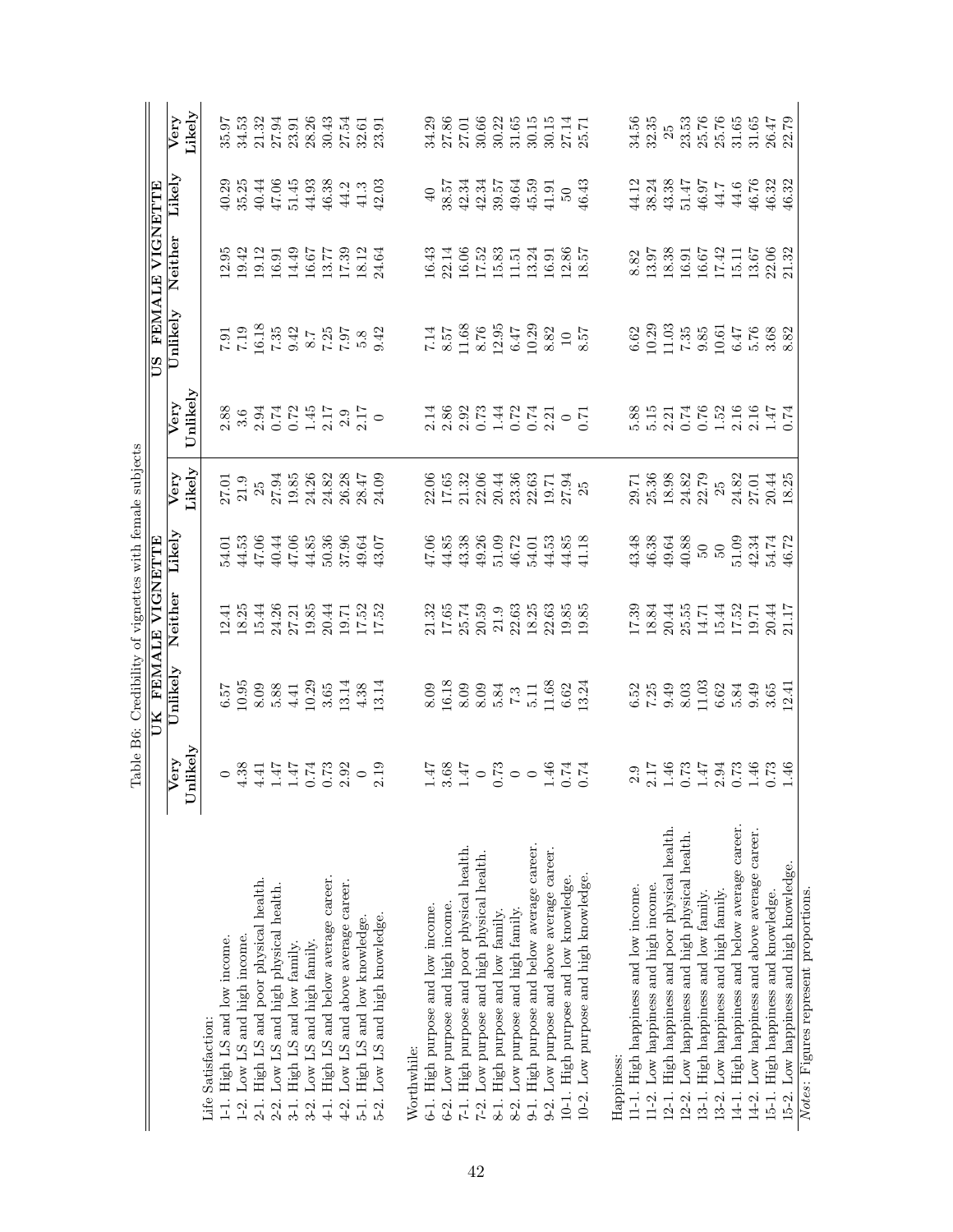

# **Appendix C: Subjective well-being in UK and US**

Figure C1: Histograms of SWB by country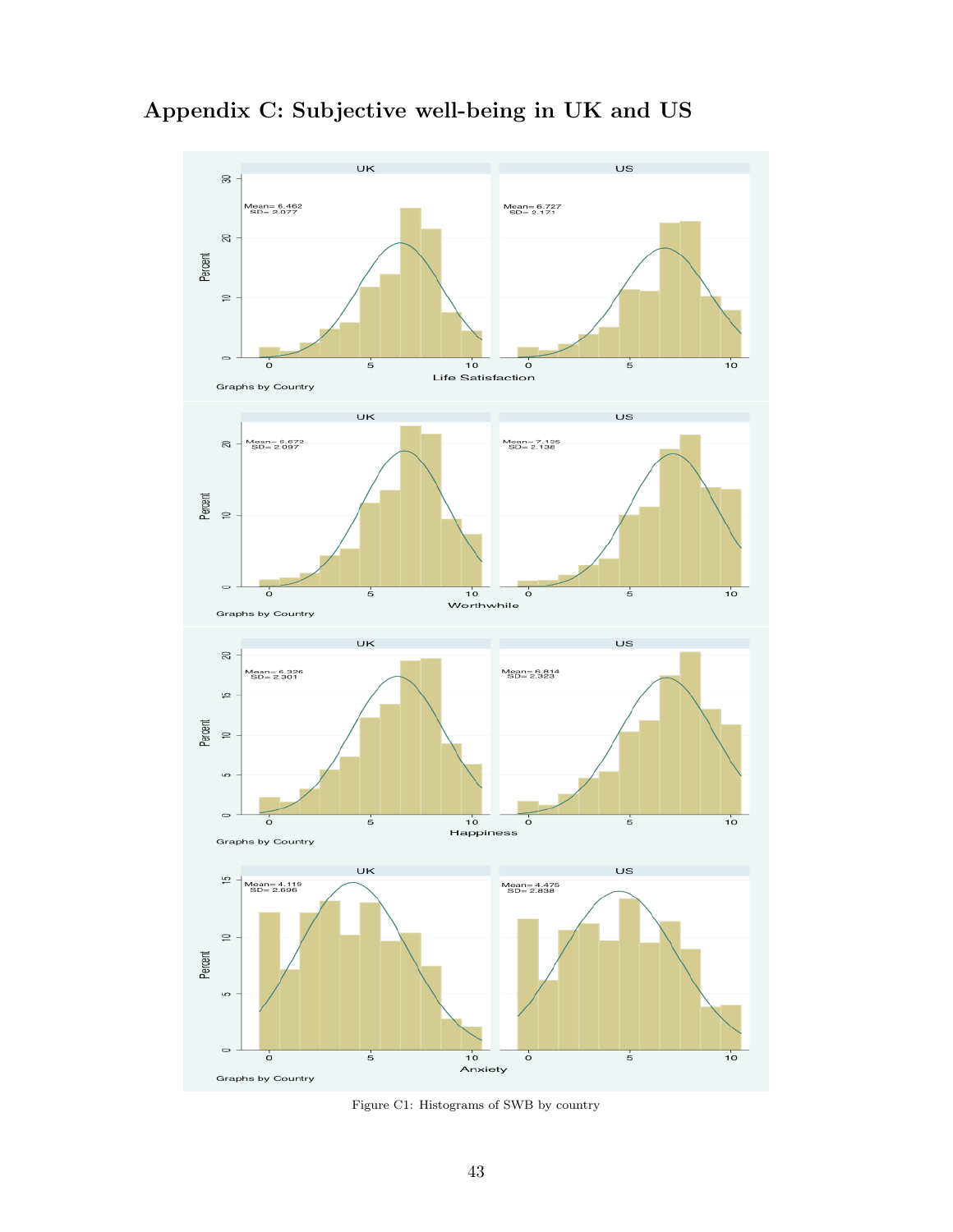# **Appendix D: Brief scenarios and vignettes grouped by non-SWB aspects**

|                                  | Income             | Physical Health    | Family              | Career              | Knowledge           |
|----------------------------------|--------------------|--------------------|---------------------|---------------------|---------------------|
| Scenarios:                       |                    |                    |                     |                     |                     |
| Life Satisfaction                | Reference          | Reference          | Reference           | Reference           | Reference           |
| Worthwhile                       | $-0.048**$ (0.016) | $-0.018(0.015)$    | $-0.047**$ (0.016)  | $-0.055**$ (0.014)  | $-0.029(0.015)$     |
| Happiness                        | $0.048**$ (0.015)  | $0.122**$ (0.016)  | $0.06**$ (0.015)    | $0.042**$ (0.012)   | $0.069**$ (0.014)   |
| Choice Qs                        | $-0.013(0.011)$    | $-0.036**$ (0.01)  | $-0.018(0.01)$      | $-0.008(0.009)$     | $-0.00025$          |
| Choice $\operatorname{Qs}$ first | $-0.019(0.011)$    | $-0.015(0.011)$    | $-0.048**$ (0.012)  | $-0.031**$ (0.01)   | $-0.058**$ (0.011)  |
| SWB Group:                       |                    |                    |                     |                     |                     |
| LS Q2                            | 0.001(0.018)       | 0.009(0.019)       | $0.043*$ $(0.02)$   | $0.051**$ (0.015)   | 0.026(0.019)        |
| LS Q3                            | 0.002(0.024)       | 0.026(0.025)       | 0.046(0.025)        | $0.057**$ (0.019)   | $0.051*$ $(0.024)$  |
| LS Q4                            | 0.014(0.03)        | 0.054(0.032)       | 0.035(0.031)        | 0.032(0.023)        | 0.019(0.029)        |
| Worthwhile Q2                    | $0.074**$ (0.018)  | 0.004(0.019)       | $-0.0009$           | $-0.007(0.015)$     | $-0.017(0.019)$     |
| Worthwhile Q3                    | $0.10**$ (0.021)   | $-0.01(0.023)$     | $-0.0014$           | 0.001(0.019)        | $-0.009(0.023)$     |
| Worthwhile Q4                    | $0.105**$ (0.024)  | 0.022(0.027)       | $-0.032(0.029)$     | $-0.014(0.023)$     | 0.016(0.026)        |
| Happiness Q2                     | $0.043**$ (0.016)  | $-0.008(0.017)$    | $-0.002(0.018)$     | 0.001(0.014)        | $-0.003(0.017)$     |
| Happiness Q3                     | $0.079**$ (0.02)   | 0.009(0.021)       | $-0.002(0.023)$     | $-0.01(0.018)$      | $-0.004(0.022)$     |
| Happiness Q4                     | $0.14**$ (0.023)   | 0.03(0.026)        | $-0.013(0.028)$     | 0.016(0.021)        | 0.008(0.026)        |
| Anxiety Q2                       | 0.02(0.016)        | 0.01(0.017)        | $-0.034(0.018)$     | $-0.000406$         | $-0.067**$ (0.017)  |
| Anxiety Q3                       | 0.028(0.016)       | 0.018(0.017)       | $-0.017$ $(0.018)$  | $-0.017(0.014)$     | $-0.063**$ (0.018)  |
| Anxiety Q4                       | 0.012(0.016)       | 0.022(0.017)       | $-0.066**$ (0.018)  | $-0.012(0.015)$     | $-0.063**$ (0.018)  |
| Demographics:                    |                    |                    |                     |                     |                     |
| Male                             | $-0.048**$ (0.012) | $-0.0003$          | $0.041**$ (0.013)   | $-0.068**$ (0.01)   | $-0.056**$ (0.012)  |
| Age                              | 0.004(0.004)       | $-0.01**$ (0.004)  | $0.014**$ (0.004)   | $0.022**$ (0.003)   | $0.018**$ (0.004)   |
| Age2                             | $-0.001(0.001)$    | $0.001*$ (0.0001)  | $-0.001**$ (0.0001) | $-0.001**$ (0.0001) | $-0.001**$ (0.0001) |
| Married                          | $0.037*$ $(0.017)$ | 0.027(0.018)       | $-0.218**$ (0.019)  | 0.01(0.014)         | 0.033(0.017)        |
| Co-habiting                      | 0.031(0.018)       | 0.018(0.019)       | $-0.123**$ (0.021)  | 0.024(0.015)        | $0.049**$ (0.017)   |
| Separated                        | 0.033(0.037)       | 0.061(0.042)       | $-0.279**$ (0.043)  | $-0.04(0.034)$      | $-0.032(0.039)$     |
| Divorced                         | 0.018(0.025)       | 0.044(0.027)       | $-0.219**$ (0.029)  | 0.016(0.022)        | 0.038(0.025)        |
| Widowed                          | 0.041(0.049)       | 0.001(0.052)       | $-0.30**$ (0.056)   | $-0.015(0.048)$     | 0.042(0.05)         |
| Employed PT                      | 0.013(0.019)       | 0.009(0.019)       | $-0.014(0.02)$      | $0.066**$ (0.014)   | 0.017(0.019)        |
| Self-employed                    | 0.022(0.023)       | 0.022(0.024)       | 0.029(0.025)        | $-0.004(0.02)$      | $-0.001(0.023)$     |
| Seeking work                     | $0.056**$ (0.021)  | 0.033(0.023)       | $-0.001248$         | $0.059**$ (0.016)   | $-0.041(0.023)$     |
| Unemployed                       | $-0.034(0.022)$    | $0.109**$ (0.024)  | $-0.001176$         | $0.061**$ (0.017)   | $-0.018(0.023)$     |
| Retired                          | $-0.045(0.027)$    | 0.047(0.028)       | 0.034(0.027)        | 0.025(0.021)        | 0.001(0.027)        |
| Student                          | 0.016(0.028)       | 0.015(0.029)       | 0.038(0.031)        | 0.018(0.022)        | $-0.133**$ (0.031)  |
| Degree                           | 0.001(0.013)       | $-0.008(0.013)$    | $0.052**$ (0.014)   | $-0.045**$ (0.011)  | $-0.176**$ (0.013)  |
| Graduate degree                  | $-0.011(0.02)$     | $-0.004(0.02)$     | $0.066**$ (0.02)    | $-0.066**$ (0.018)  | $-0.273**$ (0.021)  |
| Other education                  | $0.06*$ (0.023)    | 0.044(0.026)       | $-0.001(0.026)$     | $-0.021(0.023)$     | $-0.073**$ (0.027)  |
| Income $2\,$                     | 0.03(0.029)        | 0.059(0.031)       | 0.036(0.03)         | 0.019(0.023)        | $-0.016(0.03)$      |
| Income 3                         | $-0.043(0.029)$    | 0.004(0.028)       | 0.008(0.03)         | $-0.003(0.024)$     | $-0.015(0.028)$     |
| Income $4\,$                     | $-0.01$ $(0.028)$  | $-0.012(0.027)$    | 0.028(0.029)        | 0.037(0.022)        | $-0.003(0.028)$     |
| Income $5\,$                     | $-0.002117$        | $-0.007(0.028)$    | $-0.006(0.03)$      | 0.011(0.023)        | 0.003(0.028)        |
| Income 6                         | $-0.096**$ (0.028) | $-0.047(0.026)$    | 0.002(0.029)        | $-0.005(0.023)$     | $-0.039(0.028)$     |
| Income 7                         | $-0.126**$ (0.03)  | $-0.001836$        | 0.022(0.03)         | $-0.01(0.025)$      | $-0.00217$          |
| Income 8                         | $-0.163**$ (0.033) | $-0.00204$         | 0.021(0.033)        | $-0.024(0.028)$     | $-0.033(0.033)$     |
| Income 9                         | $-0.183**$ (0.032) | $-0.101**$ (0.028) | 0.039(0.032)        | $-0.025(0.027)$     | $-0.043(0.032)$     |
| Income $10\,$                    | $-0.202**$ (0.047) | $-0.003738$        | 0.031(0.049)        | $-0.004635$         | $-0.00515$          |
| Children: 1                      | 0.031(0.016)       | $-0.003(0.017)$    | $-0.259**$ (0.018)  | $-0.00042$          | 0.008(0.017)        |
| Children: 2                      | 0.003(0.019)       | $-0.017(0.019)$    | $-0.328**$ (0.02)   | $-0.027(0.017)$     | $-0.015(0.02)$      |
| Children: $3+$                   | 0.043(0.027)       | $-0.006(0.029)$    | $-0.414**$ (0.026)  | $-0.081**$ (0.026)  | $-0.026(0.029)$     |
| Regional effects                 | Yes                | Yes                | Yes                 | Yes                 | Yes                 |
| Ethnicity effects                | Yes                | Yes                | Yes                 | Yes                 | Yes                 |

Table D1: Brief scenarios grouped by non-SWB aspects  $-$  UK  $\,$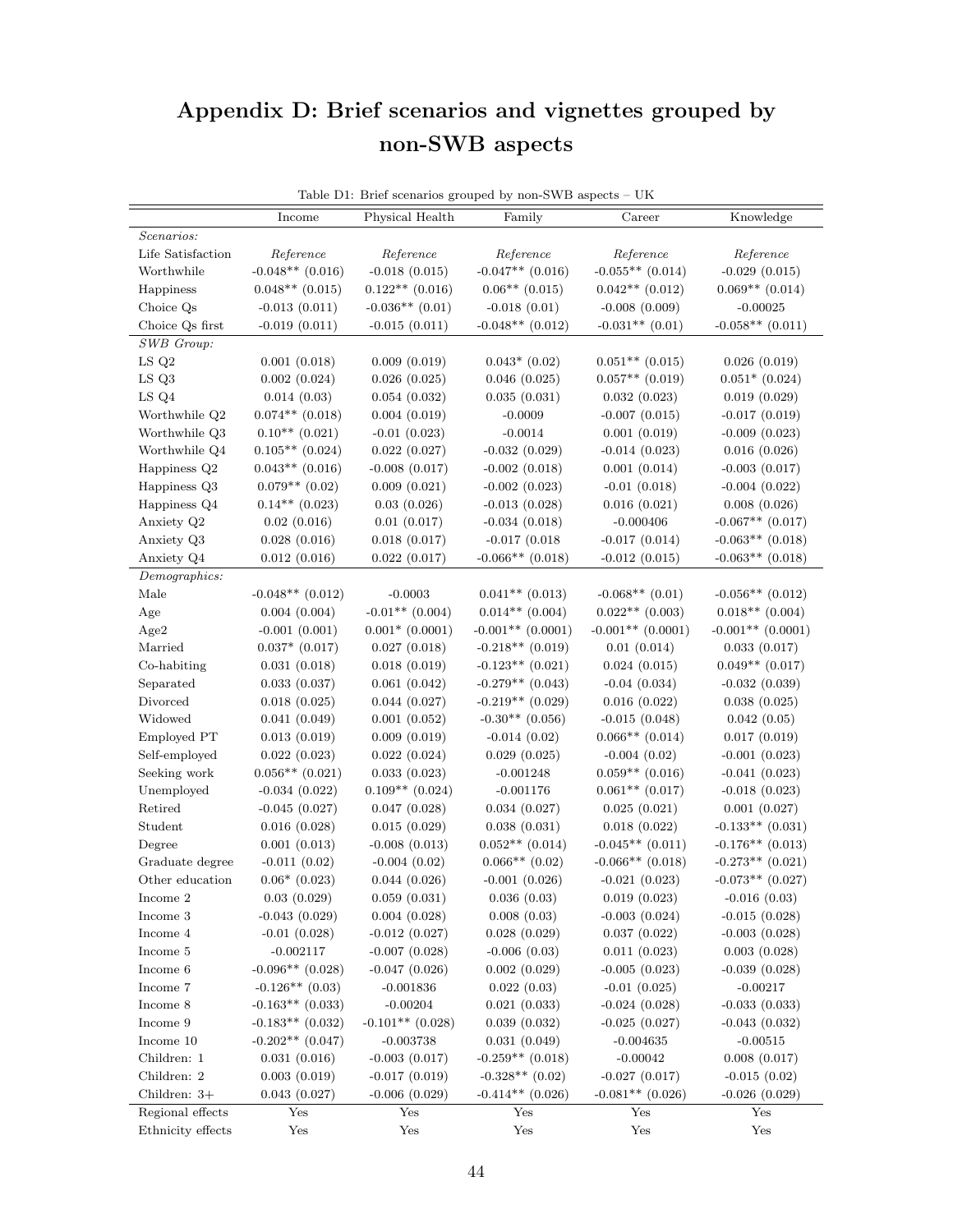| N             | 12,056      | 12,056      | $12{,}056$ | 12,056     | 12,056    |
|---------------|-------------|-------------|------------|------------|-----------|
| $Pseudo-R2$   | $\;\:0.041$ | $\,0.029\,$ | 0.122      | $\rm 0.05$ | 0.067     |
| $Pr(SWB_{H})$ | 62.50%      | 34.10\%     | $66\%$     | 78.60%     | $68.50\%$ |

*Notes*: Regressions are probits. Dependent variable denotes the selection of the high SWB scenario. Coefficients are marginal effects (at means). Robust standard errors clustered at the individual level reported in parentheses. SWB group base categories are the first quartile groups for each measure of SWB. Demographic base categories are: single, employed full-time, secondary/high-school education, income band 1, and no children. Pr(SWB*H*) denotes the predicted probability of selecting the high SWB scenario. \* *p <*0.05, \*\* *p <*0.01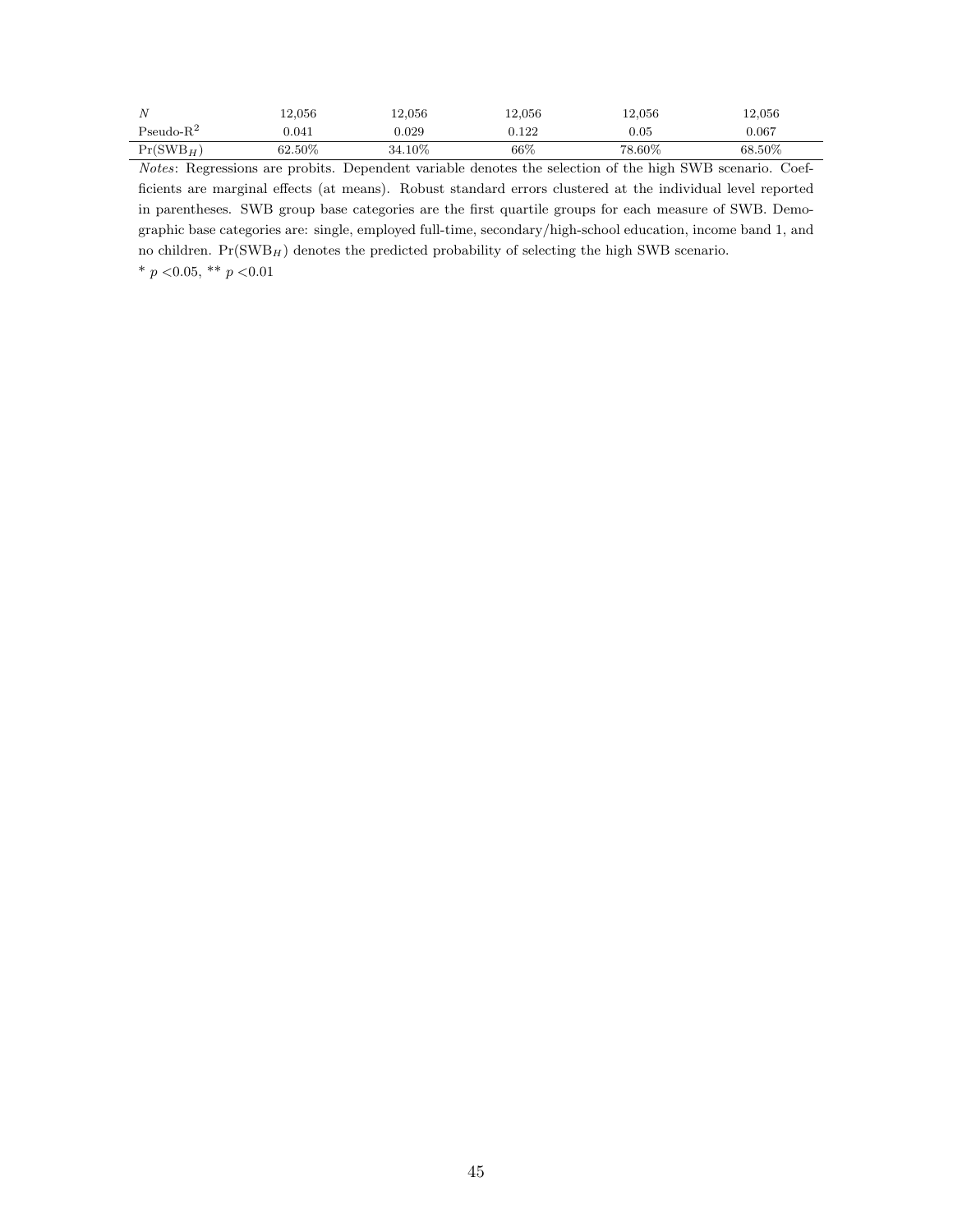| Scenarios:<br>Life Satisfaction<br>$Reference \\$<br>Reference<br>Reference<br>Reference<br>Reference<br>$-0.021(0.015)$<br>$-0.048**$ (0.016)<br>0.007(0.015)<br>$-0.000504$<br>$-0.017(0.015)$<br>Worthwhile<br>$0.034*(0.016)$<br>$0.059**$ (0.014)<br>$0.048**$ (0.015)<br>$0.055**$ (0.013)<br>$0.048**$ (0.015)<br>Happiness<br>$-0.031**$ (0.011)<br>$-0.005(0.01)$<br>Choice Qs<br>$-0.009(0.01)$<br>$-0.01(0.009)$<br>$-0.00023$<br>$-0.034**$ (0.011)<br>$-0.046**$ (0.012)<br>$-0.028**$ (0.01)<br>$-0.051**$ (0.012)<br>Choice Qs first<br>0.006(0.012)<br>SWB Group:<br>LS Q2<br>0.014(0.017)<br>$-0.019(0.019)$<br>0.017(0.019)<br>0.015(0.016)<br>0.019(0.019)<br>0.009(0.021)<br>0.015(0.024)<br>0.002(0.021)<br>0.035(0.023)<br>LS Q3<br>$-0.001357$<br>LS Q4<br>$-0.015(0.025)$<br>$-0.017(0.027)$<br>0.015(0.027)<br>$-0.028(0.025)$<br>$-0.004(0.027)$<br>$-0.01(0.019)$<br>Worthwhile Q2<br>$0.044**$ (0.017)<br>0.016(0.019)<br>0.027(0.016)<br>$-0.003(0.019)$ |
|---------------------------------------------------------------------------------------------------------------------------------------------------------------------------------------------------------------------------------------------------------------------------------------------------------------------------------------------------------------------------------------------------------------------------------------------------------------------------------------------------------------------------------------------------------------------------------------------------------------------------------------------------------------------------------------------------------------------------------------------------------------------------------------------------------------------------------------------------------------------------------------------------------------------------------------------------------------------------------------|
|                                                                                                                                                                                                                                                                                                                                                                                                                                                                                                                                                                                                                                                                                                                                                                                                                                                                                                                                                                                       |
|                                                                                                                                                                                                                                                                                                                                                                                                                                                                                                                                                                                                                                                                                                                                                                                                                                                                                                                                                                                       |
|                                                                                                                                                                                                                                                                                                                                                                                                                                                                                                                                                                                                                                                                                                                                                                                                                                                                                                                                                                                       |
|                                                                                                                                                                                                                                                                                                                                                                                                                                                                                                                                                                                                                                                                                                                                                                                                                                                                                                                                                                                       |
|                                                                                                                                                                                                                                                                                                                                                                                                                                                                                                                                                                                                                                                                                                                                                                                                                                                                                                                                                                                       |
|                                                                                                                                                                                                                                                                                                                                                                                                                                                                                                                                                                                                                                                                                                                                                                                                                                                                                                                                                                                       |
|                                                                                                                                                                                                                                                                                                                                                                                                                                                                                                                                                                                                                                                                                                                                                                                                                                                                                                                                                                                       |
|                                                                                                                                                                                                                                                                                                                                                                                                                                                                                                                                                                                                                                                                                                                                                                                                                                                                                                                                                                                       |
|                                                                                                                                                                                                                                                                                                                                                                                                                                                                                                                                                                                                                                                                                                                                                                                                                                                                                                                                                                                       |
|                                                                                                                                                                                                                                                                                                                                                                                                                                                                                                                                                                                                                                                                                                                                                                                                                                                                                                                                                                                       |
|                                                                                                                                                                                                                                                                                                                                                                                                                                                                                                                                                                                                                                                                                                                                                                                                                                                                                                                                                                                       |
| $0.109**$ (0.017)<br>$0.05*$ (0.02)<br>0.028(0.02)<br>$0.068**$ (0.017)<br>Worthwhile Q3<br>$0.047*$ (0.02)                                                                                                                                                                                                                                                                                                                                                                                                                                                                                                                                                                                                                                                                                                                                                                                                                                                                           |
| $0.077**$ (0.026)<br>$0.06*$ $(0.025)$<br>$0.061*$ $(0.024)$<br>Worthwhile Q4<br>$0.144**$ (0.02)<br>$0.098**$ (0.019)                                                                                                                                                                                                                                                                                                                                                                                                                                                                                                                                                                                                                                                                                                                                                                                                                                                                |
| $0.046**$ (0.015)<br>$0.034*(0.016)$<br>0.033(0.018)<br>0.003(0.018)<br>0.029(0.018)<br>Happiness Q2                                                                                                                                                                                                                                                                                                                                                                                                                                                                                                                                                                                                                                                                                                                                                                                                                                                                                  |
| $0.065**$ (0.019)<br>$0.05*$ $(0.022)$<br>$-0.006(0.022)$<br>0.033(0.018)<br>Happiness Q3<br>0.032(0.021)                                                                                                                                                                                                                                                                                                                                                                                                                                                                                                                                                                                                                                                                                                                                                                                                                                                                             |
| $0.065**$ (0.021)<br>0.043(0.025)<br>$-0.024(0.025)$<br>0.011(0.02)<br>0.012(0.024)<br>Happiness Q4                                                                                                                                                                                                                                                                                                                                                                                                                                                                                                                                                                                                                                                                                                                                                                                                                                                                                   |
| $-0.053**$ (0.016)<br>$-0.006(0.014)$<br>0.018(0.016)<br>$-0.000434$<br>$-0.029(0.016)$<br>Anxiety Q2                                                                                                                                                                                                                                                                                                                                                                                                                                                                                                                                                                                                                                                                                                                                                                                                                                                                                 |
| $-0.052**$ (0.019)<br>$-0.066**$ (0.017)<br>$-0.013(0.017)$<br>0.006(0.018)<br>$-0.000828$<br>Anxiety Q3                                                                                                                                                                                                                                                                                                                                                                                                                                                                                                                                                                                                                                                                                                                                                                                                                                                                              |
| $-0.051**$ (0.017)<br>$-0.083**$ (0.019)<br>$-0.087**$ (0018)<br>$-0.062**$ (0.019)<br>0.029(0.019)<br>Anxiety Q4                                                                                                                                                                                                                                                                                                                                                                                                                                                                                                                                                                                                                                                                                                                                                                                                                                                                     |
| Demographics:                                                                                                                                                                                                                                                                                                                                                                                                                                                                                                                                                                                                                                                                                                                                                                                                                                                                                                                                                                         |
| $-0.048**$ (0.011)<br>$-0.023(0.012)$<br>$0.046**$ (0.012)<br>$-0.06**$ (0.011)<br>$-0.047**$ (0.012)<br>Male                                                                                                                                                                                                                                                                                                                                                                                                                                                                                                                                                                                                                                                                                                                                                                                                                                                                         |
| $0.012**$ (0.003)<br>$0.022**$ (0.004)<br>0.002(0.003)<br>$-0.003(0.004)$<br>$-0.000028$<br>Age                                                                                                                                                                                                                                                                                                                                                                                                                                                                                                                                                                                                                                                                                                                                                                                                                                                                                       |
| $-0.001**$ (0.0001)<br>$-0.001**$ (0.0001)<br>$-0.001(0.001)$<br>0.001(0.001)<br>0.001(0.001)<br>Age2                                                                                                                                                                                                                                                                                                                                                                                                                                                                                                                                                                                                                                                                                                                                                                                                                                                                                 |
| $0.041*$ $(0.017)$<br>$-0.221**$ (0.017)<br>$0.045**$ (0.015)<br>$0.044**$ (0.017)<br>$0.041*$ (0.016)<br>Married                                                                                                                                                                                                                                                                                                                                                                                                                                                                                                                                                                                                                                                                                                                                                                                                                                                                     |
| $0.055**$ (0.019)<br>0.036(0.023)<br>$-0.143**$ (0.025)<br>0.011(0.019)<br>Co-habiting<br>0.006(0.022)                                                                                                                                                                                                                                                                                                                                                                                                                                                                                                                                                                                                                                                                                                                                                                                                                                                                                |
| $0.112*(0.048)$<br>Separated<br>$0.128**$ (0.036)<br>$-0.172**$ (0.053)<br>0.029(0.039)<br>0.041(0.046)                                                                                                                                                                                                                                                                                                                                                                                                                                                                                                                                                                                                                                                                                                                                                                                                                                                                               |
| 0.018(0.025)<br>Divorced<br>0.024(0.022)<br>$-0.214**$ (0.026)<br>0.025(0.021)<br>0.015(0.024)                                                                                                                                                                                                                                                                                                                                                                                                                                                                                                                                                                                                                                                                                                                                                                                                                                                                                        |
| $-0.171**$ (0.053)<br>$0.097**$ (0.034)<br>Widowed<br>0.07(0.041)<br>$0.103*$ $(0.052)$<br>0.063(0.045)                                                                                                                                                                                                                                                                                                                                                                                                                                                                                                                                                                                                                                                                                                                                                                                                                                                                               |
| $-0.003(0.02)$<br>Employed PT<br>0.013(0.019)<br>0.016(0.02)<br>0.015(0.017)<br>$-0.011(0.021)$                                                                                                                                                                                                                                                                                                                                                                                                                                                                                                                                                                                                                                                                                                                                                                                                                                                                                       |
| 0.033(0.021)<br>0.021(0.024)<br>$0.066**$ (0.022)<br>$0.04*(0.019)$<br>0.025(0.023)<br>Self-employed                                                                                                                                                                                                                                                                                                                                                                                                                                                                                                                                                                                                                                                                                                                                                                                                                                                                                  |
| $0.042*$ (0.017)<br>Seeking work<br>0.008(0.019)<br>$-0.029(0.02)$<br>$-0.016(0.021)$<br>$-0.01(0.021)$                                                                                                                                                                                                                                                                                                                                                                                                                                                                                                                                                                                                                                                                                                                                                                                                                                                                               |
| $0.105**$ (0.023)<br>$0.091**$ (0.017)<br>$0.065**$ (0.021)<br>$0.041*$ $(0.02)$<br>$-0.002(0.022)$<br>Unemployed                                                                                                                                                                                                                                                                                                                                                                                                                                                                                                                                                                                                                                                                                                                                                                                                                                                                     |
| $-0.001368$<br>0.049(0.026)<br>0.022(0.022)<br>0.019(0.026)<br>0.015(0.025)<br>Retired                                                                                                                                                                                                                                                                                                                                                                                                                                                                                                                                                                                                                                                                                                                                                                                                                                                                                                |
| $-0.092**$ (0.03)<br>0.025(0.029)<br>0.01(0.032)<br>0.003(0.025)<br>Student<br>0.035(0.026)                                                                                                                                                                                                                                                                                                                                                                                                                                                                                                                                                                                                                                                                                                                                                                                                                                                                                           |
| $-0.194**$ (0.014)<br>$-0.012(0.013)$<br>$-0.046**$ (0.014)<br>$0.027*$ $(0.014)$<br>$-0.057**$ (0.012)<br>Degree                                                                                                                                                                                                                                                                                                                                                                                                                                                                                                                                                                                                                                                                                                                                                                                                                                                                     |
| $-0.096**$ (0.019)<br>$-0.274**$ (0.021)<br>$-0.01(0.019)$<br>$-0.012(0.02)$<br>$0.085**$ (0.019)<br>Graduate degree                                                                                                                                                                                                                                                                                                                                                                                                                                                                                                                                                                                                                                                                                                                                                                                                                                                                  |
| $-0.011(0.024)$<br>$-0.032(0.023)$<br>$-0.09**$ (0.026)<br>Other education<br>0.003(0.022)<br>$-0.017(0.024)$                                                                                                                                                                                                                                                                                                                                                                                                                                                                                                                                                                                                                                                                                                                                                                                                                                                                         |
| 0.023(0.032)<br>0.014(0.034)<br>0.003(0.035)<br>0.02(0.029)<br>0.012(0.033)<br>Income 2                                                                                                                                                                                                                                                                                                                                                                                                                                                                                                                                                                                                                                                                                                                                                                                                                                                                                               |
| 0.006(0.031)<br>$-0.027(0.031)$<br>Income 3<br>0.028(0.032)<br>$-0.022(0.029)$<br>$-0.015(0.033)$                                                                                                                                                                                                                                                                                                                                                                                                                                                                                                                                                                                                                                                                                                                                                                                                                                                                                     |
| Income $4\,$<br>$-0.025(0.03)$<br>$-0.038(0.03)$<br>$-0.016(0.033)$<br>0.004(0.027)<br>0.027(0.03)                                                                                                                                                                                                                                                                                                                                                                                                                                                                                                                                                                                                                                                                                                                                                                                                                                                                                    |
| $-0.083**$ (0.028)<br>Income $5\,$<br>$-0.05(0.03)$<br>$-0.02(0.033)$<br>$-0.012(0.027)$<br>0.022(0.03)                                                                                                                                                                                                                                                                                                                                                                                                                                                                                                                                                                                                                                                                                                                                                                                                                                                                               |
| $-0.073**$ (0.028)<br>0.008(0.031)<br>Income $6\,$<br>$-0.052(0.029)$<br>$-0.039(0.027)$<br>$-0.005(0.03)$                                                                                                                                                                                                                                                                                                                                                                                                                                                                                                                                                                                                                                                                                                                                                                                                                                                                            |
| $-0.083**$ (0.029)<br>$-0.102**$ (0.032)<br>0.01(0.032)<br>$-0.044(0.029)$<br>$-0.004(0.031)$<br>Income 7                                                                                                                                                                                                                                                                                                                                                                                                                                                                                                                                                                                                                                                                                                                                                                                                                                                                             |
| $-0.121**$ (0.032)<br>$-0.106**$ (0.029)<br>0.006(0.033)<br>Income 8<br>$-0.00183$<br>$-0.007(0.032)$                                                                                                                                                                                                                                                                                                                                                                                                                                                                                                                                                                                                                                                                                                                                                                                                                                                                                 |
| $-0.179**$ (0.032)<br>$-0.159**$ (0.027)<br>0.001(0.033)<br>Income 9<br>0.002(0.031)<br>$-0.001798$                                                                                                                                                                                                                                                                                                                                                                                                                                                                                                                                                                                                                                                                                                                                                                                                                                                                                   |
| $-0.152**$ (0.032)<br>$-0.12**$ (0.038)<br>Income $10\,$<br>$-0.246**$ (0.038)<br>0.005(0.04)<br>0.01(0.038)                                                                                                                                                                                                                                                                                                                                                                                                                                                                                                                                                                                                                                                                                                                                                                                                                                                                          |
| 0.027(0.015)<br>$-0.001(0.017)$<br>$-0.243**$ (0.018)<br>Children: 1<br>$-0.02$ $(0.015)$<br>$-0.024(0.017)$                                                                                                                                                                                                                                                                                                                                                                                                                                                                                                                                                                                                                                                                                                                                                                                                                                                                          |
| $0.041*$ (0.017)<br>0.019(0.019)<br>$-0.287**$ (0.02)<br>Children: 2<br>$-0.000731$<br>$-0.027(0.019)$                                                                                                                                                                                                                                                                                                                                                                                                                                                                                                                                                                                                                                                                                                                                                                                                                                                                                |
| $-0.402**$ (0.023)<br>$-0.094**$ (0.023)<br>Children: 3+<br>0.008(0.022)<br>$-0.021(0.024)$<br>$-0.046(0.025)$                                                                                                                                                                                                                                                                                                                                                                                                                                                                                                                                                                                                                                                                                                                                                                                                                                                                        |
| State effects<br>Yes<br>Yes<br>Yes<br>Yes<br>Yes                                                                                                                                                                                                                                                                                                                                                                                                                                                                                                                                                                                                                                                                                                                                                                                                                                                                                                                                      |
| Ethnicity effects<br>Yes<br>${\rm Yes}$<br>Yes<br>Yes<br>Yes                                                                                                                                                                                                                                                                                                                                                                                                                                                                                                                                                                                                                                                                                                                                                                                                                                                                                                                          |
| $\boldsymbol{N}$<br>12,282<br>12,282<br>12,282<br>12,266<br>12,282                                                                                                                                                                                                                                                                                                                                                                                                                                                                                                                                                                                                                                                                                                                                                                                                                                                                                                                    |
| Pseudo- $R^2$<br>0.08<br>0.048<br>0.035<br>0.135<br>0.058                                                                                                                                                                                                                                                                                                                                                                                                                                                                                                                                                                                                                                                                                                                                                                                                                                                                                                                             |
| $Pr(SWB_{H})$<br>65.80%<br>38.50%<br>67.80%<br>74.20%<br>65.20%                                                                                                                                                                                                                                                                                                                                                                                                                                                                                                                                                                                                                                                                                                                                                                                                                                                                                                                       |

Table D2: Brief scenarios grouped by non-SWB aspects – US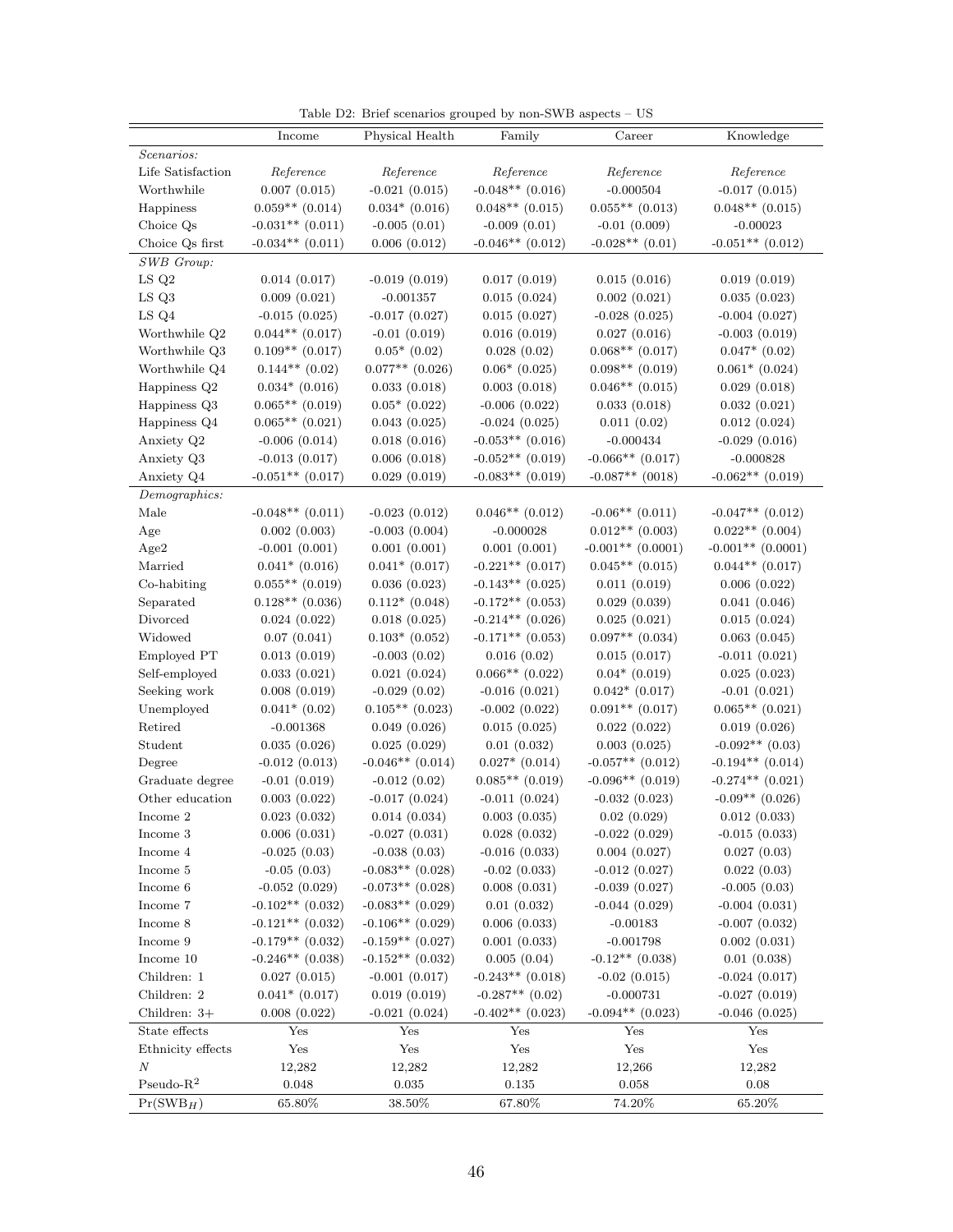*Notes*: Regressions are probits. Dependent variable denotes the selection of the high SWB scenario. Coefficients are marginal effects (at means). Robust standard errors clustered at the individual level reported in parentheses. SWB group base categories are the first quartile groups for each measure of SWB. Demographic base categories are: single, employed full-time, secondary/high-school education, income band 1, and no children. Pr(SWB*H*) denotes the predicted probability of selecting the high SWB scenario. \* *p <*0.05, \*\* *p <*0.01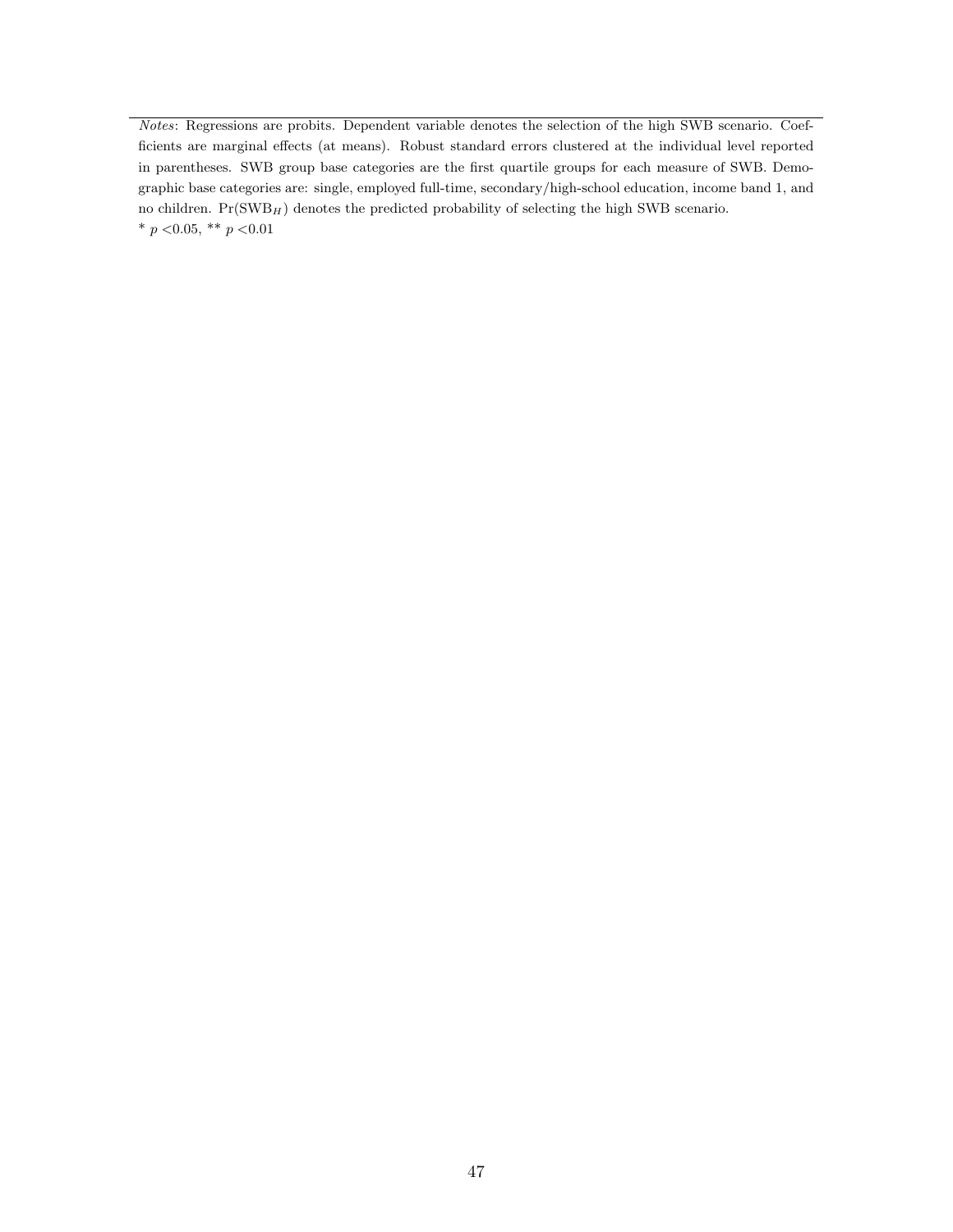|                                         |                     |                    | Table D3: Vignettes grouped by non-SWB aspects $- UK$ |                     |                     |
|-----------------------------------------|---------------------|--------------------|-------------------------------------------------------|---------------------|---------------------|
|                                         | Income              | Physical Health    | Family                                                | Career              | Knowledge           |
| Scenarios:                              |                     |                    |                                                       |                     |                     |
| Life Satisfaction                       | Reference           | Reference          | Reference                                             | Reference           | Reference           |
| Worthwhile                              | 0.023(0.015)        | $0.057**$ (0.016)  | 0.02(0.016)                                           | $-0.001(0.009)$     | $0.032*$ $(0.014)$  |
| Happiness                               | $0.069**$ (0.015)   | $0.077**$ (0.016)  | $0.081**$ (0.016)                                     | $0.041**$ (0.009)   | $0.088**$ (0.014)   |
| Choice Qs                               | $-0.007(0.012)$     | $-0.037**$ (0.013) | 0.01(0.013)                                           | $-0.019*$ (0.008)   | $-0.051**$ (0.012)  |
| Respondent Gender & Gender in Vignette: |                     |                    |                                                       |                     |                     |
| $M$ Res $\times$ F Vignette             | $-0.012(0.017)$     | $-0.033(0.018)$    | 0.021(0.019)                                          | $-0.011(0.011)$     | $-0.039*(0.017)$    |
| $F$ Res $\times$ M Vignette             | $0.081**$ (0.017)   | $0.06**$ (0.019)   | $-0.046*$ (0.019)                                     | $0.068**$ (0.009)   | 0.021(0.017)        |
| ${\rm F}$ Res $\times$ F Vignette       | $0.076**$ (0.017)   | $0.052**$ (0.019)  | $-0.021(0.019)$                                       | $0.052**$ (0.01)    | $-0.005(0.017)$     |
| SWB Group:                              |                     |                    |                                                       |                     |                     |
| LS Q2                                   | 0.02(0.02)          | $-0.003(0.022)$    | 0.042(0.022)                                          | 0.015(0.012)        | $0.058**$ (0.019)   |
| LS Q3                                   | $0.066**$ (0.025)   | 0.028(0.028)       | $0.07*$ (0.028)                                       | 0.022(0.016)        | $0.083**$ (0.023)   |
| LS Q4                                   | 0.036(0.032)        | 0.064(0.035)       | 0.048(0.034)                                          | $-0.025(0.023)$     | 0.042(0.03)         |
| Worthwhile $\mathrm{Q}2$                | 0.02(0.02)          | 0.018(0.021)       | $-0.05*$ (0.022)                                      | 0.005(0.012)        | $-0.04*(0.02)$      |
| Worthwhile Q3                           | 0.036(0.024)        | 0.014(0.026)       | $-0.052(0.027)$                                       | 0.012(0.015)        | $-0.049*(0.025)$    |
| Worthwhile $\mathrm{Q}4$                | 0.041(0.028)        | 0.023(0.03)        | $-0.028(0.031)$                                       | 0.011(0.018)        | $-0.038(0.029)$     |
| Happiness Q2                            | 0.013(0.018)        | 0.016(0.02)        | 0.027(0.02)                                           | 0.011(0.011)        | 0.011(0.018)        |
| Happiness Q3                            | 0.028(0.022)        | 0.018(0.024)       | 0.008(0.025)                                          | 0.009(0.014)        | 0.017(0.022)        |
| Happiness Q4                            | $0.055*$ (0.027)    | $0.089**$ (0.03)   | $-0.007(0.03)$                                        | 0.011(0.018)        | 0.037(0.026)        |
| Anxiety Q2                              | $-0.018(0.018)$     | $-0.016(0.019)$    | $-0.043*$ (0.019)                                     | $-0.04**$ (0.014)   | $-0.055**$ (0.018)  |
| Anxiety Q3                              | $-0.022(0.019)$     | $-0.018(0.019)$    | $-0.048*(0.02)$                                       | $-0.067**$ (0.015)  | $-0.067**$ (0.019)  |
| Anxiety Q4                              | $-0.056**$ (0.019)  | $-0.012(0.019)$    | $-0.063**$ (0.02)                                     | $-0.075**$ (0.015)  | $-0.066**$ (0.019)  |
| Demographics:                           |                     |                    |                                                       |                     |                     |
| Age                                     | 0.007(0.004)        | $-0.005(0.004)$    | $0.016**$ (0.004)                                     | $0.011**$ (0.003)   | $0.012**$ (0.004)   |
| Age2                                    | $-0.001(0.001)$     | 0.001(0.001)       | $-0.001**$ (0.0001)                                   | $-0.001**$ (0.0001) | $-0.001**$ (0.0001) |
| Married                                 | 0.02(0.019)         | $0.041*$ (0.02)    | $-0.214**$ (0.02)                                     | $-0.028*(0.012)$    | $-0.025(0.018)$     |
| Co-habiting                             | $0.046*(0.019)$     | 0.007(0.021)       | $-0.107**$ (0.021)                                    | 0.008(0.012)        | 0.013(0.019)        |
| Separated                               | 0.007(0.042)        | $0.093*$ $(0.046)$ | $-0.10*(0.047)$                                       | $-0.021(0.029)$     | $-0.04(0.043)$      |
| Divorced                                | 0.037(0.028)        | 0.05(0.03)         | $-0.061(0.031)$                                       | 0.011(0.019)        | 0.027(0.026)        |
| Widowed                                 | 0.031(0.057)        | 0.047(0.062)       | $-0.207**$ (0.059)                                    | $-0.081(0.056)$     | $-0.059(0.059)$     |
| Employed PT                             | 0.027(0.02)         | 0.002(0.021)       | $-0.042(0.022)$                                       | $0.04**$ (0.011)    | 0.024(0.019)        |
| Self-employed                           | 0.01(0.025)         | 0.011(0.027)       | 0.024(0.027)                                          | $0.028*(0.014)$     | 0.008(0.024)        |
| Seeking work                            | 0.013(0.024)        | 0.037(0.026)       | $-0.026(0.026)$                                       | 0.023(0.013)        | 0.028(0.022)        |
| Unemployed                              | 0.029(0.024)        | $0.11**$ (0.026)   | $-0.032(0.026)$                                       | $0.036**$ (0.013)   | 0.02(0.023)         |
| Retired                                 | $-0.006(0.03)$      | 0.049(0.031)       | $-0.048(0.031)$                                       | $0.044**$ (0.016)   | 0.045(0.026)        |
| Student                                 | $-0.011(0.031)$     | $-0.005(0.032)$    | $-0.014(0.033)$                                       | $0.059**$ (0.012)   | $-0.019(0.03)$      |
| Degree                                  | $-0.034*$ $(0.014)$ | $-0.012(0.015)$    | 0.01(0.015)                                           | $-0.024*$ $(0.009)$ | $-0.05**$ (0.014)   |
| Graduate degree                         | $-0.018(0.021)$     | 0.014(0.023)       | 0.027(0.022)                                          | $-0.06**$ (0.016)   | $-0.107**$ (0.022)  |
| Other education                         | 0.012(0.027)        | 0.041(0.029)       | $-0.017(0.029)$                                       | 0.015(0.018)        | $-0.01(0.027)$      |
| Income 2                                | 0.031(0.032)        | 0.022(0.034)       | $-0.025(0.035)$                                       | $-0.039(0.024)$     | $-0.021(0.032)$     |
| Income 3                                | 0.004(0.031)        | 0.033(0.033)       | $-0.008(0.033)$                                       | 0.001(0.019)        | $-0.018(0.03)$      |
| Income 4                                | 0.013(0.03)         | $-0.005(0.032)$    | $-0.003(0.033)$                                       | 0.001(0.019)        | $-0.017(0.03)$      |
| Income $\sqrt{5}$                       | $-0.013(0.032)$     | 0.019(0.033)       | $-0.031(0.034)$                                       | 0.02(0.017)         | $-0.008(0.03)$      |
| Income 6                                | $-0.011(0.03)$      | $-0.026(0.031)$    | $-0.064(0.033)$                                       | $0.043**$ (0.015)   | 0.002(0.029)        |
| Income 7                                | $-0.047(0.033)$     | $-0.026(0.033)$    | $-0.03(0.035)$                                        | 0.032(0.017)        | $-0.025(0.031)$     |
| Income 8                                | $-0.10**$ (0.037)   | $-0.056(0.035)$    | $-0.043(0.038)$                                       | $0.058**$ (0.014)   | 0.009(0.033)        |
| Income 9                                | $-0.144**$ (0.037)  | $-0.09**$ (0.034)  | $-0.037(0.037)$                                       | $0.049**$ (0.015)   | 0.016(0.032)        |
| Income $10$                             | $-0.159**$ (0.055)  | $-0.135**$ (0.048) | $-0.045(0.056)$                                       | $-0.005(0.032)$     | $-0.037(0.051)$     |
| Children: 1                             | $-0.001(0.018)$     | 0.002(0.019)       | $-0.11**$ (0.019)                                     | $-0.003(0.011)$     | 0.019(0.017)        |
| Children: 2                             | $-0.014(0.021)$     | 0.002(0.022)       | $-0.133**$ (0.022)                                    | $-0.007(0.014)$     | 0.023(0.02)         |
| Children: $3+$                          | 0.019(0.03)         | $-0.03(0.032)$     | $-0.198**$ (0.033)                                    | $-0.011(0.02)$      | $-0.003(0.03)$      |
| Regional effects                        | Yes                 | Yes                | Yes                                                   | Yes                 | Yes                 |
| Ethnicity effects                       | Yes                 | Yes                | Yes                                                   | Yes                 | Yes                 |
| $\cal N$                                | 6,028               | 6,028              | 6,028                                                 | 6,028               | 6,028               |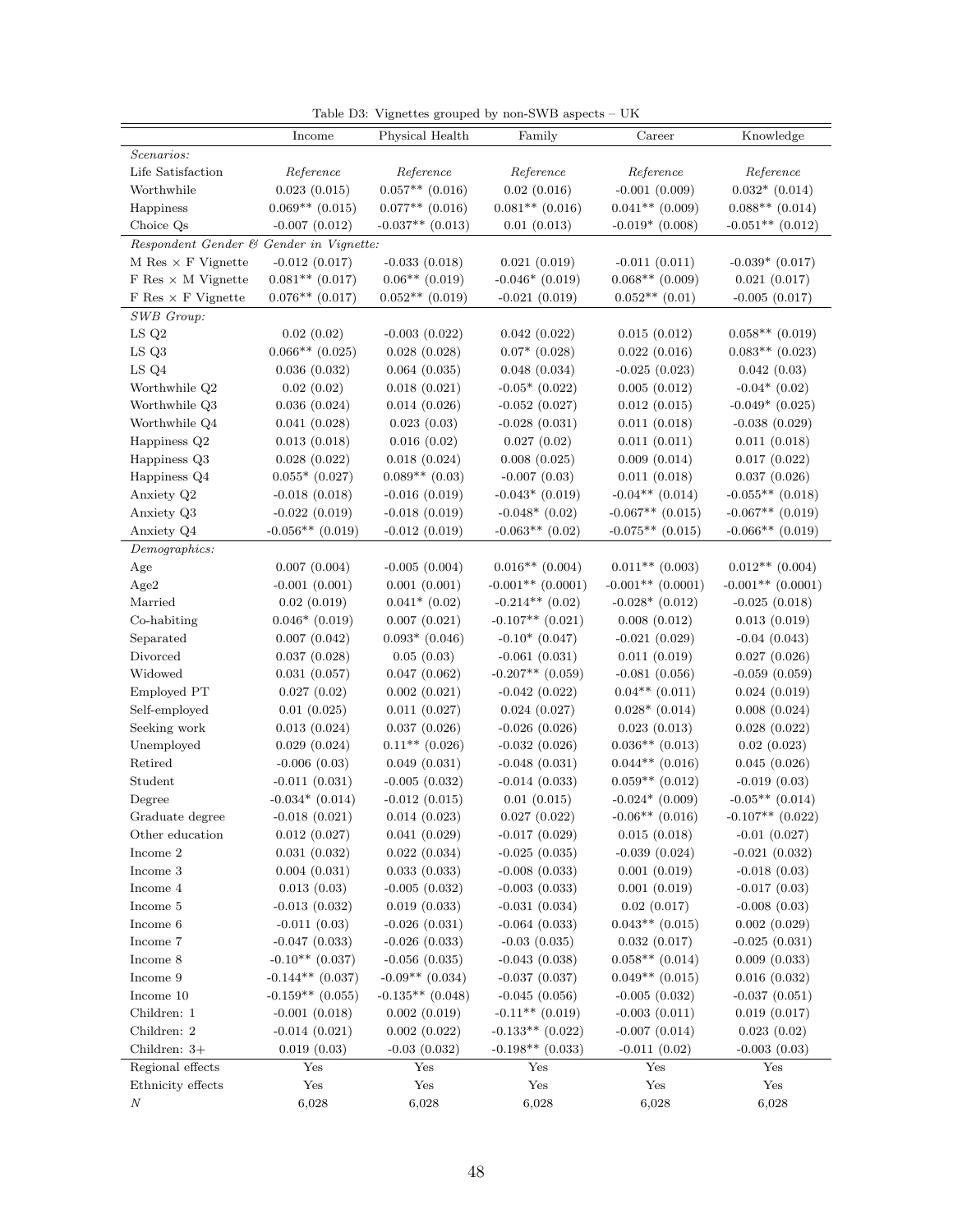| $\sim$<br>$Pseudo-R2$                     | 0.047  | $_{0.035}$ | 0.06       | 0.098   | $_{0.031}$ |
|-------------------------------------------|--------|------------|------------|---------|------------|
| $\mathbf{D}_{\mathbf{r}}$<br>$Pr(SWB_{H}$ | 67.80% | $.30\%$    | 70%<br>58. | 89.40\% | 71\%       |

*Notes*: Regressions are probits. Dependent variable denotes the selection of the high SWB scenario. Coefficients are marginal effects (at means). Robust standard errors clustered at the individual level reported in parentheses. SWB group base categories are the first quartile groups for each measure of SWB. Respondent gender and gender in vignettes base category is 'male respondent *times* male vignette'. Demographic base categories are: single, employed full-time, secondary/high-school education, income band 1, and no children. Pr(SWB*H*) denotes the predicted probability of selecting the high SWB scenario.

\* *p <*0.05, \*\* *p <*0.01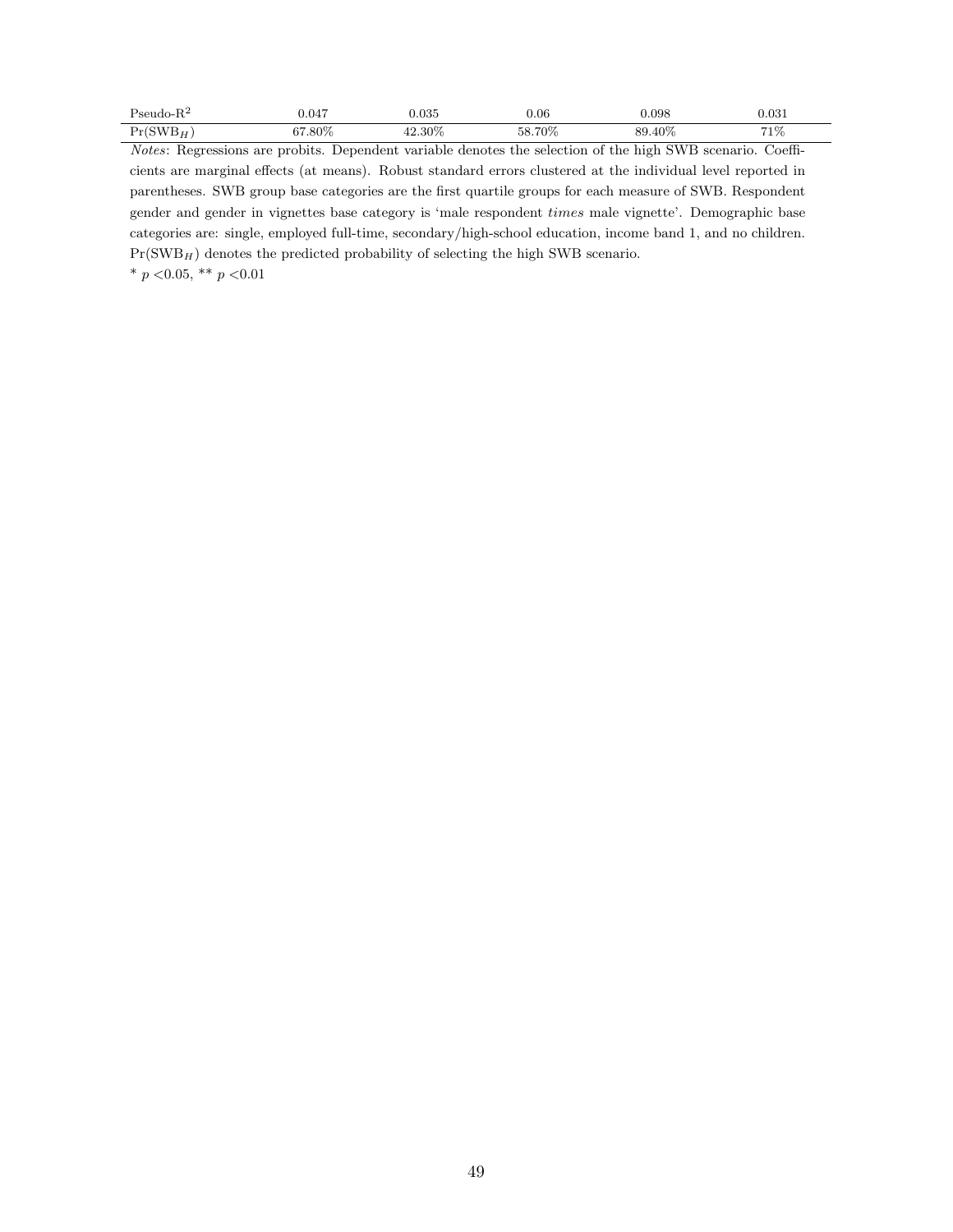|                                         |                    |                    | r ignored groupou by non b $\overline{P}$ adpected |                     |                     |
|-----------------------------------------|--------------------|--------------------|----------------------------------------------------|---------------------|---------------------|
|                                         | Income             | Physical Health    | Family                                             | Career              | Knowledge           |
| Scenarios:                              |                    |                    |                                                    |                     |                     |
| Life Satisfaction                       | Reference          | Reference          | Reference                                          | Reference           | Reference           |
| Worthwhile                              | 0.027(0.015)       | $0.049**$ (0.016)  | 0.013(0.016)                                       | $-0.001(0.011)$     | 0.017(0.014)        |
| Happiness                               | $0.063**$ (0.014)  | $0.081**$ (0.016)  | $0.064**$ (0.015)                                  | $0.04***$ $(0.011)$ | $0.053**$ (0.014)   |
| Choice Qs                               | $-0.015(0.0121)$   | $-0.02(0.013)$     | $-0.003(0.013)$                                    | $-0.015(0.009)$     | $-0.008(0.012)$     |
| Respondent Gender & Gender in Vignette: |                    |                    |                                                    |                     |                     |
| M Res $\times$ F Vignette               | $-0.023(0.017)$    | $-0.002(0.019)$    | $0.056**$ (0.018)                                  | 0.004(0.012)        | 0.013(0.016)        |
| $F$ Res $\times$ M Vignette             | $0.092**$ (0.016)  | $0.09**$ (0.019)   | 0.001(0.019)                                       | $0.057**$ (0.011)   | $0.04*(0.016)$      |
| $F$ Res $\times$ F Vignette             | $0.066**$ (0.017)  | $0.069**$ (0.019)  | 0.018(0.018)                                       | $0.044**$ (0.012)   | 0.014(0.017)        |
| SWB Group:                              |                    |                    |                                                    |                     |                     |
| LS Q2                                   | $0.038*(0.019)$    | 0.031(0.022)       | $-0.011(0.021)$                                    | 0.021(0.014)        | 0.017(0.019)        |
| LS Q3                                   | 0.024(0.024)       | 0.016(0.027)       | $-0.018(0.026)$                                    | $-0.009(0.019)$     | 0.023(0.023)        |
| LS Q4                                   | 0.011(0.028)       | 0.04(0.031)        | $-0.012(0.03)$                                     | $-0.044(0.023)$     | 0.041(0.026)        |
| Worthwhile Q2                           | 0.018(0.019)       | $-0.011(0.021)$    | $-0.004(0.021)$                                    | $0.031*$ (0.013)    | $-0.01(0.019)$      |
| Worthwhile Q3                           | $0.093**$ $(0.02)$ | $0.057*$ $(0.022)$ | 0.024(0.022)                                       | $0.052**$ (0.014)   | $0.045*$ (0.019)    |
| Worthwhile Q4                           | $0.085**$ (0.024)  | $0.06*(0.029)$     | 0.05(0.028)                                        | 0.027(0.018)        | 0.015(0.025)        |
| Happiness Q2                            | 0.02(0.018)        | 0.008(0.02)        | 0.022(0.02)                                        | 0.019(0.013)        | 0.018(0.018)        |
| Happiness Q3                            | 0.035(0.022)       | 0.033(0.025)       | 0.025(0.024)                                       | 0.021(0.016)        | 0.012(0.022)        |
| Happiness Q4                            | 0.041(0.024)       | 0.034(0.027)       | 0.037(0.026)                                       | 0.02(0.017)         | $-0.007(0.024)$     |
| Anxiety Q2                              | $-0.039*$ (0017)   | $-0.001(0.017)$    | $-0.022(0.017)$                                    | $-0.031*$ (0.013)   | $-0.001(0.016)$     |
| Anxiety Q3                              | $-0.046*(0.019)$   | $-0.018(0.02)$     | $-0.047*$ $(0.02)$                                 | $-0.069**$ (0.017)  | $-0.039*$ (0.018)   |
| Anxiety Q4                              | $-0.109**$ (0.021) | $-0.055**$ (0.021) | $-0.04*(0.021)$                                    | $-0.124**$ (0.019)  | $-0.073**$ (0.02)   |
| Demographics:                           |                    |                    |                                                    |                     |                     |
| Age                                     | 0.003(0.004)       | 0.003(0.004)       | $0.012**$ (0.004)                                  | 0.002(0.003)        | $0.012**$ (0.004)   |
| Age2                                    | 0.001(0.001)       | $-0.001(0.001)$    | $-0.001*$ (0.0001)                                 | $-0.001(0.001)$     | $-0.001**$ (0.0001) |
| Married                                 | $0.049**$ (0.018)  | $0.046*(0.019)$    | $-0.165**$ (0.019)                                 | 0.012(0.013)        | 0.006(0.017)        |
| Co-habiting                             | 0.018(0.022)       | $0.057*$ $(0.025)$ | $-0.042(0.025)$                                    | 0.001(0.017)        | $-0.011(0.023)$     |
| Separated                               | 0.033(0.048)       | 0.069(0.052)       | $-0.114*(0.052)$                                   | $-0.055(0.04)$      | $-0.005(0.047)$     |
| Divorced                                | $-0.009(0.026)$    | 0.037(0.027)       | $-0.023(0.028)$                                    | 0.015(0.019)        | 0.009(0.024)        |
| Widowed                                 | 0.09(0.047)        | $0.212**$ (0.049)  | $-0.096(0.055)$                                    | 0.023(0.038)        | $-0.004(0.049)$     |
| Employed PT                             | $-0.018(0.021)$    | 0.018(0.023)       | $-0.005(0.023)$                                    |                     | $-0.028(0.021)$     |
| Self-employed                           | 0.036(0.023)       | 0.04(0.026)        | 0.04(0.025)                                        | 0.023(0.016)        | 0.002(0.023)        |
| Seeking work                            | $-0.013(0.022)$    | $-0.02(0.023)$     | 0.006(0.023)                                       | 0.027(0.015)        | $-0.024(0.021)$     |
| Unemployed                              | 0.034(0.023)       | $0.052*(0.025)$    | $-0.049*$ (0.025)                                  | $0.035*$ $(0.016)$  | $0.052*(0.021)$     |
| Retired                                 | $-0.042(0.029)$    | 0.008(0.029)       | $-0.01(0.028)$                                     | $0.049**$ (0.018)   | 0.024(0.025)        |
| Student                                 | 0.02(0.029)        | 0.029(0.032)       | 0.022(0.031)                                       | 0.033(0.018)        | $-0.019(0.029)$     |
| Degree                                  | $-0.042**$ (0.015) | $-0.027(0.015)$    | $-0.004(0.015)$                                    | $-0.032**$ (0.011)  | $-0.06**$ (0.014)   |
| Graduate degree                         | $-0.121**$ (0.022) | $-0.041(0.022)$    | 0.014(0.022)                                       | $-0.089**$ (0.019)  | $-0.167**$ (0.022)  |
| Other education                         | $-0.001(0.026)$    | 0.016(0.027)       | $-0.033(0.027)$                                    | $-0.013(0.02)$      | $-0.017(0.025)$     |
| Income $2\,$                            | 0.055(0.034)       | $-0.004(0.039)$    | 0.042(0.037)                                       | $0.043*$ $(0.021)$  | 0.039(0.032)        |
| Income 3                                | 0.009(0.034)       | $-0.045(0.037)$    | 0.008(0.036)                                       | 0.013(0.023)        | 0.052(0.03)         |
| Income 4                                | 0.044(0.032)       | $-0.055(0.036)$    | 0.027(0.034)                                       | $0.041*$ (0.019)    | 0.054(0.029)        |
| Income 5                                | 0.004(0.033)       | $-0.066(0.035)$    | 0.029(0.034)                                       | $0.043*$ (0.019)    | $0.069*$ (0.028)    |
| Income $6\,$                            | 0.01(0.031)        | $-0.047(0.034)$    | 0.046(0.033)                                       | 0.036(0.019)        | $0.078**$ (0.027)   |
| Income 7                                | $-0.054(0.035)$    | $-0.083*$ (0.036)  | 0.03(0.034)                                        | 0.033(0.02)         | $0.061*$ (0.028)    |
| Income 8                                | $-0.065(0.035)$    | $-0.11**$ (0.036)  | 0.033(0.035)                                       | 0.035(0.02)         | 0.044(0.03)         |
| Income 9                                | $-0.089*$ (0.035)  | $-0.164**$ (0.034) | 0.015(0.035)                                       | $0.049*$ (0.02)     | $0.079**$ (0.028)   |
| Income 10                               | $-0.223**$ (0.044) | $-0.193**$ (0.04)  | 0.025(0.042)                                       | $0.045*$ (0.022)    | $0.091**$ (0.032)   |
| Children: $1$                           | 0.022(0.017)       | $0.037*$ $(0.019)$ | $-0.102**$ (0.019)                                 | $-0.014(0.013)$     | $-0.002(0.017)$     |
| Children: 2                             | 0.005(0.02)        | 0.008(0.022)       | $-0.134**$ (0.021)                                 | $-0.041*$ (0.016)   | $-0.022(0.02)$      |
| Children: 3+                            | $-0.031(0.026)$    | $-0.021(0.027)$    | $-0.178**$ (0.027)                                 | $-0.061**$ (0.022)  | $-0.033(0.025)$     |
| State effects                           | Yes                | Yes                | Yes                                                | Yes                 | Yes                 |
| Ethnicity effects                       | Yes                | Yes                | Yes                                                | Yes                 | Yes                 |
| $\boldsymbol{N}$                        | 6,141              | 6,141              | 6,141                                              | 6,079               | 6,141               |

Table D4: Vignettes grouped by non-SWB aspects – US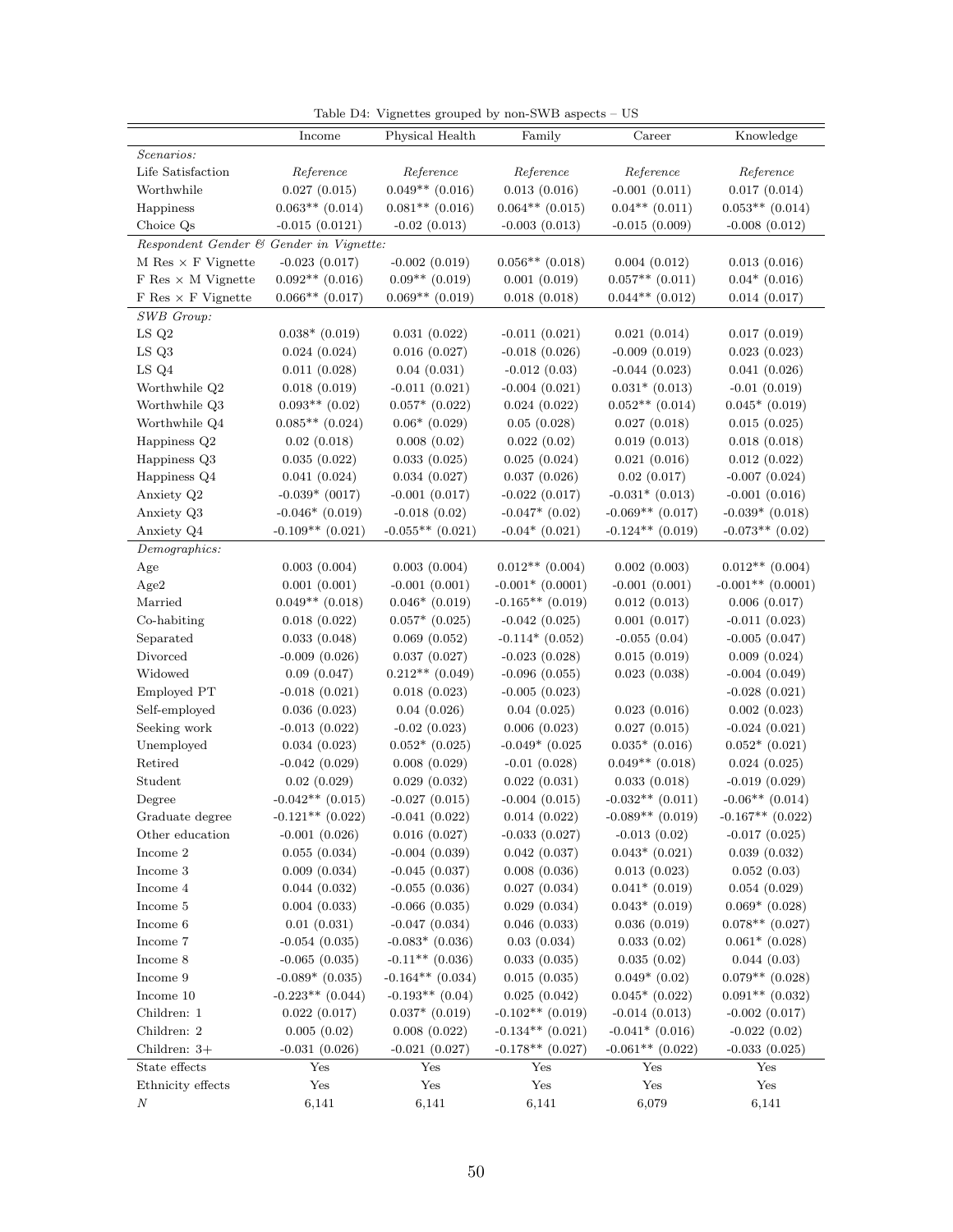| ∽<br>Pseudo-R <sup>∠</sup> | $\sim$ $-$<br>J.V I 1 | U.U44             | 0.051  | 0.086 | $_{0.035}$ |
|----------------------------|-----------------------|-------------------|--------|-------|------------|
| Ρ۳<br>W<br>$E_H$<br>11101  | 69.30%                | $51.10\%$<br>$-1$ | 61.10% | 86\%  | 72%        |

*Notes*: Regressions are probits. Dependent variable denotes the selection of the high SWB scenario. Coefficients are marginal effects (at means). Robust standard errors clustered at the individual level reported in parentheses. SWB group base categories are the first quartile groups for each measure of SWB. Respondent gender and gender in vignettes base category is 'male respondent *times* male vignette'. Demographic base categories are: single, employed full-time, secondary/high-school education, income band 1, and no children. Pr(SWB*H*) denotes the predicted probability of selecting the high SWB scenario.

\* *p <*0.05, \*\* *p <*0.01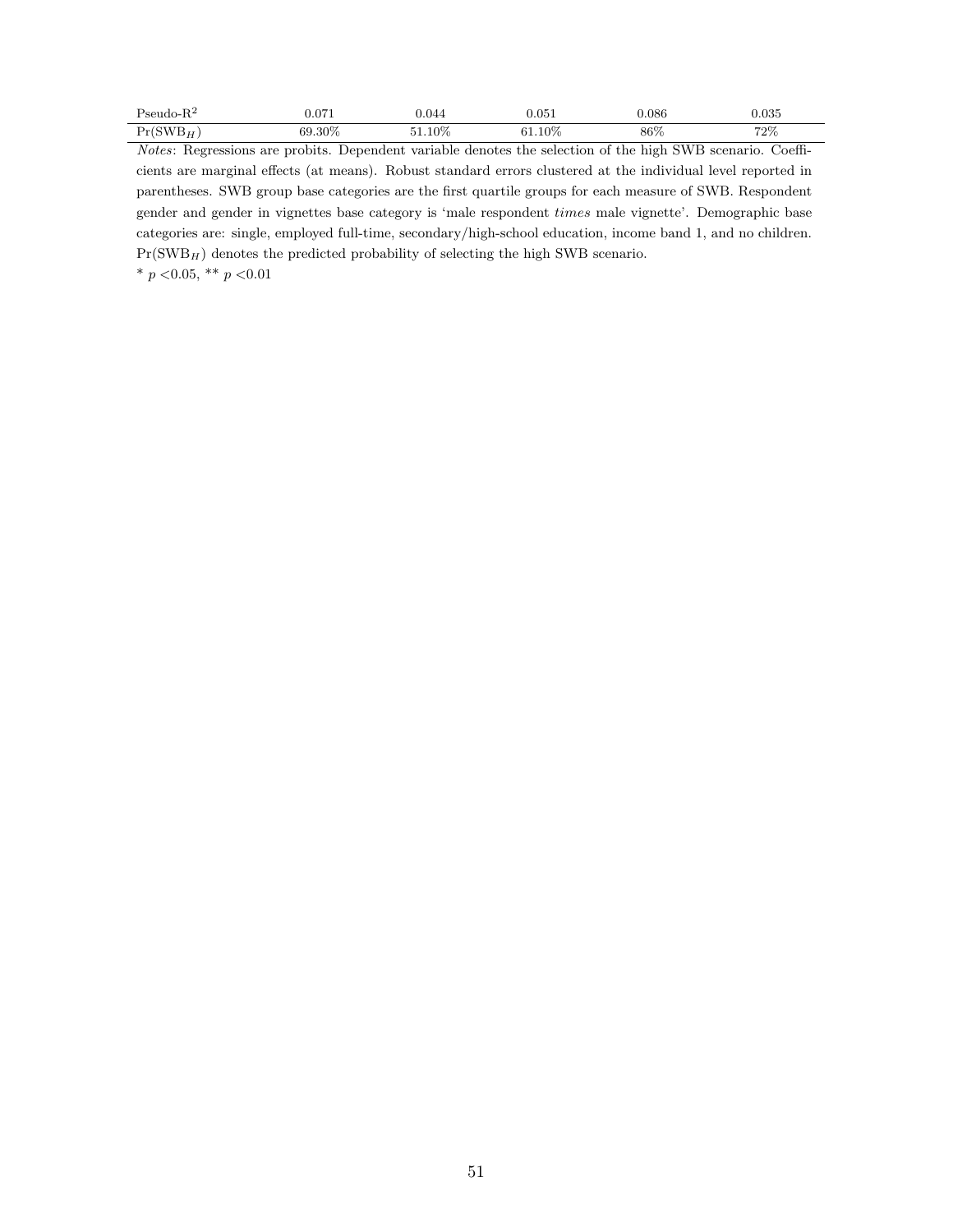# **CENTRE FOR ECONOMIC PERFORMANCE Recent Discussion Papers**

| 1365 | Jeremiah Dittmar                                                         | New Media, Competition, and Growth:<br><b>European Cities After Gutenberg</b>             |
|------|--------------------------------------------------------------------------|-------------------------------------------------------------------------------------------|
| 1364 | Jenifer Ruiz-Valenzuela                                                  | Job Loss at Home: Children's School<br>Performance during the Great Recession in<br>Spain |
| 1363 | Alex Bryson<br>John Forth<br>Lucy Stokes                                 | Does Worker Wellbeing Affect Workplace<br>Performance?                                    |
| 1362 | Joan Costa-Font<br><b>Frank Cowell</b>                                   | European Identity and Redistributive<br>Preferences                                       |
| 1361 | Jonas Kolsrud<br>Camille Landais<br>Peter Nilsson<br>Johannes Spinnewijn | The Optimal Timing of UI Benefits: Theory<br>and Evidence from Sweden                     |
| 1360 | Joan Costa Font<br>Martin Karlsson<br>Henning Øien                       | Informal Care and the Great Recession                                                     |
| 1359 | Benjamin Faber<br>Rosa Sanchis-Guarner<br>Felix Weinhardt                | ICT and Education: Evidence from Student<br><b>Home Addresses</b>                         |
| 1358 | Esther Ann Bøler<br>Beata Javorcik<br>Karen Helene Ulltveit-Moe          | Globalisation: A Woman's Best Friend?<br>Exporters and the Gender Wage Gap                |
| 1357 | <b>Michael Amior</b><br>Alan Manning                                     | The Persistence of Local Joblessness                                                      |
| 1356 | Sarah Flèche<br><b>Richard Layard</b>                                    | Do More of Those in Misery Suffer From<br>Poverty, Unemployment or Mental Illness?        |
| 1355 | Mirko Draca<br>Theodore Koutmeridis<br>Stephen Machin                    | The Changing Returns to Crime: Do<br>Criminals Respond to Prices?                         |